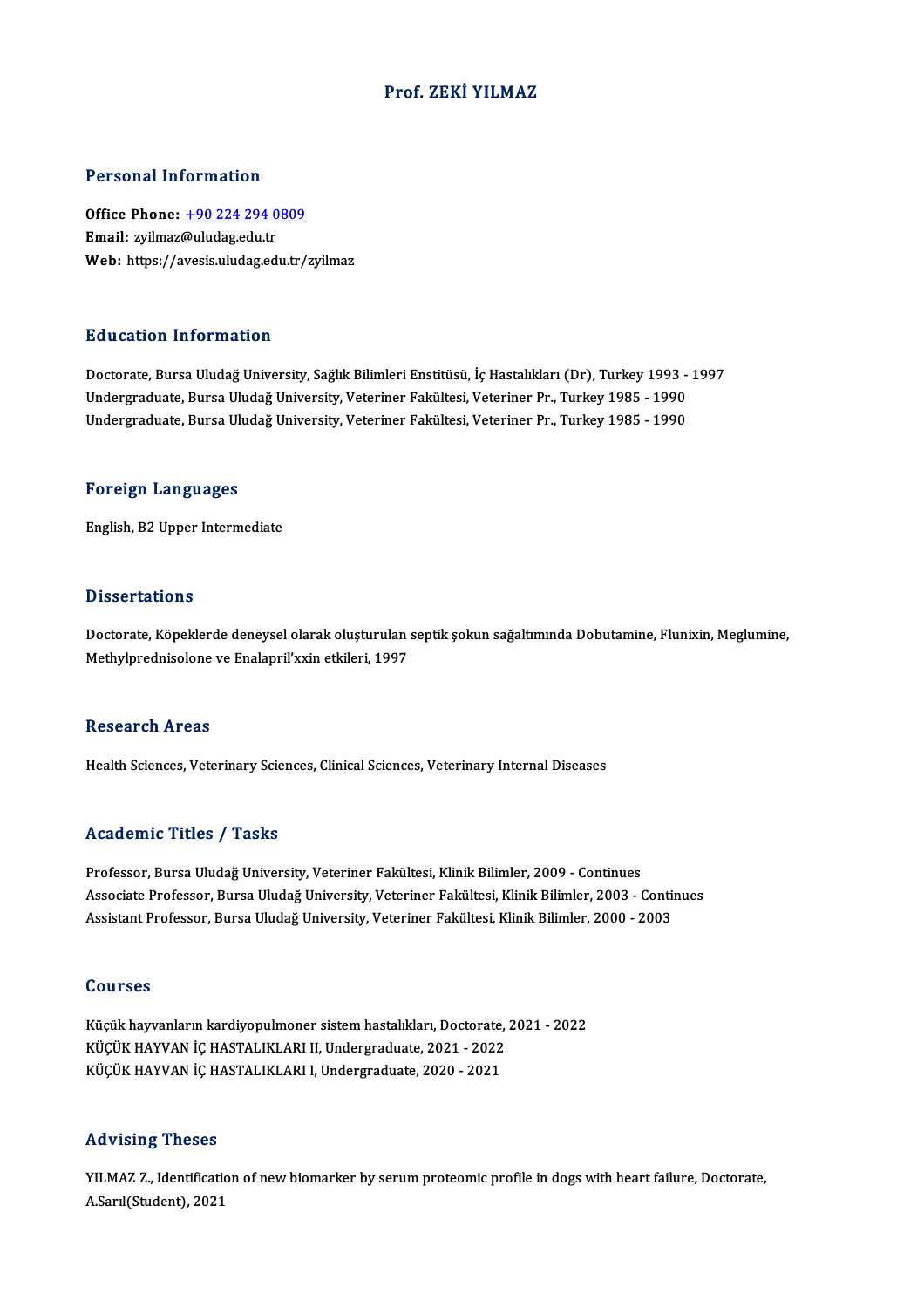YILMAZ Z., A new approach to the evaluation of hemostasis in dogs with heart failure: platelet proteomic profile,<br>Pestarate BJ svent(Student), 2019 YILMAZ Z., A new approach to the ev<br>Doctorate, P.Levent(Student), 2019<br>VILMAZ Z., Effects of shaline treatme YILMAZ Z., A new approach to the evaluation of hemostasis in dogs with heart failure: platelet proteomic profile,<br>Doctorate, P.Levent(Student), 2019<br>YILMAZ Z., Effects of choline treatment on acute phase proteins and cardi

Doctorate, P.Levent(Student), 2019<br>YILMAZ Z., Effects of choline treatment on acute phase proteins and cardiac functions in dogs with endotoxemia,<br>Doctorate, M.Kocatürk(Student), 2012 YILMAZ Z., Effects of choline treatment on acute phase proteins and cardiac functions in dogs with endotoxemia,<br>Doctorate, M.Kocatürk(Student), 2012<br>YILMAZ Z., Seroprevalance of minute virus of canines and the evaluation o

Doctorate, M.Kocatürk(Student), 2012<br>YILMAZ Z., Seroprevalance of minute virus of canine<br>in Bursa Region, Doctorate, S.Torun(Student), 2006

# in Bursa Region, Doctorate, S.Torun(Student), 2006<br>Articles Published in Journals That Entered SCI, SSCI and AHCI Indexes

rticles Published in Journals That Entered SCI, SSCI and AHCI Indexes<br>I. Editorial: Novel Insight Into the Diagnosis and Treatment of Cardio(Thoracic) Diseases in Dogs and<br>Cats nes<br>Edito<br>Cats<br><sup>Hame</sup> Editorial: Novel Insight Into the Diagno<br>Cats<br>Hamabe L., Kocatürk M., Yılmaz Z., Tanaka R.<br>EPONTIEDS IN VETERINARY SCIENCES, no 9 Cats<br>Hamabe L., Kocatürk M., Yılmaz Z., Tanaka R.<br>FRONTIERS IN VETERINARY SCIENCES, no.9, pp.1-2, 2022 (Journal Indexed in SCI Expanded) Hamabe L., Kocatürk M., Yılmaz Z., Tanaka R.<br>FRONTIERS IN VETERINARY SCIENCES, no.9, pp.1-2, 2022 (Journal Indexed in SCI Expanded)<br>II. Serum Proteomic Changes in Dogs with Different Stages of Chronic Heart Failure<br>Saril A Saril A., Kocaturk M., Shimada K., Uemura A., Akgün E., Levent P., Baykal A. T. , Prieto A. M. , Agudelo C. F. , Tanaka R.,<br>et al. Seru<br>Saril<br>et al. Animals, vol.12, no.4, 2022 (Journal Indexed in SCI) et al.<br>Animals, vol.12, no.4, 2022 (Journal Indexed in SCI)<br>III. Estimation of Pulmonary Arterial Wave Reflection by Echo-Doppler: A Preliminary Study in Dogs<br>With Eunerimentally Indused Asute Bulmonary Embeliam Animals, vol.12, no.4, 2022 (Journal Indexed in SCI)<br>Estimation of Pulmonary Arterial Wave Reflection by Echo<br>With Experimentally-Induced Acute Pulmonary Embolism.<br>Yoshida T. Heijma T. Komeda S. Matsuura K. Hemura A. Heyam Estimation of Pulmonary Arterial Wave Reflection by Echo-Doppler: A Preliminary Study in<br>With Experimentally-Induced Acute Pulmonary Embolism.<br>Yoshida T., Uejima T., Komeda S., Matsuura K., Uemura A., Hayama H., Yamashita With Experimentally-Induced Acute Pulmonary Embolism.<br>Yoshida T., Uejima T., Komeda S., Matsuura K., Uemura A., Hayama H., Yama<br>Frontiers in physiology, vol.12, pp.752550, 2021 (Journal Indexed in SCI)<br>Chaline or CDB shali Yoshida T., Uejima T., Komeda S., Matsuura K., Uemura A., Hayama H., Yamashita T., Yilmaz Z., Tanaka R.<br>Frontiers in physiology, vol.12, pp.752550, 2021 (Journal Indexed in SCI)<br>IV. Choline or CDP-choline restores hypotens Frontiers in physiology, vol.12, pp.752550, 2021 (Journal In<br>Choline or CDP-choline restores hypotension and im<br>dogs with experimentally - Induced endotoxic shock.<br>Kosaturk M. Vilmar 7, Cansov M. Orarda V. Canon L. Butu Choline or CDP-choline restores hypotension and improves myocal<br>dogs with experimentally - Induced endotoxic shock.<br>Kocaturk M., Yilmaz Z., Cansev M., Ozarda Y., Ceron J. J. , Buturak A., Ulus I. H.<br>Besearsh in veterinary dogs with experimentally - Induced endotoxic shock.<br>Kocaturk M., Yilmaz Z., Cansev M., Ozarda Y., Ceron J. J. , Buturak A., Ulus I. H.<br>Research in veterinary science, vol.141, pp.116-128, 2021 (Journal Indexed in SCI) Kocaturk M., Yilmaz Z., Cansev M., Ozarda Y., Ceron J. J. , Buturak A., Ulus I. H.<br>Research in veterinary science, vol.141, pp.116-128, 2021 (Journal Indexed in SCI)<br>V. Role of Two-Dimensional Speckle-Tracking Echocardiogr Research in veterinary<br>Role of Two-Dimensi<br>Dysfunction in Dogs.<br>Hamaba I. Mandour A Role of Two-Dimensional Speckle-Tracking Echocardiography in Early De<br>Dysfunction in Dogs.<br>Hamabe L., Mandour A. S. , Shimada K., Uemura A., Yilmaz Z., Nagaoka K., Tanaka R.<br>Animala : en enen aggess journal from MDBL vol 1 Dysfunction in Dogs.<br>Hamabe L., Mandour A. S. , Shimada K., Uemura A., Yilmaz Z., Nagaoka K., Tanaka R.<br>Animals : an open access journal from MDPI, vol.11, 2021 (Journal Indexed in SCI)<br>Shanges in the Pulmonary, Artory Woy Hamabe L., Mandour A. S. , Shimada K., Uemura A., Yilmaz Z., Nagaoka K., Tanaka R.<br>Animals : an open access journal from MDPI, vol.11, 2021 (Journal Indexed in SCI)<br>VI. Changes in the Pulmonary Artery Wave Reflection in Do Animals : an open access journal from MDPI, vol.11, 2021<br>Changes in the Pulmonary Artery Wave Reflection<br>Pulmonary Embolism and the Effect of Vasodilator<br>Veshida T. Mandour A. S., Matauune K., Shimada K., El Hue Changes in the Pulmonary Artery Wave Reflection in Dogs with Experimentally-Induced Acute<br>Pulmonary Embolism and the Effect of Vasodilator<br>Yoshida T., Mandour A. S. , Matsuura K., Shimada K., El-Husseiny H. M. , Hamabe L., Pulmonary Embolism and the Effect of Vasodila<br>Yoshida T., Mandour A. S. , Matsuura K., Shimada K., El<br>ANIMALS, vol.11, no.7, 2021 (Journal Indexed in SCI)<br>Non-invesive Assessment of Bulmonary Artory Yoshida T., Mandour A. S. , Matsuura K., Shimada K., El-Husseiny H. M. , Hamabe L., YILMAZ Z., Uemura A., Tanaka<br>ANIMALS, vol.11, no.7, 2021 (Journal Indexed in SCI)<br>VII. Non-invasive Assessment of Pulmonary Artery Wav ANIMALS, vol.11<br>Non-invasive<br>Hypertension<br><sup>Vochido T.</sup> Mate Non-invasive Assessment of Pulmonary Artery Wave Reflec<br>Hypertension<br>Yoshida T., Matsuura K., Seijirow G., Uemura A., Yılmaz Z., Tanaka R.<br>EPONTIERS IN VETERINARY SCIENCE, vol.9, 2021 (Journal Indoved Hypertension<br>Yoshida T., Matsuura K., Seijirow G., Uemura A., Yılmaz Z., Tanaka R.<br>FRONTIERS IN VETERINARY SCIENCE, vol.8, 2021 (Journal Indexed in SCI) Yoshida T., Matsuura K., Seijirow G., Uemura A., Yılmaz Z., Tanaka R.<br>FRONTIERS IN VETERINARY SCIENCE, vol.8, 2021 (Journal Indexed in SCI)<br>VIII. The Utility of Intraventricular Pressure Gradient for Early Detection of FRONTIERS IN VETERINARY SCIENCE, vol.8, 2<br>The Utility of Intraventricular Pressure<br>Subclinical Cardiac Dysfunction in Dogs<br>Matauura K. Shinaishi K. Mandour A. S. Sate The Utility of Intraventricular Pressure Gradient for Early Detection of Chemotherapy-Induced<br>Subclinical Cardiac Dysfunction in Dogs<br>Matsuura K., Shiraishi K., Mandour A. S. , Sato K., Shimada K., Goya S., Yoshida T., Kit Subcli<mark>n</mark><br>Matsuul<br>A., et al.<br>ANIMAL Matsuura K., Shiraishi K., Mandour A. S. , Sato K., Shima<br>A., et al.<br>ANIMALS, vol.11, no.4, 2021 (Journal Indexed in SCI)<br>Nasal segratory protein shanges following intre A., et al.<br>ANIMALS, vol.11, no.4, 2021 (Journal Indexed in SCI)<br>IX. Nasal secretory protein changes following intravenous choline administration in calves with<br>experimentally indused endetaysemia ANIMALS, vol.11, no.4, 2021 (Journal Index)<br>Nasal secretory protein changes follow<br>experimentally induced endotoxaemia<br>Kessturk M. Inan O. E., Tyorijonavisiute A. ( Nasal secretory protein changes following intravenous choline administration in calves with<br>experimentally induced endotoxaemia<br>Kocaturk M., Inan O. E. , Tvarijonaviciute A., Sahin B., Baykal A. T. , Cansev M., Ceron J. J. experimentally induced endotoxaemia<br>Kocaturk M., Inan O. E. , Tvarijonaviciute A., Sahin B., Baykal A. T. , Cansev M., Ceron J. J. , Yilmaz Z., Ulus I. H.<br>VETERINARY IMMUNOLOGY AND IMMUNOPATHOLOGY, vol.233, 2021 (Journal I Kocaturk M., Inan O. E. , Tvarijonaviciute A., Sahin B., Baykal A. T. , Cansev M., Ceron J. J. , Yilmaz Z., Ulus I. H.<br>VETERINARY IMMUNOLOGY AND IMMUNOPATHOLOGY, vol.233, 2021 (Journal Indexed in SCI)<br>X. Identification of VETERINARY IMMUNOLOGY AND IMMU<br>Identification of serum proteins in<br>Borrelia burgdorferi: a pilot study<br>Kessturk M. Mertiner L. Escribane D. S Kocaturk M., Martinez L., Escribano D., Schanilec P., Levent P., Saril A., Martinez-Subiela S., Tvarijonaviciute A., Cihan<br>H., Yalcin E., et al. Borrelia burgdorferi: a pilot study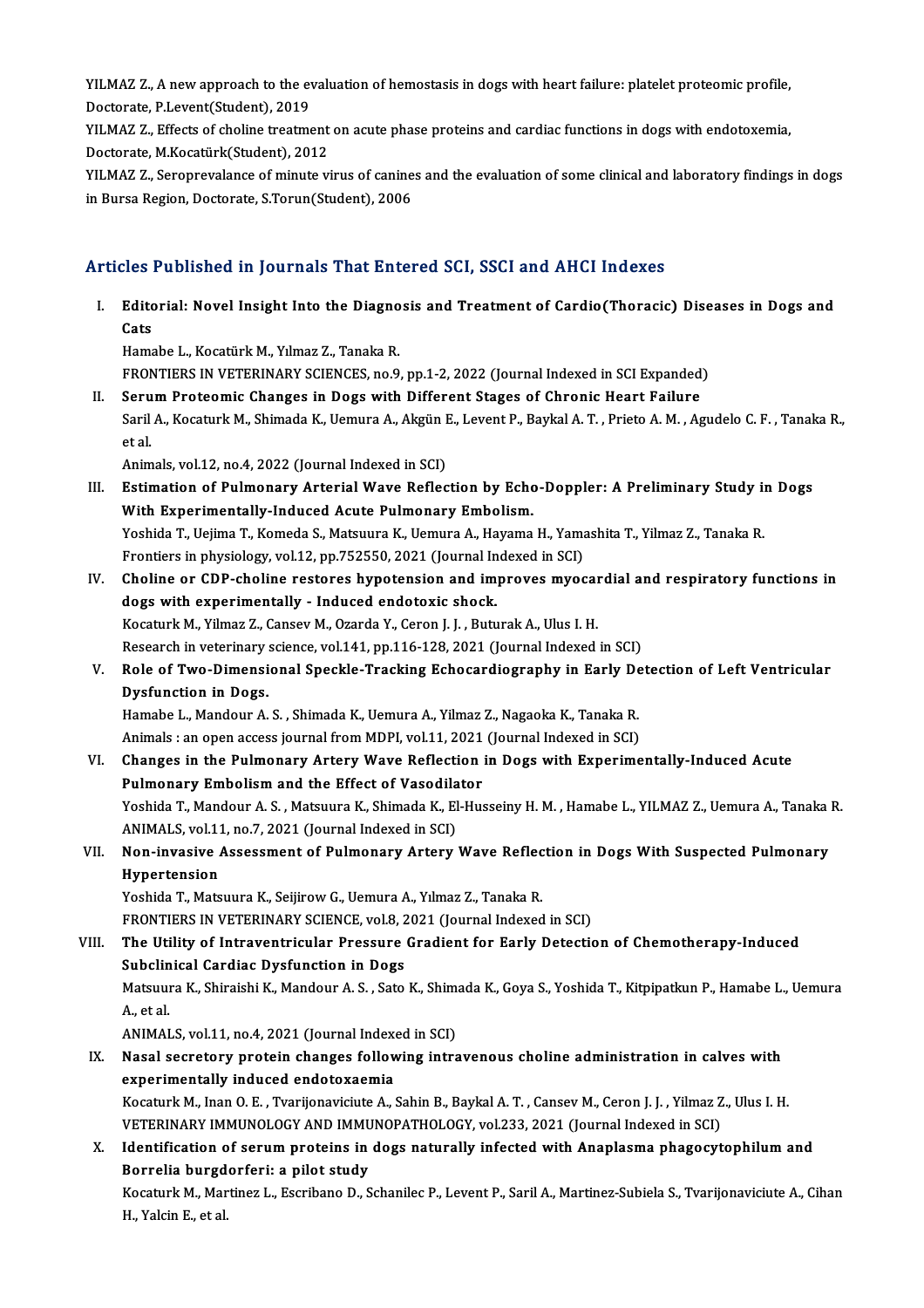Journal of the Hellenic Veterinary Medical Society, vol.72, no.4, pp.3529-3536, 2021 (Journal Indexed in SCI)<br>Transeccentbageal schosardiography, guided bybrid belleen velyvlaplesty for severe pulmenie

- Journal of the Hellenic Veterinary Medical Society, vol.72, no.4, pp.3529-3536, 2021 (Journal Indexed in SCI)<br>XI. Transoesophageal echocardiography-guided hybrid balloon valvuloplasty for severe pulmonic Journal of the Hellenic Ve<br>Transoesophageal ech<br>stenosis in small dogs<br>Hamure A. Seijinew C. To XI. Transoesophageal echocardiography-guided hybrid balloon valvuloplasty for severe pulmonic<br>stenosis in small dogs<br>Uemura A., Seijirow G., Tanaka R., Kocaturk M., Yilmaz Z.
	-

JOURNAL OF THE SOUTH AFRICAN VETERINARY ASSOCIATION, vol.92, 2021 (Journal Indexed in SCI)

- XII. Changes in choline and cholinesterase in saliva of dogs with parvovirus infection JOURNAL OF THE SOUTH AFRICAN VETERINARY ASSOCIATION, vol.92, 2021 (Journal Index<br>Changes in choline and cholinesterase in saliva of dogs with parvovirus infection<br>Kocatürk M., Tecles F., Yalçın E., Cihan H., Tural M., Leve Changes in choline and cholinesterase in saliva of dogs with parvovirus in<br>Kocatürk M., Tecles F., Yalçın E., Cihan H., Tural M., Levent P., Cansev M., Cerón J. J. , Y<br>Research in Veterinary Science, vol.134, pp.147-149, 2 Research in Veterinary Science, vol.134, pp.147-149, 2021 (Journal Indexed in SCI)
- XIII. Changes of inflammatory and oxidative stress biomarkers in dogs with different stages of heart failure

Rubio C., Saril A., Kocaturk M., Tanaka R., Koch J., Ceron J., Yilmaz Z. BMC VETERINARY RESEARCH, vol.16, no.1, 2020 (Journal Indexed in SCI)

- XIV. Platelet proteome changes in dogs with congestive heart failure BMC VETERINARY RESEARCH, vol.16, no.1, 2020 (Journal Indexed in SCI)<br>Platelet proteome changes in dogs with congestive heart failure<br>Levent P., Kocaturk M., Akgun E., Saril A., Cevik O., Baykal A., Tanaka R., Ceron J., Yil Platelet proteome changes in dogs with congestive heart failure<br>Levent P., Kocaturk M., Akgun E., Saril A., Cevik O., Baykal A., Tanaka R., Cer<br>BMC VETERINARY RESEARCH, vol.16, no.1, 2020 (Journal Indexed in SCI)<br>Effect of Levent P., Kocaturk M., Akgun E., Saril A., Cevik O., Baykal A., Tanaka R., Ceron J., Yilmaz Z.<br>BMC VETERINARY RESEARCH, vol.16, no.1, 2020 (Journal Indexed in SCI)<br>XV. Effect of Pimobendan in The Treatment of Pulmonary Hy
- BMC VETERINARY RESEARCH, vol.16, no.1, 2020 (Journal Indexed in SCI)<br>Effect of Pimobendan in The Treatment of Pulmonary Hypertension in a Cat with Giant Right At<br>Levent P., Sarıl A., Kocatürk M., Tanaka R., Yılmaz Z.<br>KAFKA Effect of Pimobendan in The Treatment of Pulmonary Hypertension in a Cat with Giant Right At<br>Levent P., Sarıl A., Kocatürk M., Tanaka R., Yılmaz Z.<br>KAFKAS UNIVERSITESI VETERINER FAKULTESI DERGISI, vol.26, pp.717-718, 2020 Levent P., Sarıl A., Kocatürk M., Tanaka R., Yılmaz Z.<br>KAFKAS UNIVERSITESI VETERINER FAKULTESI DERGISI, vol.26, pp.717-718, 2020 (Journal Indexed in SCI)<br>XVI. Changes in left ventricular blood flow during diastole due
- KAFK<br>Chang<br>dogs.<br>Matau Changes in left ventricular blood flow during diastole due to differences in chamber size i<br>dogs.<br>Matsuura K., Sato K., Shimada K., Goya S., Uemura A., Iso T., Yazaki K., Yılmaz Z., Takahashi K., Tanaka R.<br>Scientific reper

dogs.<br>Matsuura K., Sato K., Shimada K., Goya S., Uemura A., Iso T., Yazaki K., Yılmaz Z., Takahashi K., Tanaka R.<br>Scientific reports, vol.10, no.1, pp.1106, 2020 (Journal Indexed in SCI Expanded) Matsuura K., Sato K., Shimada K., Goya S., Uemura A., Iso T., Yazaki K., Yılmaz 2<br>Scientific reports, vol.10, no.1, pp.1106, 2020 (Journal Indexed in SCI Expand<br>XVII. Diagnosis of Multiple Congenital Cardiac Defects in a N

- Scientific reports, vol.10, no.1, pp.1106, 2020 (Journal Indexe<br>Diagnosis of Multiple Congenital Cardiac Defects in a<br>KOCATÜRK M., Yazicioglu V., SALCI H., BAYDAR E., YILMAZ Z.<br>KAEKAS UNIVERSITESI VETERINER FAKULTESI DERCI Diagnosis of Multiple Congenital Cardiac Defects in a Newborn Calf<br>KOCATÜRK M., Yazicioglu V., SALCI H., BAYDAR E., YILMAZ Z.<br>KAFKAS UNIVERSITESI VETERINER FAKULTESI DERGISI, vol.25, no.6, pp.879-882, 2019 (Journal Indexed KOCATÜRK M., Yazicioglu V., SALCI H., BAYDAR E., YILMAZ Z.<br>KAFKAS UNIVERSITESI VETERINER FAKULTESI DERGISI, vol.25, r<br>XVIII. Ventricular Septal Defect and Pulmonic Stenosis in a Dog<br>XVII. VILMAZ Z. Lovent B. SABIL
- KAFKAS UNIVERSITESI VETERINER FAKULTESI DERGISI, vol.25, no.<br>Ventricular Septal Defect and Pulmonic Stenosis in a Dog<br>YILMAZ Z., Levent P., SARIL A., Uemura A., KOCATÜRK M., Tanaka R.<br>KAEKAS UNIVERSITESI VETERINER FAKULTES Ventricular Septal Defect and Pulmonic Stenosis in a Dog<br>YILMAZ Z., Levent P., SARIL A., Uemura A., KOCATÜRK M., Tanaka R.<br>KAFKAS UNIVERSITESI VETERINER FAKULTESI DERGISI, vol.25, no.5, pp.729-730, 2019 (Journal Indexed in YILMAZ Z., Levent P., SARIL A., Uemura A., KOCATÜRK M., Tanaka R.<br>KAFKAS UNIVERSITESI VETERINER FAKULTESI DERGISI, vol.25, no.5, pp.729-730, 2019 (Journa<br>XIX. Hybrid balloon dilation treatment for cor triatriatum dexter in
- KAFKAS UNIVERSITESI VETERINER FAKULTESI DERGISI,<br><mark>Hybrid balloon dilation treatment for cor triatriat</mark><br>Uemura A., Yoshida T., Matsuura K., YILMAZ Z., Tanaka R.<br>JOUPNAL OF VETERINARY SCIENCE .val 20, no 5, 2010 (J. Hybrid balloon dilation treatment for cor triatriatum dexter in a small<br>Uemura A., Yoshida T., Matsuura K., YILMAZ Z., Tanaka R.<br>JOURNAL OF VETERINARY SCIENCE, vol.20, no.5, 2019 (Journal Indexed in SCI)<br>Serum shaline and Uemura A., Yoshida T., Matsuura K., YILMAZ Z., Tanaka R.<br>JOURNAL OF VETERINARY SCIENCE, vol.20, no.5, 2019 (Journal Indexed in SCI)<br>XX. Serum choline and butyrylcholinesterase changes in response to endotoxin in calves rec
- JOURNAL OF VETERINARY SCIENCE, vol.<br>Serum choline and butyrylcholinest<br>intravenous choline administration<br>iNAN O.E., Typrijonavigiute A. KOCATÜL Serum choline and butyrylcholinesterase changes in response to endotoxin in calves receiving<br>intravenous choline administration<br>İNAN O.E., Tvarijonaviciute A., KOCATÜRK M., Rubio C.P. , KASAP S., Cansev M., Ceron J. J. , Y

intravenous choline administration<br>İNAN O. E. , Tvarijonaviciute A., KOCATÜRK M., Rubio C. P. , KASAP S., Cansev M., Ceron J. J. , YIL<br>Research in Veterinary Science, vol.125, pp.290-297, 2019 (Journal Indexed in SCI Expan INAN O. E., Tvarijonaviciute<br>Research in Veterinary Scie.<br>XXI. Gerbode defect in a dog

Research in Veterinary Science, vol.125, pp.290-297, 2019 (Journal Indexed in SCI Expanded)<br>XXI. Gerbode defect in a dog<br>Agudelo C. F. , Crha M., YILMAZ Z., Lukac B. Gerbode defect in a dog<br>Agudelo C. F. , Crha M., YILMAZ Z., Lukac B.<br>VETERINARNI MEDICINA, vol.64, no.3, pp.138-143, 2019 (Journal Indexed in SCI)<br>Utility of Transesonhageal Eshosardiography in the Diagnosis of Tetrale

- XXII. Utility of Transesophageal Echocardiography in the Diagnosis of Tetralogy of Fallot in a Dog<br>YILMAZ Z., KOCATÜRK M., Levent P., SARIL A., SALCI H., Sag S. VETERINARNI MEDICINA, vol.64, no.3, pp.138-143, 2019 (Jou<br>Utility of Transesophageal Echocardiography in the Di<br>YILMAZ Z., KOCATÜRK M., Levent P., SARIL A., SALCI H., Sag S.<br>KARKAS UNIVERSITESI VETERINER FAKIH TESI DERCISI Utility of Transesophageal Echocardiography in the Diagnosis of Tetralogy of Fallot in a Dog<br>YILMAZ Z., KOCATÜRK M., Levent P., SARIL A., SALCI H., Sag S.<br>KAFKAS UNIVERSITESI VETERINER FAKULTESI DERGISI, vol.24, no.6, pp.9
- YILMAZ Z., KOCATÜRK M., Levent P., SARIL A., SALCI H., Sag S.<br>KAFKAS UNIVERSITESI VETERINER FAKULTESI DERGISI, vol.24, no.6, pp.913-914, 2018 (Journal Indexed in SCI<br>XXIII. Changes in salivary analytes in canine parvovirus KAFKAS UNIVERSITESI VETERINER FAKULTESI DERGISI, vol.24, no.6, pp.913-914, 2018 (Journal Indexed in<br>Changes in salivary analytes in canine parvovirus: A high-resolution quantitative proteomic stu<br>Franco-Martinez L., Tvarij XXIII. Changes in salivary analytes in canine parvovirus: A high-resolution quantitative proteomic study<br>Franco-Martinez L., Tvarijonaviciute A., Horvatic A., Guillemin N., Joaquin Ceron J., Escribano D., Eckersall D.,<br>KOC Franco-Martinez L., Tvarijonaviciute A., Horvatic A., Guillemin N., Joaquin Ceron J., Escribano D., Eckersall D.,<br>KOCATÜRK M., YILMAZ Z., Lamy E., et al.<br>COMPARATIVE IMMUNOLOGY MICROBIOLOGY AND INFECTIOUS DISEASES, vol.60, KOCATÜRK M., YILMAZ Z., Lamy E., et al.

XXIV. European dog owner perceptions of obesity and factors associated with human and canine obesity in SCI)<br>European dog owner perceptions of obesity and factors associated with human and canine obesity<br>Munoz-Prieto A., Nielsen L. R. , Dabrowski R., Bjornvad C. R. , Soder J., Lamy E., Monkeviciene I., Ljubic B. B. , Vasi **European dog<br>Munoz-Prieto A<br>I., Savic S., et al.<br>SCIENTIEIC DEI** Munoz-Prieto A., Nielsen L. R. , Dabrowski R., Bjornvad C. R<br>I., Savic S., et al.<br>SCIENTIFIC REPORTS, vol.8, 2018 (Journal Indexed in SCI)<br>Fisenmengen's Sundreme in e Cet with Ventriaular S I., Savic S., et al.<br>SCIENTIFIC REPORTS, vol.8, 2018 (Journal Indexed in SCI)<br>XXV. Eisenmenger's Syndrome in a Cat with Ventricular Septal Defect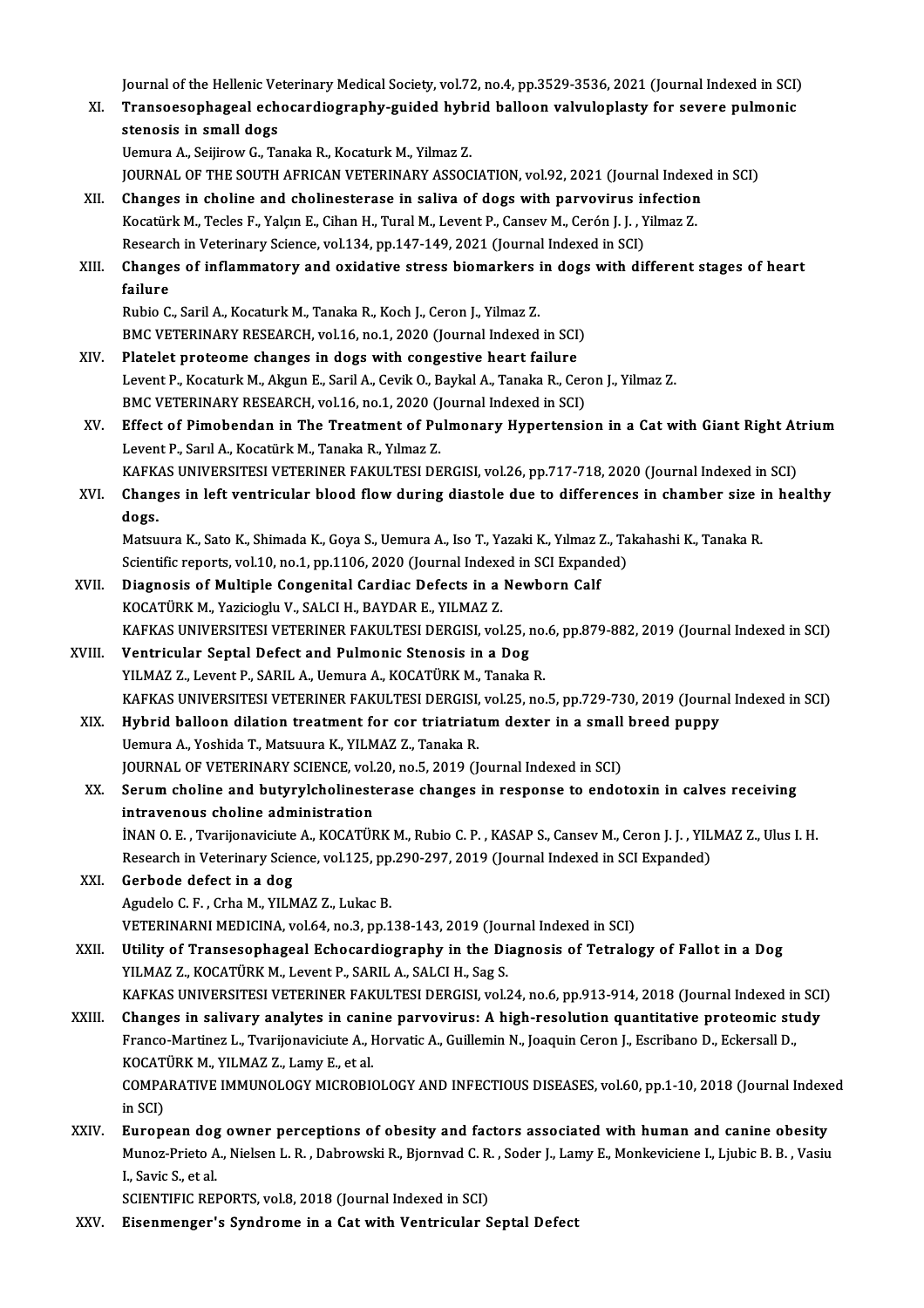YILMAZ Z., KOCATÜRK M., Levent P., SARIL A., SALCI H., Sag S. YILMAZ Z., KOCATÜRK M., Levent P., SARIL A., SALCI H., Sag S.<br>KAFKAS UNIVERSITESI VETERINER FAKULTESI DERGISI, vol.24, no.5, pp.781-782, 2018 (Journal Indexed in SCI)<br>Diagnostia Stans of a Cet with Patent Dustus Artoriosus YILMAZ Z., KOCATÜRK M., Levent P., SARIL A., SALCI H., Sag S.<br>KAFKAS UNIVERSITESI VETERINER FAKULTESI DERGISI, vol.24, no.5, pp.781-782, 2018 (Journal Indexed in Arteriosus<br>Nignostic Steps of a Cat with Patent Ductus Arter KAFKAS UNIVERSITESI VET<br>Diagnostic Steps of a Ca<br>Diagnostik Basamaklar)<br><sup>VOCATÜRV</sup>M, SARH A Alt Diagnostic Steps of a Cat with Patent Ductus Arteriosus (Patent Ductus Arteriosuslu Bir Kedide<br>Diagnostik Basamaklar)<br>KOCATÜRK M., SARIL A., Altinci C., SALCI H., YILMAZ Z. KAFKAS UNIVERSITESI VETERINER FAKULTESI DERGISI, vol.24, no.4, pp.631-632, 2018 (Journal Indexed in SCI) KOCATÜRK M., SARIL A., Altinci C., SALCI H., YILMAZ Z.<br>KAFKAS UNIVERSITESI VETERINER FAKULTESI DERGISI, vol.24, no.4, pp.631-632, 2018 (Journal Indexed in SCI)<br>XXVII. Tracheobronchoscopic, cytological and microbiologic KAFK<br><mark>Trach</mark><br>dogs<br>Salcu<sup>t</sup> Tracheobronchoscopic, cytological and microbiological results of tracheal and bronchial collapse in<br>dogs<br>Salcı H., Cetin M., Kahya Demirbilek S., Akkoç A., Yilmaz O., Canatan U., Cesme H., Aslan V., Altinci C., Khider M., dogs<br>Salcı H., Cetin M., Kahya Demirbilek S., Akkoç A., Yilmaz O., Canatan U., Cesme H., Aslan V., Altinci C., Khider M., et al.<br>MEDYCYNA WETERYNARYJNA-VETERINARY MEDICINE-SCIENCE AND PRACTICE, vol.74, no.2, pp.114-118, 20 Salcı H., Cetin M., Kahya I<br>MEDYCYNA WETERYNAI<br>(Journal Indexed in SCI)<br>Comnarison of nro-an MEDYCYNA WETERYNARYJNA-VETERINARY MEDICINE-SCIENCE AND PRACTICE, vol.74, no.2,<br>(Journal Indexed in SCI)<br>XXVIII. Comparison of pre-and postpartum serum leptin, ghrelin, and lipid levels in sheep<br>TEMIZELE M. CUAN H. Lovort B (Journal Indexed in SCI)<br>Comparison of pre-and postpartum serum leptin, ghrelin, and lipid levels in sheep<br>TEMİZEL E. M. , CİHAN H., Levent P., SARIL A., ÖZARDA Y., YILMAZ Z. Comparison of pre-and postpartum serum leptin, ghrelin, and lipid levels in sheep<br>TEMİZEL E. M. , CİHAN H., Levent P., SARIL A., ÖZARDA Y., YILMAZ Z.<br>TURKISH JOURNAL OF VETERINARY & ANIMAL SCIENCES, vol.42, no.3, pp.177-18 TEMIZEL E. M., CIHAN H., Levent P., SARIL A., ÖZARDA Y., YILMAZ Z.<br>TURKISH JOURNAL OF VETERINARY & ANIMAL SCIENCES, vol.42, no.3, pp.177-183, 2018 (Journal Indexed in<br>XXIX. Serum antioxidant capacity and oxidative damage i TURKISH JOURNAL OF VETERINARY & ANIMAL SCIENCES, vol.42, no.3, pp.177-183, 2018 (Journal Indexed in S<br>Serum antioxidant capacity and oxidative damage in clinical and subclinical canine ehrlichiosis<br>Peres Rubio C., YILMAZ Z Serum antioxidant capacity and oxidative damage in clinical and subclinical canine ehrlichiosis<br>Peres Rubio C., YILMAZ Z., Martinez-Subiela S., KOCATÜRK M., Hernandez-Ruiz J., YALÇIN E., Tvarijonaviciute A.,<br>Escribano D., RESEARCH IN VETERINARY SCIENCE, vol.115, pp.301-306, 2017 (Journal Indexed in SCI) Escribano D., Joaquin Ceron J.<br>RESEARCH IN VETERINARY SCIENCE, vol.115, pp.301-306, 2017 (Journal<br>XXX. Changes in serum proteins in dogs with Ehrlichia canis infection<br>Fectiones D. CittAN H. Mertines Subjek S. Jovent B. FO RESEARCH IN VETERINARY SCIENCE, vol.115, pp.301-306, 2017 (Journal Indexed in SCI)<br>Changes in serum proteins in dogs with Ehrlichia canis infection<br>Escribano D., CİHAN H., Martinez-Subiela S., Levent P., KOCATÜRK M., Aytug Changes<br>Escribano<br>YILMAZ Z.<br>MICPOPIA Escribano D., CİHAN H., Martinez-Subiela S., Levent P., KOCATÜRK M., Aytug N.,<br>YILMAZ Z.<br>MICROBIAL PATHOGENESIS, vol.113, pp.34-39, 2017 (Journal Indexed in SCI)<br>Identification of novel biomarkers for treatment menitoring YILMAZ Z.<br>MICROBIAL PATHOGENESIS, vol.113, pp.34-39, 2017 (Journal Indexed in SCI)<br>XXXI. Identification of novel biomarkers for treatment monitoring in canine leishmaniosis by high-<br>recelution quantitative preteemis analys MICROBIAL PATHOGENESIS, vol.113, pp.34-39, 2<br>Identification of novel biomarkers for trea<br>resolution quantitative proteomic analysis<br>Martinez Subiele S. Hervatic A. Escribane D. Per Identification of novel biomarkers for treatment monitoring in canine leishmaniosis by high-<br>resolution quantitative proteomic analysis<br>Martinez-Subiela S., Horvatic A., Escribano D., Pardo-Marin L., KOCATÜRK M., Mrljak V. resolution quantitative proteomic analysis<br>Martinez-Subiela S., Horvatic A., Escribano D., Pardo-Marin L., KOCATÜRK M., Mrljak V., Burchmore R., Cero<br>YILMAZ Z.<br>VETERINARY IMMUNOLOGY AND IMMUNOPATHOLOGY, vol.191, pp.60-67, Martinez-Subiela S., Horvatic A., Escribano D., Pardo-Marin L., KOCATÜRK M., Mrljak V., Burchmore R., Ceron J.J., XXXII. Comparison of early stage electrocardiographic, echocardiographic and histopathologic results of VETERINARY IMMUNOLOGY AND IMMUNOPATHOLOGY, vol.191, pp.60-67, 2017 (Journal Indexed in SCI)<br>Comparison of early stage electrocardiographic, echocardiographic and histopathologic result<br>partial pericardiectomy and thoracosc Comparison of early stage electrocardiographic, echocardio<br>partial pericardiectomy and thoracoscopic pericardial wind<br>SALCI H., KOCATÜRK M., Ipek V., BİÇER M., YILMAZ Z., BAYRAM A. S.<br>JOUPMAL OF THE HELLENIC VETERINARY MED partial pericardiectomy and thoracoscopic pericardial window techniques in an animal model<br>SALCI H., KOCATÜRK M., Ipek V., BİÇER M., YILMAZ Z., BAYRAM A. S.<br>JOURNAL OF THE HELLENIC VETERINARY MEDICAL SOCIETY, vol.68, no.3, SALCI H., KOCATÜRK M., Ipek V., BİÇER M., YILMAZ Z., BAYRAM A. S.<br>JOURNAL OF THE HELLENIC VETERINARY MEDICAL SOCIETY, vol.68, no.3, pp.331-340, 2017 (Journal Indexed in<br>SCI) JOURNAL OF THE HELLENIC VETERINARY MEDICAL SOCIETY, vol.68, no.3, pp.331-3<br>SCI)<br>XXXIII. Non-cardiogenic (Lone) Atrial Fibrillation in an Anatolian Shepherd Dog<br>XOCATURY M, VALCINE, VILMAZZ SCI)<br>Non-cardiogenic (Lone) Atrial F:<br>KOCATÜRK M., YALÇIN E., YILMAZ Z.<br>KAEKAS UNIVERSITESI VETERINER I Non-cardiogenic (Lone) Atrial Fibrillation in an Anatolian Shepherd Dog<br>KOCATÜRK M., YALÇIN E., YILMAZ Z.<br>KAFKAS UNIVERSITESI VETERINER FAKULTESI DERGISI, vol.23, no.2, pp.347-348, 2017 (Journal Indexed in SCI)<br>Serum Lanti KOCATÜRK M., YALÇIN E., YILMAZ Z.<br>KAFKAS UNIVERSITESI VETERINER FAKULTESI DERGISI, vol.23, no.2, pp.347-348, 2017 (Journal Indexed in SC<br>XXXIV. Serum Leptin and Ghrelin Levels and Their Relationship with Serum Cortisol, Th KAFKAS UNIVERSITESI VETERINER FAKULTESI DERGISI, vol.23, no.2, pp.347-348, 20<br>Serum Leptin and Ghrelin Levels and Their Relationship with Serum Cortis<br>Lipids, Homocysteine and Folic Acid in Dogs with Compulsive Tail Chasin Serum Leptin and Ghrelin Levels and Their Relationship with Serum Cortisol, Thyroid Hormones,<br>Lipids, Homocysteine and Folic Acid in Dogs with Compulsive Tail Chasing<br>YALÇIN E., YILMAZ Z., ÖZARDA Y. KAFKAS UNIVERSITESI VETERINER FAKULTESI DERGISI, vol.23, no.2, pp.227-232, 2017 (Journal Indexed in SCI) XXXV. Thromboelastographic evaluation of hemostatic function in dogs with dilated cardiomyopathy YILMAZ Z., KOCATÜRK M., Eralp Inan O., Levent P. Thromboelastographic evaluation of hemostatic function in dogs with dilated cardiomyopathy<br>YILMAZ Z., KOCATÜRK M., Eralp Inan O., Levent P.<br>TURKISH JOURNAL OF VETERINARY & ANIMAL SCIENCES, vol.41, no.3, pp.372-379, 2017 (J YILMAZ Z., KOCATÜRK M., Eralp Inan O., Levent P.<br>TURKISH JOURNAL OF VETERINARY & ANIMAL SCIENCES, vol.41, no.3, pp.372-379, 2017 (Journal Indexed in SCI)<br>XXXVI. Serum apolipoprotein-A1 as a possible biomarker for monitorin TURKISH JOURNAL OF VETERINARY & ANIMAL SCIENCES, vol.41, no.3, pp.372-379, 2017 (Journal Indexed<br>Serum apolipoprotein-A1 as a possible biomarker for monitoring treatment of canine leishma<br>Escribano D., Tvarijonaviciute A., Serum apolipoprotein-A1 as a possible biomarker for monitoring treatment of canine leishmaniosis<br>Escribano D., Tvarijonaviciute A., KOCATÜRK M., Joaquin Ceron J., Pardo-Marin L., Torrecillas A., YILMAZ Z.,<br>Martinez-Subiela Escribano D., Tvarijonaviciute A., KOCATÜRK M., Joaquin Ceron J., Pardo-Marin L., Torrecillas A., YILMAZ Z.,<br>Martinez-Subiela S.<br>COMPARATIVE IMMUNOLOGY MICROBIOLOGY AND INFECTIOUS DISEASES, vol.49, pp.82-87, 2016 (Journal<br> Martinez-Subiel<br>COMPARATIVE<br>Indexed in SCI)<br>Effects of shol COMPARATIVE IMMUNOLOGY MICROBIOLOGY AND INFECTIOUS DISEASES, vol.49, pp.82-87, 2016 (Journal<br>Indexed in SCI)<br>XXXVII. Effects of choline treatment in concentrations of serum matrix metalloproteinases (MMPs), MMP<br>tissue inhi

Indexed in SCI)<br>Effects of choline treatment in concentrations of serum matrix metalloproteinases (MMPs)<br>tissue inhibitors (TIMPs) and immunoglobulins in an experimental model of canine sepsis<br>KOCATÜRK M. Erala Inan O. Tya tissue inhibitors (TIMPs) and immunoglobulins in an experimental model of canine sepsis<br>KOCATÜRK M., Eralp-Inan O., Tvarijonaviciute A., CANSEV M., ÖZYİĞİT M. Ö. , Ceron J. J. , YILMAZ Z., KAHRAMAN M.<br>M. tis<br>KC<br>M.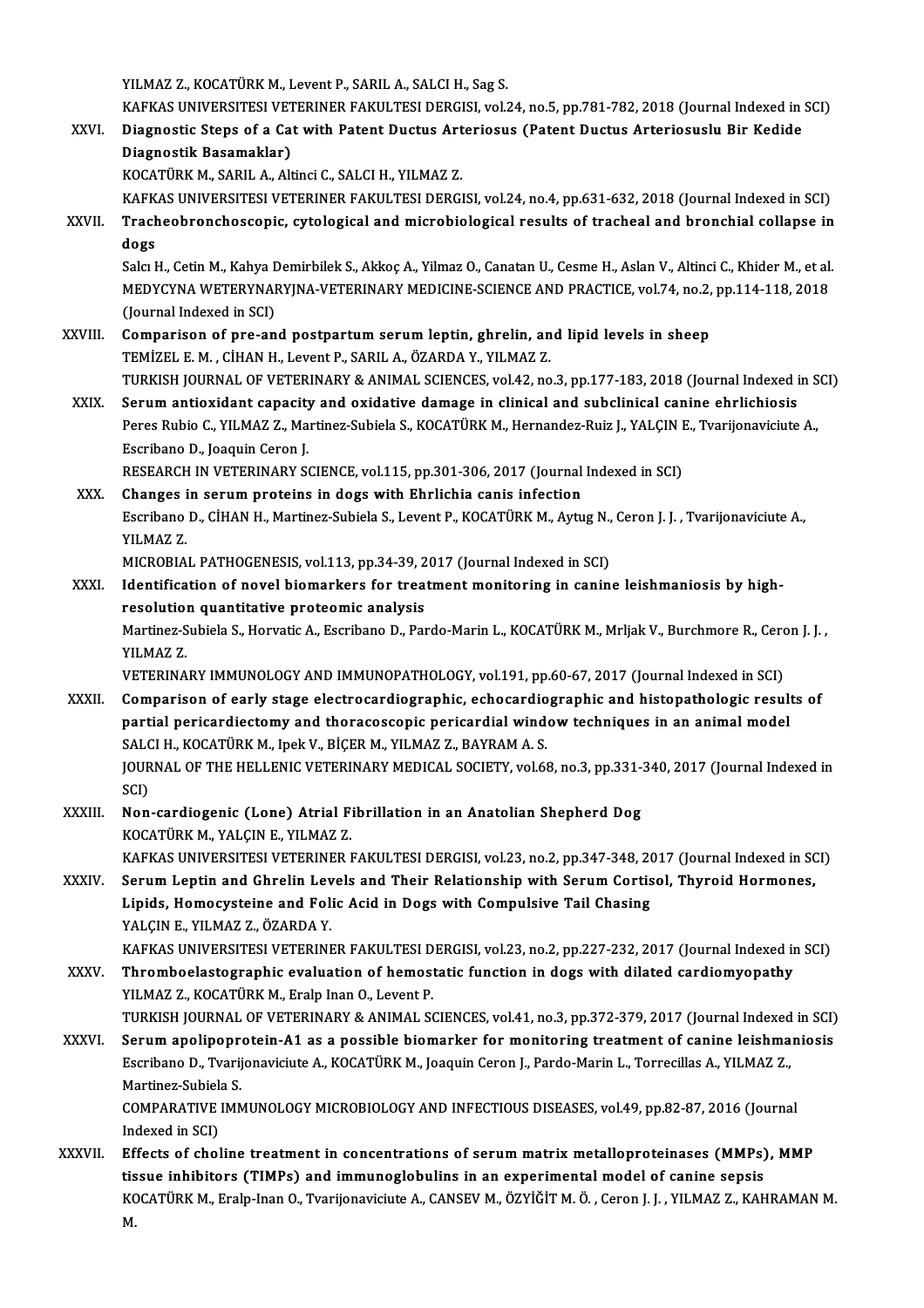VETERINARY IMMUNOLOGY AND IMMUNOPATHOLOGY, vol.180, pp.9-14, 2016 (Journal Indexed in SCI)<br>Febogardiographie, Megnetie Besonance, Angiography and Bethologic Besults of an Ilias, Arts VETERINARY IMMUNOLOGY AND IMMUNOPATHOLOGY, vol.180, pp.9-14, 2016 (Journal Indexed in SCI)<br>XXXVIII. Echocardiographic, Magnetic Resonance Angiography and Pathologic Results of an Iliac Arterial VETERINARY IMMUNOLOGY AND IMMUNOPATHOLOO<br>Echocardiographic, Magnetic Resonance Angiog<br>Thromboembolism (Saddle Thrombus) in a Cat<br>SALCH KOCATÜRK M. Ingk.V. Catin M. KAHRAMAN Echocardiographic, Magnetic Resonance Angiography and Pathologic Results of an Iliac Arterial<br>Thromboembolism (Saddle Thrombus) in a Cat<br>SALCI H., KOCATÜRK M., Ipek V., Cetin M., KAHRAMAN M. M. , YILMAZ Z. Thromboembolism (Saddle Thrombus) in a Cat<br>SALCI H., KOCATÜRK M., Ipek V., Cetin M., KAHRAMAN M. M. , YILMAZ Z.<br>KAFKAS UNIVERSITESI VETERINER FAKULTESI DERGISI, vol.22, no.6, pp.977-978, 2016 (Journal Indexed in SCI)<br>Serum SALCI H., KOCATÜRK M., Ipek V., Cetin M., KAHRAMAN M. M. , YILMAZ Z.<br>KAFKAS UNIVERSITESI VETERINER FAKULTESI DERGISI, vol.22, no.6, pp.977-978, 2016 (Journal Indexed in S<br>XXXIX. Serum Iron Status and Its Relation with Haem KAFKA:<br>Serum<br>Sheep<br>Ciu^N Serum Iron Status and Its Relation with Ha<mark>s</mark><br>Sheep<br>CİHAN H., TEMİZEL E. M. , YILMAZ Z., ÖZARDA Y.<br>KARKAS UNIVERSITESI VETERINER RAKULTESI I Sheep<br>CİHAN H., TEMİZEL E. M. , YILMAZ Z., ÖZARDA Y.<br>KAFKAS UNIVERSITESI VETERINER FAKULTESI DERGISI, vol.22, no.5, pp.679-683, 2016 (Journal Indexed in SCI) XL. Changes in serumproteins after endotoxin administration in healthy and choline-treated calves KAFKAS UNIVERSITESI VETERINER FAKULTESI DERGISI, vol.22, no.5, pp.679-683, 2016 (Journal Indexed in SCI)<br>Changes in serum proteins after endotoxin administration in healthy and choline-treated calves<br>YILMAZ Z., İNAN O. E. Changes<br>YILMAZ<br>Ulus I. H.<br>PMC VET YILMAZ Z., İNAN O. E. , Kocaturk M., BAYKAL A. T. , Hacariz O., Hatipo<sub>l</sub><br>Ulus I. H.<br>BMC VETERINARY RESEARCH, vol.12, 2016 (Journal Indexed in SCI)<br>Diagnostis Importance of Transesophageal Esbocardiograph Ulus I. H.<br>BMC VETERINARY RESEARCH, vol.12, 2016 (Journal Indexed in SCI)<br>XLI. Diagnostic Importance of Transesophageal Echocardiography for Detecting Patent Ductus Arteriosus<br>(PDA) in a Punny BMC VETERINARY R<br>Diagnostic Import<br>(PDA) in a Puppy<br>VII MAZ Z KOCATÜL Diagnostic Importance of Transesophageal Echocardiography for<br>(PDA) in a Puppy<br>YILMAZ Z., KOCATÜRK M., SALCI H., Levent P., Canatan U., Sag S., Gullulu S.<br>KAEKAS UNIVERSITESI VETERINER FAKIU TESI DERCISL vel 22 ne 5 nn 9 (PDA) in a Puppy<br>YILMAZ Z., KOCATÜRK M., SALCI H., Levent P., Canatan U., Sag S., Gullulu S.<br>KAFKAS UNIVERSITESI VETERINER FAKULTESI DERGISI, vol.22, no.5, pp.807-808, 2016 (Journal Indexed in SCI) YILMAZ Z., KOCATÜRK M., SALCI H., Levent P., Canatan U., Sag S., Gullulu S.<br>KAFKAS UNIVERSITESI VETERINER FAKULTESI DERGISI, vol.22, no.5, pp.807-808, 2016 (Journal Index<br>XLII. Thromboelastographic Evaluation of Coagul KAFKAS UNIV<br>Thromboelas<br>Intoxication<br>Erelp Inen O Thromboelastographic Evaluation of Coagulation<br>Intoxication<br>Eralp Inan O., KOCATÜRK M., MECİTOĞLU Z., YILMAZ Z.<br>KAEKAS UNIVERSITESI VETERINER FAKULTESI DERCII Intoxic<mark>ation</mark><br>Eralp Inan O., KOCATÜRK M., MECİTOĞLU Z., YILMAZ Z.<br>KAFKAS UNIVERSITESI VETERINER FAKULTESI DERGISI, vol.22, no.3, pp.477-478, 2016 (Journal Indexed in SCI)<br>EVALUATION OE CARDIOLOCIC EUNCTIONS IN CARTIVE EUR Eralp Inan O., KOCATÜRK M., MECITOĞLU Z., YILMAZ Z.<br>KAFKAS UNIVERSITESI VETERINER FAKULTESI DERGISI, vol.22, no.3, pp.477-478, 2016 (Journal Indexed in SCI)<br>APCTOS) IN TIIPKEV KAFKAS UNIVERSITESI<br><mark>EVALUATION OF CAR</mark><br>ARCTOS) IN TURKEY<br>C<sup>IHAN H</sup> YU MAZ Z. AY EVALUATION OF CARDIOLOGIC FUNCTIONS IN CAPTIVE EURASIAN BROWN BEARS (URSUS ARCTOS ARCTOS) IN TURKEY<br>ARCTOS) IN TURKEY<br>CİHAN H., YILMAZ Z., Aytug N. ARCTOS) IN TURKEY<br>CİHAN H., YILMAZ Z., Aytug N.<br>JOURNAL OF ZOO AND WILDLIFE MEDICINE, vol.47, no.1, pp.120-126, 2016 (Journal Indexed in SCI)<br>Evaluation of Serum and Assitic Eluid Prateames in Dogs with Dilated Cardiamyona CIHAN H., YILMAZ Z., Aytug N.<br>JOURNAL OF ZOO AND WILDLIFE MEDICINE, vol.47, no.1, pp.120-126, 2016 (Journal Indexed in SC<br>XLIV. Evaluation of Serum and Ascitic Fluid Proteomes in Dogs with Dilated Cardiomyopathy<br>KOCATÜPK M JOURNAL OF ZOO AND WILDLIFE MEDICINE, vol.47, no.1, pp.120-126, 2016 (Jo<br>Evaluation of Serum and Ascitic Fluid Proteomes in Dogs with Dilated<br>KOCATÜRK M., BAYKAL A. T. , Turkseven S., Acioglu C., Agudelo C. F. , YILMAZ Z.<br> Evaluation of Serum and Ascitic Fluid Proteomes in Dogs with Dilated Cardiomyopathy<br>KOCATÜRK M., BAYKAL A. T. , Turkseven S., Acioglu C., Agudelo C. F. , YILMAZ Z.<br>KAFKAS UNIVERSITESI VETERINER FAKULTESI DERGISI, vol.22, n KOCATÜRK M., BAYKAL A. T. , Turkseven S., Acioglu C., Agudelo C. F. , YILMAZ Z.<br>KAFKAS UNIVERSITESI VETERINER FAKULTESI DERGISI, vol.22, no.2, pp.273-279, 2016 (Journal Indexed in<br>XLV. Protective effects of S-adenosylmethi KAFKAS UNIVERSITESI VETERINER FAKU<br>Protective effects of S-adenosylmeth<br>functions in dogs with endotoxemia<br>VOCATURY M. Eralp Inan O. Lavant B. VI Protective effects of S-adenosylmethionine<br>functions in dogs with endotoxemia<br>KOCATÜRK M., Eralp Inan O., Levent P., YILMAZ Z.<br>TURKISH JOURNAL OF VETERINARY & ANIMAL SC functions in dogs with endotoxemia<br>KOCATÜRK M., Eralp Inan O., Levent P., YILMAZ Z.<br>TURKISH JOURNAL OF VETERINARY & ANIMAL SCIENCES, vol.40, no.6, pp.788-796, 2016 (Journal Indexed in SCI)<br>Clinical annuogab to etiology, di KOCATÜRK M., Eralp Inan O., Levent P., YILMAZ Z.<br>TURKISH JOURNAL OF VETERINARY & ANIMAL SCIENCES, vol.40, no.6, pp.788-796, 2016 (Journal Index<br>XLVI. Clinical approach to etiology, diagnosis, and treatment in dogs with TURKISH JOURNAL OF<br>Clinical approach to<br>retrospective study<br><sup>VOCATUDV</sup>M Selsi H XLVI. Clinical approach to etiology, diagnosis, and treatment in dogs with pericardial effusion - a<br>retrospective study<br>KOCATÜRK M., Salci H., Ipek V., Celimli N., YILMAZ Z. ANKARAUNIVERSITESIVETERINERFAKULTESIDERGISI,vol.63,no.3,pp.289-296,2016 (Journal Indexed inSCI) XLVII. Diagnostic and therapeutic approach to cardiac myxosarcoma in a dog KOCATÜRK M., SALCI H., BİÇER M., AKKOÇ A., Sag S., YILMAZ Z. TURKISH JOURNAL OF VETERINARY & ANIMAL SCIENCES, vol.40, no.4, pp.521-525, 2016 (Journal Indexed in SCI) XLVIII. Sino-nasal Aspergillosis in a Dog (Bir Kopekte Sino-nazal Aspergilloz) KASAP S., SALCI H., Yilmaz O., YILMAZ Z. Sino-nasal Aspergillosis in a Dog (Bir Kopekte Sino-nazal Aspergilloz)<br>KASAP S., SALCI H., Yilmaz O., YILMAZ Z.<br>KAFKAS UNIVERSITESI VETERINER FAKULTESI DERGISI, vol.21, no.6, pp.943-944, 2015 (Journal Indexed in SCI)<br>Infla KASAP S., SALCI H., Yilmaz O., YILMAZ Z.<br>KAFKAS UNIVERSITESI VETERINER FAKULTESI DERGISI, vol.21, no.6, pp.943-944, 2015 (Journal Indexed<br>XLIX. Inflammatory and oxidative biomarkers of disease severity in dogs with parvovi KAFKAS UNIVERSITESI VETERINER FAKULTESI DERGISI, vol.21, no.6, pp.943-944, 2015 (Journal Index of Inflammatory and oxidative biomarkers of disease severity in dogs with parvovir<br>Kocaturk M., Tvarijonaviciute A., Martinez-S Inflammatory and oxidative biomarkers of disease severity in dogs with parvoviral en<br>Kocaturk M., Tvarijonaviciute A., Martinez-Subiela S., Tecles F., Eralp O., YILMAZ Z., Ceron J. J.<br>JOURNAL OF SMALL ANIMAL PRACTICE, vol. Kocaturk M., Tvarijonaviciute A., Martinez-Subiela S., Tecles F., Eralp O., YILMAZ Z., Ceron J. J.<br>JOURNAL OF SMALL ANIMAL PRACTICE, vol.56, no.2, pp.119-124, 2015 (Journal Indexed in SCI)<br>L. Echocardiographic diagnosis an JOURNAL OF SMALL ANIMAL PRACTICE, vol.56, no.2, pp.119-124, 2015 (Journal Indexed in SCI)<br>Echocardiographic diagnosis and surgical correction of aortopulmonary window in a<br>Shepherd Dog (Malinois)<br>Kocaturk-Ocal M., SALCI H. Echocardiographic diagnosis and surgical correction of<br>Shepherd Dog (Malinois)<br>Kocaturk-Ocal M., SALCI H., Cetin M., KARAPINAR T., YILMAZ Z.<br>ANKARA UNIVERSITESI VETERINER FAKULTESI DERGISL volé Shepherd Dog (Malinois)<br>Kocaturk-Ocal M., SALCI H., Cetin M., KARAPINAR T., YILMAZ Z.<br>ANKARA UNIVERSITESI VETERINER FAKULTESI DERGISI, vol.62, no.1, pp.75-80, 2015 (Journal Indexed in SCI)<br>Chylethorey, essesiated with Ebst LI. Chylothorax associated with Ebstein's anomaly in a Golden Retriever dog YILMAZ Z., Levent P., KOCATÜRK M., CİHAN H., Pars E., Sag S. ANKARA UNIVERSITESI VETERINER FAKULTESI DERGISI, vo<br>Chylothorax associated with Ebstein's anomaly in a G<br>YILMAZ Z., Levent P., KOCATÜRK M., CİHAN H., Pars E., Sag S.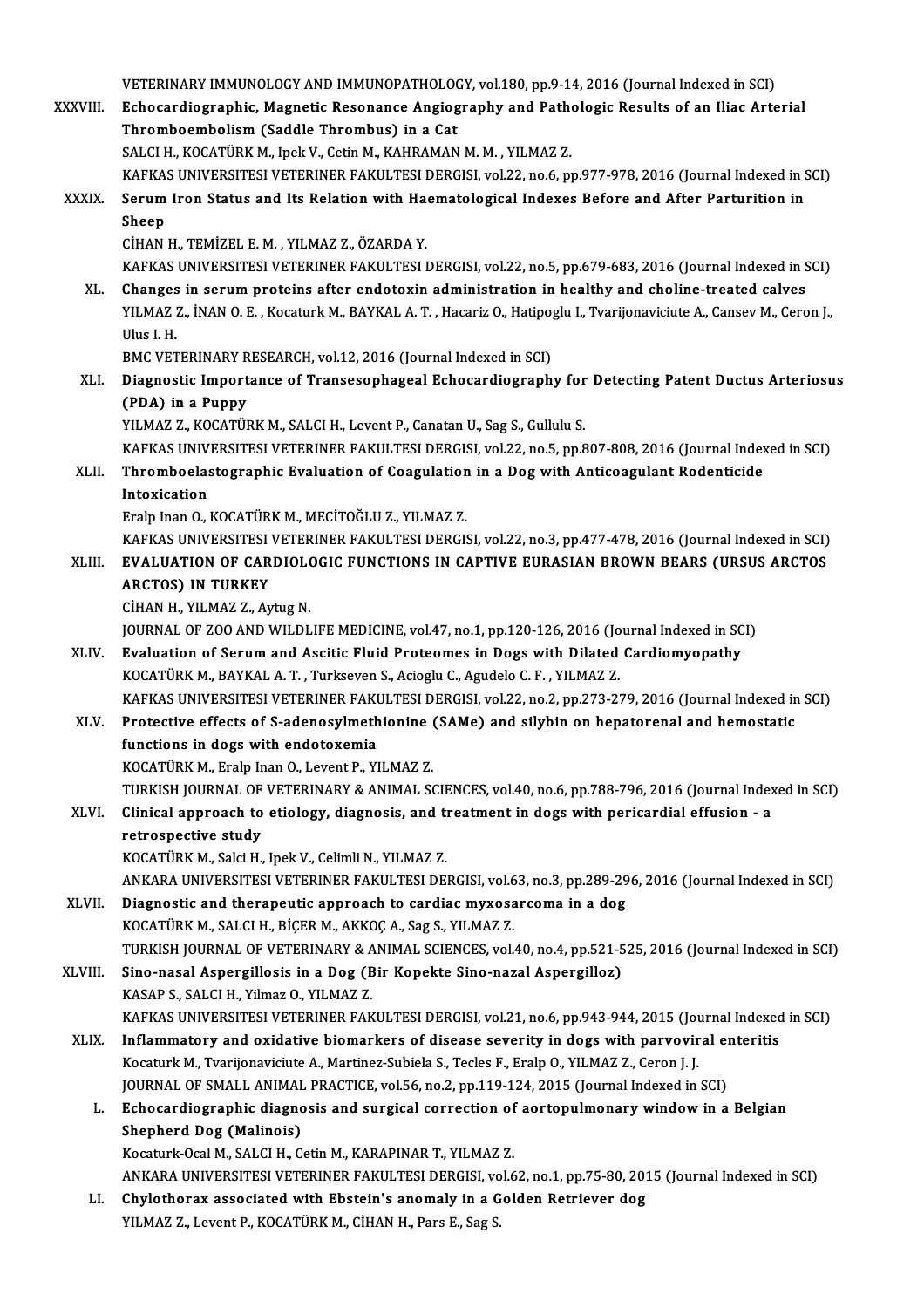ANKARA UNIVERSITESI VETERINER FAKULTESI DERGISI, vol.62, no.3, pp.243-246, 2015 (Journal Indexed in SCI)<br>A nilet study on the enidemialegisel status of equine infectious anoamia, equine vinal arteritis. ANKARA UNIVERSITESI VETERINER FAKULTESI DERGISI, vol.62, no.3, pp.243-246, 2015 (Journal Indexed in Turkey)<br>LII. A pilot study on the epidemiological status of equine infectious anaemia, equine viral arteritis, ANKARA UNIVERSITESI VETERINER<br>A pilot study on the epidemiolog<br>glanders, and dourine in Turkey<br>Maranzani M. L. Cutari V. De Barri E A pilot study on the epidemiological status of equine infectious anaemia, equine viral arteritis,<br>glanders, and dourine in Turkey<br>Marenzoni M. L. , Cuteri V., De Parri F., Danzetta M. L. , YILMAZ Z., Yaramis C. P. , KENNER glanders, and do<br>Marenzoni M. L. , C<br>S., Casciari C., et al.<br>TUREER JOURNAL Marenzoni M. L. , Cuteri V., De Parri F., Danzetta M. L. , YILMAZ Z., Yaramis C. P. , KENNERMAN E., OR M. E. , Marc<br>S., Casciari C., et al.<br>TURKISH JOURNAL OF VETERINARY & ANIMAL SCIENCES, vol.37, no.1, pp.76-80, 2013 (Jou S., Casciari C., et al.<br>TURKISH JOURNAL OF VETERINARY & ANIMAL SCIENCES, vol.37, no.1, pp.76-80, 2013 (Journal Indexed in<br>LIII. Serum butyrylcholinesterase and paraoxonase 1 in a canine model of endotoxemia: Effects of TURKISH JOURNAL OF VET<br>Serum butyrylcholinest<br>choline administration<br>Tyarijonavisiute A KOCAT Serum butyrylcholinesterase and paraoxonase 1 in a canine model of<br>choline administration<br>Tvarijonaviciute A., KOCATÜRK M., CANSEV M., Tecles F., Ceron J. J. , YILMAZ Z.<br>RESEARCH IN VETERINARY SCIENCE vol.93, no.3, nn.669, choline administration<br>Tvarijonaviciute A., KOCATÜRK M., CANSEV M., Tecles F., Ceron J. J. , YILMAZ Z.<br>RESEARCH IN VETERINARY SCIENCE, vol.93, no.2, pp.668-674, 2012 (Journal Indexed in SCI)<br>Tei index (myesendial performan Tvarijonaviciute A., KOCATÜRK M., CANSEV M., Tecles F., Ceron J. J. , YILMAZ Z.<br>RESEARCH IN VETERINARY SCIENCE, vol.93, no.2, pp.668-674, 2012 (Journal Indexed in SCI)<br>LIV. Tei index (myocardial performance index) and card RESEARCH IN VETERINARY SCIENCE, vol.93, no.2, pp.668-674, 2012 (Journ<br>Tei index (myocardial performance index) and cardiac biomarker:<br>KOCATÜRK M., Martinez S., Eralp O., Tvarijonaviciute A., Ceron J., YILMAZ Z.<br>RESEARCH IN Tei index (myocardial performance index) and cardiac biomarkers in dogs with<br>KOCATÜRK M., Martinez S., Eralp O., Tvarijonaviciute A., Ceron J., YILMAZ Z.<br>RESEARCH IN VETERINARY SCIENCE, vol.92, no.1, pp.24-29, 2012 (Journa KOCATÜRK M., Martinez S., Eralp O., Tvarijonaviciute A., Ceron J., YILMAZ Z.<br>RESEARCH IN VETERINARY SCIENCE, vol.92, no.1, pp.24-29, 2012 (Journal L.<br>LV. Seroprevalence of canine herpesvirus-1 in Turkish dog population<br>ves RESEARCH IN VETERINARY SCIENCE, vol.92, i<br>Seroprevalence of canine herpesvirus-1<br>YEŞİLBAĞ K., YALÇIN E., Tuncer P., YILMAZ Z.<br>RESEARCH IN VETERINARY SCIENCE, vol.92 . YEŞİLBAĞ K., YALÇIN E., Tuncer P., YILMAZ Z.<br>RESEARCH IN VETERINARY SCIENCE, vol.92, no.1, pp.36-39, 2012 (Journal Indexed in SCI) YEŞİLBAĞ K., YALÇIN E., Tuncer P., YILMAZ Z.<br>RESEARCH IN VETERINARY SCIENCE, vol.92, no.1, pp.36-39, 2012 (Journal Indexed in SCI)<br>LVI. Effect of Experimental Endotoxemia on Thrombelastography Parameters, Secondary and RESEARCH IN VETERII<br>Effect of Experimen<br>Hemostasis in Dogs<br>Enalp O VII MAZZ Eq Effect of Experimental Endotoxemia on Thr<br>Hemostasis in Dogs<br>Eralp O., YILMAZ Z., Failing K., Moritz A., Bauer N.<br>JOURNAL OF VETERINARY INTERNAL MEDICINE Hemostasis in Dogs<br>Eralp O., YILMAZ Z., Failing K., Moritz A., Bauer N.<br>JOURNAL OF VETERINARY INTERNAL MEDICINE, vol.25, no.3, pp.524-531, 2011 (Journal Indexed in SCI)<br>Adinenestin and JCE 1 are negative seute phase protei Eralp O., YILMAZ Z., Failing K., Moritz A., Bauer N.<br>JOURNAL OF VETERINARY INTERNAL MEDICINE, vol.25, no.3, pp.524-531, 2011 (Journal Indexed in SCI)<br>LVII. Adiponectin and IGF-1 are negative acute phase proteins in a dog m JOURNAL OF VETERINARY INTERNAL MEDICINE, vol.25, no.3, pp<br>Adiponectin and IGF-1 are negative acute phase proteins<br>Tvarijonaviciute A., Eralp O., KOCATÜRK M., YILMAZ Z., Ceron J. J.<br>VETERINARY IMMUNOLOCY AND IMMUNORATHOLOCY Adiponectin and IGF-1 are negative acute phase proteins in a dog model of acute endotoxaemia<br>Tvarijonaviciute A., Eralp O., KOCATÜRK M., YILMAZ Z., Ceron J. J.<br>VETERINARY IMMUNOLOGY AND IMMUNOPATHOLOGY, vol.140, pp.147-151 LVIII. Evaluation of erythrocyte and platelet indices in canine visceral leishmaniasis<br>TEMIZEL E. M., Cihani H., YILMAZ Z., Aytud N. VETERINARY IMMUNOLOGY AND IMMUNOPA<br>Evaluation of erythrocyte and platelet in<br>TEMİZEL E. M. , Cihani H., YILMAZ Z., Aytud N.<br>ANKARA UNIVERSITESI VETERINER FAKULTE Evaluation of erythrocyte and platelet indices in canine visceral leishmaniasis<br>TEMİZEL E. M. , Cihani H., YILMAZ Z., Aytud N.<br>ANKARA UNIVERSITESI VETERINER FAKULTESI DERGISI, vol.58, no.3, pp.185-188, 2011 (Journal Indexe TEMİZEL E. M. , Cihani H., YILMAZ Z., Aytud N.<br>ANKARA UNIVERSITESI VETERINER FAKULTESI DERGISI, vol.58, no.3, pp.185-188, 2011 (Journal Indexed in<br>LIX. Pre- and post-operative cardiac evaluation of dogs undergoing lobectom ANKARA UNIVERSITESI VETERINER FAKULTESI DERGISI<br>Pre- and post-operative cardiac evaluation of dogs<br>KOCATÜRK M., SALCI H., YILMAZ Z., Bayram A. S. , Koch J.<br>JOUPNAL OF VETERINARY SCIENCE vol 11 no 3 nn 357 Pre- and post-operative cardiac evaluation of dogs undergoing lobectomy and pn<br>KOCATÜRK M., SALCI H., YILMAZ Z., Bayram A. S. , Koch J.<br>JOURNAL OF VETERINARY SCIENCE, vol.11, no.3, pp.257-264, 2010 (Journal Indexed in SCI) KOCATÜRK M., SALCI H., YILMAZ Z., Bayram A. S., Koch J.<br>JOURNAL OF VETERINARY SCIENCE, vol.11, no.3, pp.257-264, 2010 (Journal Indexed in SCI)<br>LX. Prognostic value of serum acute-phase proteins in dogs with parvoviral ente JOURNAL OF VETERINARY SCIENCE, vol.11, no.3, pp.257-264, 2010 (Journagnostic value of serum acute-phase proteins in dogs with pair<br>Kocaturk M., Martinez S., Eralp O., Tvarijonaviciute A., Ceron J., YILMAZ Z.<br>JOURNAL OF SMA Prognostic value of serum acute-phase proteins in dogs with parvoviral enteritis<br>Kocaturk M., Martinez S., Eralp O., Tvarijonaviciute A., Ceron J., YILMAZ Z.<br>JOURNAL OF SMALL ANIMAL PRACTICE, vol.51, no.9, pp.478-483, 2010 Kocaturk M., Martinez S., Eralp O., Tvarijonaviciute A., Ceron J., YILMAZ Z.<br>JOURNAL OF SMALL ANIMAL PRACTICE, vol.51, no.9, pp.478-483, 2010 (Journal Indexed in SCI)<br>LXI. Choline or CDP-choline attenuates coagulation abno JOURNAL OF SMALL ANIMAL PRACTICE, vol.51, no.9, pp.478-483, 2010 (Journ<br>Choline or CDP-choline attenuates coagulation abnormalities and producemia<br>disseminated intravascular coagulation in dogs during endotoxemia<br>VUMAZZ ÖZ YILMAZ Z., ÖZARDA Y., CANSEV M., Eralp O., KOCATÜRK M., ULUS İ. H. disseminated intravascular coagulation in dogs during endotoxemia<br>YILMAZ Z., ÖZARDA Y., CANSEV M., Eralp O., KOCATÜRK M., ULUS İ. H.<br>BLOOD COAGULATION & FIBRINOLYSIS, vol.21, no.4, pp.339-348, 2010 (Journal Indexed in SCI) YILMAZ Z., ÖZARDA Y., CANSEV M., Eralp O., KOCATÜRK M., ULUS İ. H.<br>BLOOD COAGULATION & FIBRINOLYSIS, vol.21, no.4, pp.339-348, 2010 (Journal Indexed in SCI)<br>LXII. Prevalence of feline coronavirus antibodies in cats in BLOOD COAGULATION &<br>Prevalence of feline co<br>immunusorbent assay<br>Pratelli A. Vesilhağ K. Sin Prevalence of feline coronavirus antibodies in ca<br>immunusorbent assay<br>Pratelli A., Yeşilbağ K., Siniscalchi M., Yalçın E., Yılmaz Z.<br>Journal Of Foline Medisine And Surgery, vol 11. pp.991 i<mark>mmunusorbent assay</mark><br>Pratelli A., Yeşilbağ K., Siniscalchi M., Yalçın E., Yılmaz Z.<br>Journal Of Feline Medicine And Surgery, vol.11, pp.881-884, 2009 (Journal Indexed in SCI) Pratelli A., Yeşilbağ K., Siniscalchi M., Yalçın E., Yılmaz Z.<br>Journal Of Feline Medicine And Surgery, vol.11, pp.881-884, 2009 (Journal Indexed in SCI)<br>LXIII. Prevalence of feline coronavirus antibodies in cats in Bursa p **Journal Of Feline Medicine<br>Prevalence of feline co<br>immunosorbent assay<br>Pretalli A, VESİLPAČ K, S** Prevalence of feline coronavirus antibodies in cats<br>immunosorbent assay<br>Pratelli A., YEŞİLBAĞ K., Siniscalchi M., Yalcm E., YILMAZ Z.<br>Journal of Feline Medisine and Surgery, vel 11 no 10 nn 8 i<mark>mmunosorbent assay</mark><br>Pratelli A., YEŞİLBAĞ K., Siniscalchi M., Yalcm E., YILMAZ Z.<br>Journal of Feline Medicine and Surgery, vol.11, no.10, pp.881-884, 2009 (Journal Indexed in SCI Expanded)<br>CHOLINE OR CDR CHOLINE ALTERS SE Pratelli A., YEŞİLBAĞ K., Siniscalchi M., Yalcm E., YILMAZ Z.<br>Journal of Feline Medicine and Surgery, vol.11, no.10, pp.881-884, 2009 (Journal Indexed in SCI Expanded)<br>LXIV. CHOLINE OR CDP-CHOLINE ALTERS SERUM LIPID RE Journal of Feline Medicine and Surgery, vol.11, no.10, pp.881-884, 2009 (Journal Indexed<br>CHOLINE OR CDP-CHOLINE ALTERS SERUM LIPID RESPONSES TO ENDOTOXIN<br>INVOLVEMENT OF THE PERIPHERAL NICOTINIC ACETYLCHOLINE RECEPTORS<br>Heel CHOLINE OR CDP-CHOLINE ALTERS SERUM LIPID RESPONSES TO ENDOTOXIN IN DOGS AND RATS:<br>INVOLVEMENT OF THE PERIPHERAL NICOTINIC ACETYLCHOLINE RECEPTORS<br>Ilcol Y. O., YILMAZ Z., CANSEV M., Ulus I. H. INVOLVEMENT OF THE PERIPHERAL NICOTINIC ACETYL<br>Ilcol Y. O. , YILMAZ Z., CANSEV M., Ulus I. H.<br>SHOCK, vol.32, no.3, pp.286-294, 2009 (Journal Indexed in SCI)<br>Vessular Bing Anomaly Associated with Bight Aentis Are LXV. Vascular Ring Anomaly Associated with Right Aortic Arch in a German Shepherd Dog SHOCK, vol.32, no.3, pp.286-294, 2009 (Journal Indexed<br>Vascular Ring Anomaly Associated with Right Ao<br>YALÇIN E., Celimli N., Cangul İ. T. , AKKOÇ A., YILMAZ Z.<br>TURKISH JOURNAL OF VETERINARY & ANIMAL SCIENC TURKISH JOURNAL OF VETERINARY & ANIMAL SCIENCES, vol.33, no.1, pp.81-84, 2009 (Journal Indexed in SCI)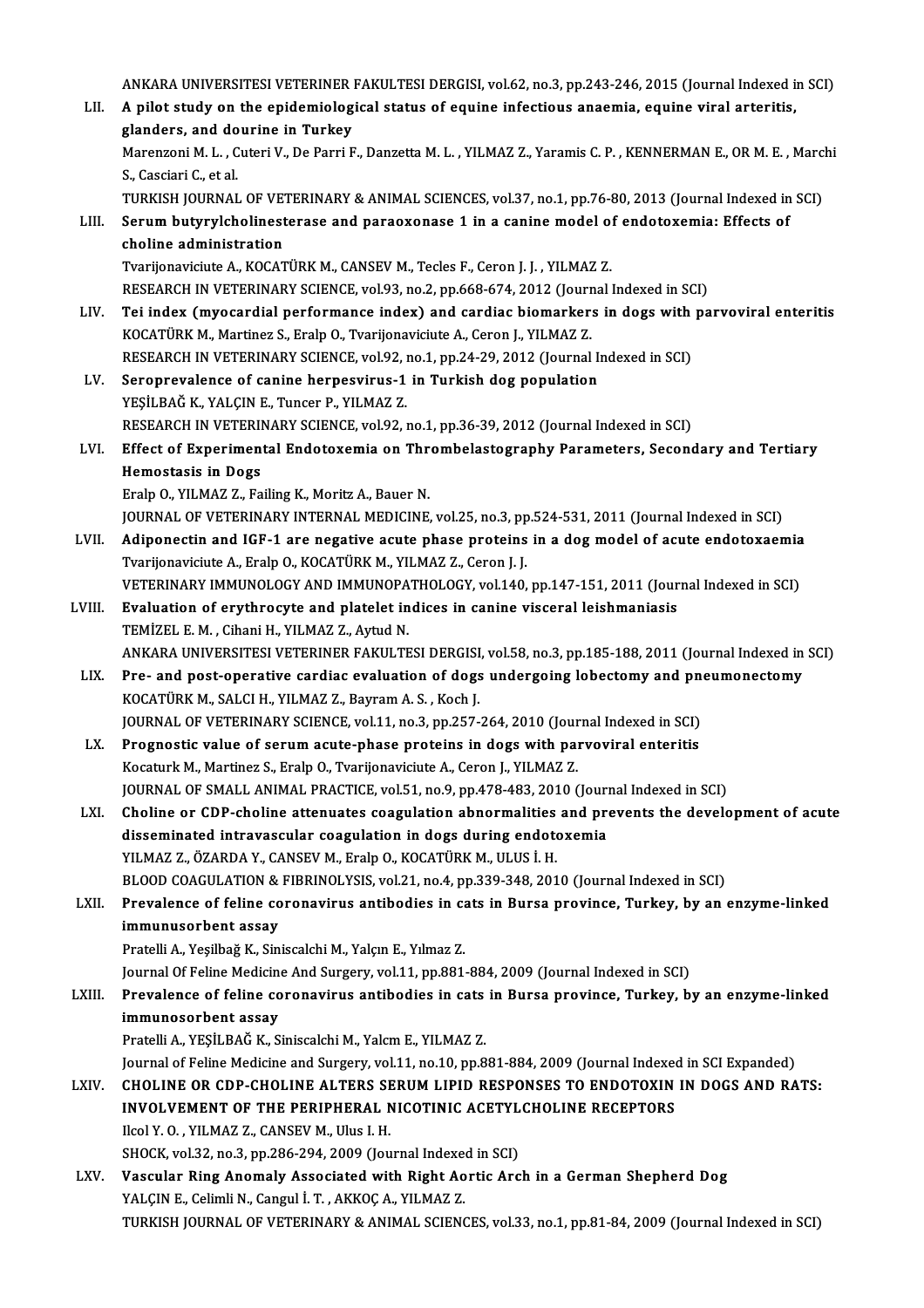| LXVI.          | Medical and Surgical Treatment of Chylothorax in a Dog with Right-Sided Heart Failure                                             |
|----------------|-----------------------------------------------------------------------------------------------------------------------------------|
|                | SALCI H., YILMAZ Z., Bayram A. S., YALÇIN E., Kaya M.                                                                             |
|                | TURKISH JOURNAL OF VETERINARY & ANIMAL SCIENCES, vol.33, no.2, pp.165-170, 2009 (Journal Indexed in SCI)                          |
| LXVII.         | Prevalence of Feline Coronavirus Antibodies in Cats in Bursa (Turkey) by An Enzyme-Linked                                         |
|                | <b>Immunosorbent Assay</b>                                                                                                        |
|                | Pratelli A., Yesilbag K., Yalcin E., Yilmaz Z.                                                                                    |
|                | INTERNATIONAL JOURNAL OF INFECTIOUS DISEASES, vol.12, 2008 (Journal Indexed in SCI)                                               |
| LXVIII.        | Genetic heterogeneity of bovine viral diarrhoea virus (BVDV) isolates from Turkey: identification of<br>a new subgroup in BVDV-1. |
|                | YEŞİLBAĞ K., Foerster C., Bank-Wolf B., Yllmaz Z., ALKAN F., ÖZKUL A., BURGU İ., Rosales S. C. , Thiel H., Koenig M.              |
|                | Veterinary microbiology, vol.130, pp.258-67, 2008 (Journal Indexed in SCI Expanded)                                               |
| LXIX.          | Evaluation of platelet count and its association with plateletcrit, mean platelet volume, and platelet                            |
|                | size distribution width in a canine model of endotoxemia                                                                          |
|                | YILMAZ Z., Eralp O., Ilcol Y.O.                                                                                                   |
|                | VETERINARY CLINICAL PATHOLOGY, vol.37, no.2, pp.159-163, 2008 (Journal Indexed in SCI)                                            |
| LXX.           | Seroprevalence of anti-Borrelia burgdorferi antibodies in dogs and horses in Turkey                                               |
|                | Bhide M., YILMAZ Z., Golcu E., Torun S., Mikula I.                                                                                |
|                | ANNALS OF AGRICULTURAL AND ENVIRONMENTAL MEDICINE, vol.15, no.1, pp.85-90, 2008 (Journal Indexed in                               |
|                | SCI)                                                                                                                              |
| LXXI.          | Prevalence of antibodies to bovine respiratory viruses in cattle infected with bovine                                             |
|                | immunodeficiency virus.                                                                                                           |
|                | Yesilbag K., Yilmaz Z., Guengoer B.                                                                                               |
|                | The Veterinary record, vol.162, no.20, pp.660-1, 2008 (Journal Indexed in SCI Expanded)                                           |
| <b>LXXII</b>   | Endotoxin increases plasma leptin and ghrelin levels in dogs                                                                      |
|                | YILMAZ Z., Ilcol Y O , Ulus I H.                                                                                                  |
|                | CRITICAL CARE MEDICINE, vol.36, no.3, pp.828-833, 2008 (Journal Indexed in SCI)                                                   |
| <b>LXXIII</b>  | Clinical and haematological findings in bovine immunodeficiency virus (BIV) infected cattle                                       |
|                | YILMAZ Z., YEŞİLBAĞ K.                                                                                                            |
|                | TURKISH JOURNAL OF VETERINARY & ANIMAL SCIENCES, vol.32, no.3, pp.207-214, 2008 (Journal Indexed in SCI)                          |
| <b>LXXIV</b>   | Characterisation of lipid profiles in dogs with parvoviral enteritis.                                                             |
|                | Yilmaz Z., Senturk S.                                                                                                             |
|                | The Journal of small animal practice, vol.48, no.11, pp.643-50, 2007 (Journal Indexed in SCI Expanded)                            |
| <b>LXXV</b>    | Aetiological role of viruses in puppies with diarrhoea.<br>Yesilbag K., Yilmaz Z., Oezkul A., Pratelli A.                         |
|                | The Veterinary record, vol.161, no.5, pp.169-70, 2007 (Journal Indexed in SCI Expanded)                                           |
| <b>LXXVI</b> . | Serum leptin and ghrelin levels in response to methylprednisolone injection in healthy dogs.                                      |
|                | Yilmaz Z., Ilcol Y.O., Golcu E.                                                                                                   |
|                | Research in veterinary science, vol.82, no.2, pp.187-94, 2007 (Journal Indexed in SCI Expanded)                                   |
| LXXVII.        | Seroepidemiological survey of Rhodoccocus equi infection in asymptomatic horses from Bursa, Izmir                                 |
|                | and Istanbul provinces, Turkey.                                                                                                   |
|                | Attili A. R., Kennerman E., Takai S., OR M. E., Marenzoni M. L., Torun S., Pieramati C., Kayar A., Golcu E., Parkan C., et        |
|                | al.                                                                                                                               |
|                | Comparative immunology, microbiology and infectious diseases, vol.29, pp.323-33, 2006 (Journal Indexed in SCI                     |
|                | Expanded)                                                                                                                         |
| <b>LXXVIII</b> | Periparturient recumbency in cows                                                                                                 |
|                | Yilmaz Z., Senturk S., Ilcol Y., Golcu E.                                                                                         |
|                | Indian Veterinary Journal, vol.83, no.5, pp.550-551, 2006 (Journal Indexed in SCI Expanded)                                       |
| <b>LXXIX</b>   | Intravenous administration of choline or CDP-choline improves platelet count and platelet closure                                 |
|                | times in endotoxin-treated dogs                                                                                                   |
|                | Yilmaz Z., Ilcol Y., Torun S., Ulus I.                                                                                            |
|                | Shock, vol.25, no.1, pp.73-79, 2006 (Journal Indexed in SCI Expanded)                                                             |
|                |                                                                                                                                   |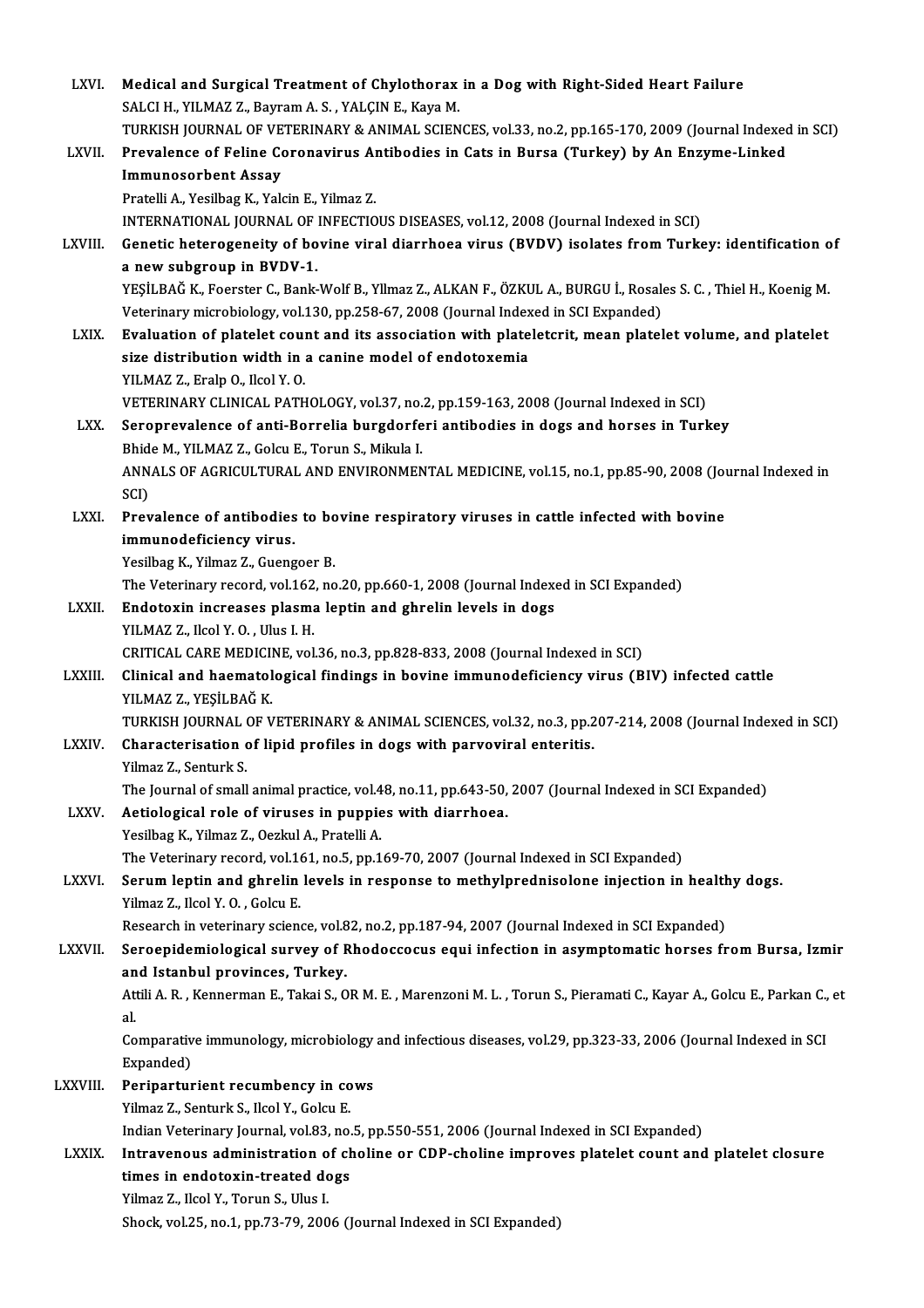| <b>LXXX</b>     | Endotoxin alters serum-free choline and phospholipid-bound choline concentrations, and choline<br>administration attenuates endotoxin-induced organ injury in dogs<br>Ilcol Y., Yilmaz Z., Ulus I. |
|-----------------|----------------------------------------------------------------------------------------------------------------------------------------------------------------------------------------------------|
|                 | Shock, vol.24, no.3, pp.288-293, 2005 (Journal Indexed in SCI Expanded)                                                                                                                            |
| <b>LXXXI</b>    | Distribution of antigen types of canine parvovirus type 2 in dogs with hemorrhagic enteritis in                                                                                                    |
|                 | <b>Turkey</b>                                                                                                                                                                                      |
|                 | Yilmaz Z., Pratelli A., Torun S.                                                                                                                                                                   |
|                 | Turkish Journal of Veterinary and Animal Sciences, vol.29, no.4, pp.1073-1076, 2005 (Journal Indexed in SCI<br>Expanded)                                                                           |
| <b>LXXXII</b>   | Peste des petits ruminants outbreak in western Turkey                                                                                                                                              |
|                 | Yesilbag K., Yilmaz Z., Golcu E., Ozkul A.                                                                                                                                                         |
|                 | Veterinary Record, vol.157, no.9, pp.260-261, 2005 (Journal Indexed in SCI Expanded)                                                                                                               |
| <b>LXXXIII.</b> | A serological evidence of Minute Virus Of Canines (MVC; canine parvovirus type-1) in dogs in<br><b>Turkey</b>                                                                                      |
|                 | Torun S., Yilmaz Z., Pratelli A.                                                                                                                                                                   |
|                 | Turkish Journal of Veterinary and Animal Sciences, vol.29, no.3, pp.923-925, 2005 (Journal Indexed in SCI<br>Expanded)                                                                             |
| <b>LXXXIV</b>   | Investigation of diagnostic importance of platelet closure times measured by Platelet Function<br>Analyzer - PFA 100 in dogs with endotoxemia<br>Yilmaz Z., Ilcol Y., Ulus I.                      |
|                 | Berliner und Munchener Tierarztliche Wochenschrift, vol.118, pp.341-348, 2005 (Journal Indexed in SCI                                                                                              |
|                 | Expanded)                                                                                                                                                                                          |
| <b>LXXXV</b>    | Canine coronavirus infection in Turkish dog population                                                                                                                                             |
|                 | Yesilbag K., Yilmaz Z., Torun S., Pratelli A.                                                                                                                                                      |
|                 | Journal of Veterinary Medicine Series B: Infectious Diseases and Veterinary Public Health, vol.51, no.7, pp.353-355,                                                                               |
|                 | 2004 (Journal Indexed in SCI Expanded)                                                                                                                                                             |
| <b>LXXXVI</b>   | Renal carcinoma in a cat                                                                                                                                                                           |
|                 | Sevimli A., Misirhoglu D., Yilmaz Z., Golcu E.                                                                                                                                                     |
|                 | Indian Veterinary Journal, vol.81, no.2, pp.135-136, 2004 (Journal Indexed in SCI Expanded)                                                                                                        |
| <b>LXXXVII</b>  | Effects of hypertonic sodium chloride, hypertonic sodium chloride + sodium bicarbonate and<br>hypertonic sodium chloride + ringer's lactade solution in the treatment of dogs with experimentally  |
|                 | induced endotoxaemia<br>BATMAZ H., YILMAZ Z., TOPAL A., Görgül O. S., ŞENTÜRK S.                                                                                                                   |
|                 | Turkish Journal of Veterinary and Animal Sciences, vol.27, no.2, pp.339-347, 2003 (Journal Indexed in SCI)                                                                                         |
| LXXXVIII.       | Evidence of bovine immunodeficiency virus in cattle in Turkey                                                                                                                                      |
|                 | Meas S., Yilmaz Z., Usui T., Torun S., Yesilbag K., Ohashi K., Onuma M.                                                                                                                            |
|                 | Japanese Journal of Veterinary Research, vol.51, no.1, pp.3-8, 2003 (Journal Indexed in SCI Expanded)                                                                                              |
| <b>LXXXIX.</b>  | Serum free and phospholipid-bound choline decrease after surgery and methylprednisolone                                                                                                            |
|                 | administration in dogs                                                                                                                                                                             |
|                 | Ilcol Y., Yilmaz Z., Ulus I.                                                                                                                                                                       |
|                 | Neuroscience Letters, vol.339, no.3, pp.195-198, 2003 (Journal Indexed in SCI Expanded)                                                                                                            |
| XC.             | Effects of hypertonic sodium chloride, hypertonic sodium chloride plus sodium bicarbonate and                                                                                                      |
|                 | hypertonic sodium chloride plus ringer's lactade solution in the treatment of dogs with                                                                                                            |
|                 | experimentally induced endotoxaemia                                                                                                                                                                |
|                 | Batmaz H., Yilmaz Z., Topal A., Gorgul O., Senturk S.                                                                                                                                              |
|                 | TURKISH JOURNAL OF VETERINARY & ANIMAL SCIENCES, vol.27, no.2, pp.339-347, 2003 (Journal Indexed in SCI)                                                                                           |
| XCI.            | T3, T4 and TSH concentrations in dogs with non-thyroidal illness                                                                                                                                   |
|                 | YILMAZ Z., Golcu E., YALÇIN E., Aytug N.                                                                                                                                                           |
|                 | Indian Veterinary Journal, vol.80, no.1, pp.49-51, 2003 (Journal Indexed in SCI)                                                                                                                   |
| XCII.           | The evaluation of erythropoietin concentration in cats with acute and chronic renal failure                                                                                                        |
|                 | Yilmaz Z, Golcu E                                                                                                                                                                                  |
|                 |                                                                                                                                                                                                    |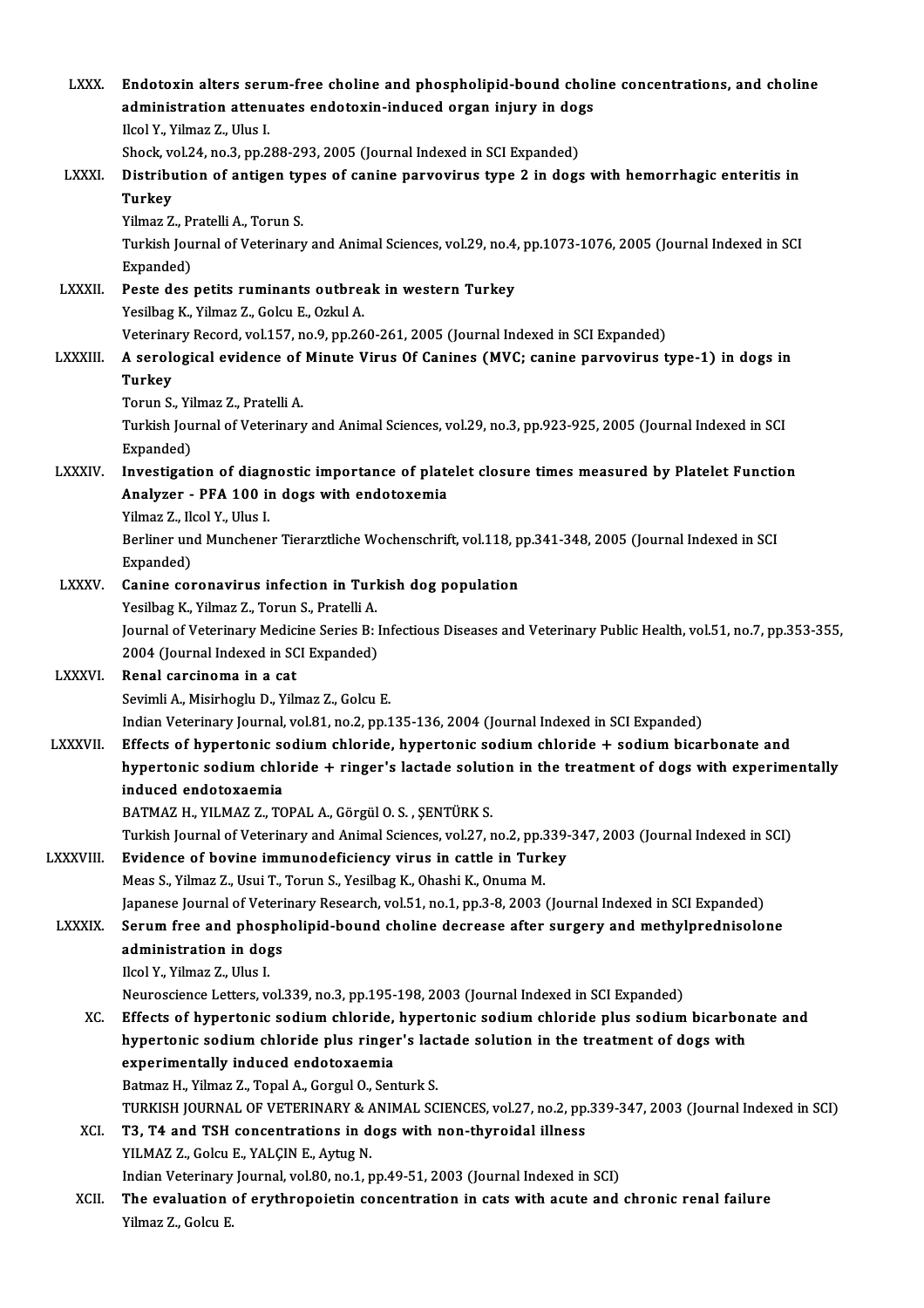Indian Veterinary Journal, vol.79, no.9, pp.896-898, 2002 (Journal Indexed in SCI Expanded)<br>Shart term effects of andetavin an thuraid harmane sensentrations in dags

|         | Indian Veterinary Journal, vol.79, no.9, pp.896-898, 2002 (Journal Indexed in SCI Expanded)              |
|---------|----------------------------------------------------------------------------------------------------------|
| XCIII.  | Short term effects of endotoxin on thyroid hormone concentrations in dogs                                |
|         | Yilmaz Z., Batmaz H.                                                                                     |
|         | Indian Veterinary Journal, vol.79, no.8, pp.780-781, 2002 (Journal Indexed in SCI Expanded)              |
| XCIV.   | Analysis of hemostasis in horses with colic                                                              |
|         | Yılmaz Z., Şentürk S., Özarda Y.                                                                         |
|         | Israel Journal Of Veterinary Medicine, vol.57, no.2, pp.84-88, 2002 (Journal Indexed in SCI Expanded)    |
| XCV.    | Evaluation of coagulation profiles in dogs with septic shock                                             |
|         | Yilmaz Z., Yalcin E., Ilcol Y.                                                                           |
|         | TURKISH JOURNAL OF VETERINARY & ANIMAL SCIENCES, vol.26, no.1, pp.171-176, 2002 (Journal Indexed in SCI) |
| XCVI.   | Seroprevalence of Ehrlichia canis antibodies among dogs in Turkey                                        |
|         | Batmaz H., Nevo E., Waner T., Senturk S., Yilmaz Z., Harrus S.                                           |
|         | Veterinary Record, vol.148, no.21, pp.665-666, 2001 (Journal Indexed in SCI Expanded)                    |
| XCVII.  | Prevalence of enzootic bovine leukosis in the South Marmara Region and observations of some              |
|         | management practices                                                                                     |
|         | Batmaz H., Carli K. T., Sen A., Kennerman E., Minbay A., Yilmaz Z., Caner V., Baklaci C.                 |
|         | TURKISH JOURNAL OF VETERINARY & ANIMAL SCIENCES, vol.23, pp.261-268, 1999 (Journal Indexed in SCI)       |
| XCVIII. | Myasthenia Gravis in a dog                                                                               |
|         | Batmaz H., Suzer F., Kennerman E., Yilmaz Z.                                                             |
|         | TURKISH JOURNAL OF VETERINARY & ANIMAL SCIENCES, vol.22, no.5, pp.427-430, 1998 (Journal Indexed in SCI) |
|         |                                                                                                          |

# Articles Published in Other Journals rticles Published in Other Jo<br>I. Kedilerde İdiyopatik Sistitis<br>XII.MAZZ Lavant B

| L.    | Kedilerde İdiyopatik Sistitis                                                                                  |
|-------|----------------------------------------------------------------------------------------------------------------|
|       | YILMAZ Z, Levent P                                                                                             |
|       | Turkiye Klinikleri Veterinary Sciences- Internal Medicine - Special Topics, vol.4, no.2, pp.20-28, 2018 (Other |
|       | Refereed National Journals)                                                                                    |
| П.    | Effect of cuff placement on blood pressure measurement in concious healthy dogs                                |
|       | Agudelo C. F., Dvir S., YILMAZ Z., KOCATÜRK M.                                                                 |
|       | Journal of Veterinary Science and Technology, vol.7, no.5, 2016 (Refereed Journals of Other Institutions)      |
| III.  | Sistemik Yangısal Cevabın Biyobelirteçleri                                                                     |
|       | YILMAZ Z., KOCATÜRK M.                                                                                         |
|       | Türkiye Klinikleri, vol.1, no.1, pp.20-30, 2015 (Other Refereed National Journals)                             |
| IV.   | Bursa daki Köpeklerde Kalp Hastalıklarının Prevalansı                                                          |
|       | CİHAN H., YILMAZ Z.                                                                                            |
|       | U.Ü. Veteriner Fakültesi Dergisi, vol.30, no.2, pp.5-9, 2011 (Other Refereed National Journals)                |
| V.    | Evaluation of red blood cell and platelet indices in cattle naturally infected with bovine viral               |
|       | diarrhea virus BVDV                                                                                            |
|       | KOCATÜRK M., YEŞİLBAĞ K., YILMAZ Z.                                                                            |
|       | Uludağ Üniversitesi Veteriner Fakültesi Dergisi, vol.29, pp.17-21, 2010 (Other Refereed National Journals)     |
| VI.   | Tanınız Nedir Şiloabdomen                                                                                      |
|       | KOCATÜRK M., DEMİR G., ÇELİMLİ N., YILMAZ Z.                                                                   |
|       | Veteriner Cerrahi Dergisi, vol.14, 2008 (Other Refereed National Journals)                                     |
| VII.  | Bursa'daki köpeklerde Dirofilaria İmmitis'in Prevalansı                                                        |
|       | YALÇIN E., ŞENLİK B., YILMAZ Z., ALASONYALILAR DEMİRER A., AKYOL Ç. V.                                         |
|       | Veteriner Cerrahi Dergisi, vol.13, no.2, pp.23-27, 2007 (Other Refereed National Journals)                     |
| VIII. | U Ü Veteriner Fakültesi İç Hastalıkları Büyük Hayvan Kliniğine Getirilen Olguların Değerlendirilmesi           |
|       | 1990 2000                                                                                                      |
|       | KENNERMAN E., YILMAZ Z., ŞENTÜRK S.                                                                            |
|       | U.Ü. Vet. Fak. Derg., " vol.22, 2003 (Other Refereed National Journals)                                        |
|       |                                                                                                                |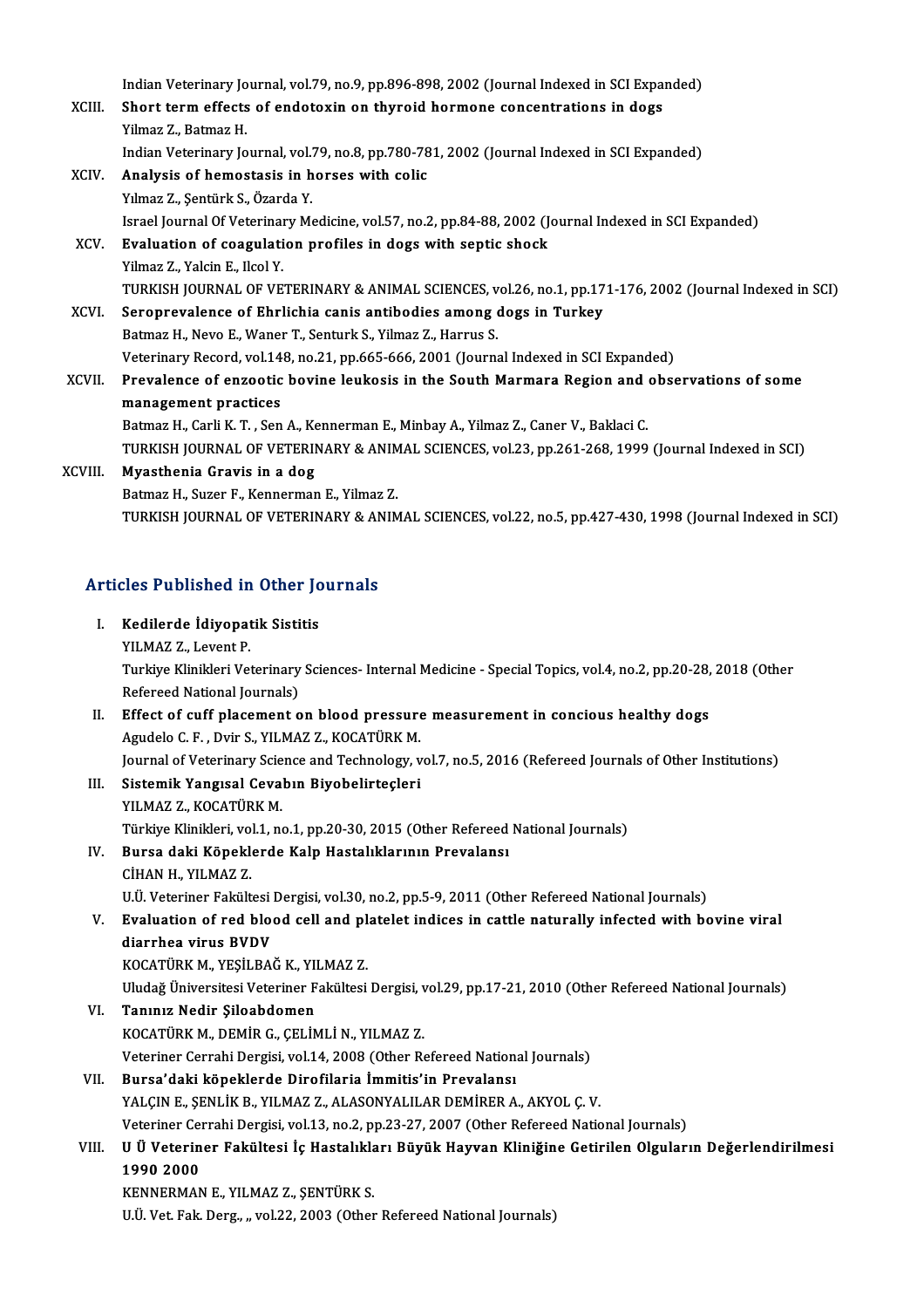IX. Uludağ Üniv. Veteriner Fak. İç Hastalıkları küçük hayvan kliniğine getirilen kedi ve köpeklerin Uludağ Üniv. Veteriner Fak. İç I<br>değerlendirilmesi (1990-2000)<br><sup>Vilmes 7.</sup> Kennerman E. Sentürk S Uludağ Üniv. Veteriner Fak. İç Hastalıkları k<br>değerlendirilmesi (1990-2000)<br>Yılmaz Z., Kennerman E., Şentürk S., Temizel E. M.<br>Uludağ Üniversitesi Veteriner Fekültesi Dersisi ve değerlendirilmesi (1990-2000)<br>Yılmaz Z., Kennerman E., Şentürk S., Temizel E. M.<br>Uludağ Üniversitesi Veteriner Fakültesi Dergisi, vol.21, no.1, pp.23-31, 2002 (National Refreed University Journal)<br>Effecte of modium mologul

Yılmaz Z., Kennerman E., Şentürk S., Temizel E. M.<br>Uludağ Üniversitesi Veteriner Fakültesi Dergisi, vol.21, no.1, pp.23-31, 2002 (National Refreed University Jour<br>X. Effects of medium-molecular-weight hydroxyethyl starch i Uludağ Üniversitesi Veteriner<br>Effects of medium-molecu<br>Yılmaz Z., Yalçın E., Özarda Y.<br>Turkish Journal of Veterinarı Effects of medium-molecular-weight hydroxyethyl starch infusion on coagulation in healty d<br>Yılmaz Z., Yalçın E., Özarda Y.<br>Turkish Journal of Veterinary Surgery , vol.1, no.1, pp.23-30, 2002 (National Refreed University Jo

Turkish Journal of Veterinary Surgery, vol.1, no.1, pp.23-30, 2002 (National Refreed University Journal)

Yılmaz Z., Yalçın E., Özarda Y.<br>Turkish Journal of Veterinary Surgery , vol.1, no.1, pp.23-30, 2002 (National Refreed University Journal)<br>XI. Sağ ve sol abomasum deplasmanlı ineklerde operasyon öncesi ve sonrası dönemde bi

Yılmaz Z., Şentürk S., Özarda Y.

Veteriner Cerrahi Derg, vol.8, no.3, pp.20-26, 2002 (National Refreed University Journal)

Yılmaz Z., Şentürk S., Özarda Y.<br>Veteriner Cerrahi Derg, vol.8, no.3, pp.20-26, 2002 (National Refreed University Journal)<br>XII. The Comparision of Total Cholesterol Triglyceride High Density Lipoprotein Cholesterol Low Veteriner Cerrahi Derg, vol.8, no.3, pp.20-26, 2002 (National Refreed University Journal)<br>The Comparision of Total Cholesterol Triglyceride High Density Lipoprotein Cholesterol Low De<br>Lipoprotein Cholesterol and Total Chol The Comparision of Total Cholesterol Triglyceride High Density Lipoprote<br>Lipoprotein Cholesterol and Total Cholesterol High Density Lipoprotein C<br>Breeds of Labrodor Retriever Dogs German Shepherd Dogs Pointer Dogs<br>SENTÜRK Lipoprotein Cholesterol and Total C<br>Breeds of Labrodor Retriever Dogs<br>ŞENTÜRK S., YILMAZ Z., KENNERMAN E.<br>U. Ü. Vet Fek Ders vel 21, 2002 (Otber l Breeds of Labrodor Retriever Dogs German Shepherd Dogs<br>ŞENTÜRK S., YILMAZ Z., KENNERMAN E.<br>U. Ü. Vet. Fak. Derg, vol.21, 2002 (Other Refereed National Journals)<br>Sangul, Atlanda Plasma Kollaid Osmatik Basıngının Dağarland

U. Ü. Vet. Fak. Derg, vol.21, 2002 (Other Refereed National Journals)

# SENTÜRK S., YILMAZ Z., KENNERMAN E.<br>U. Ü. Vet. Fak. Derg, vol.21, 2002 (Other Refereed National Journals)<br>XIII. Sancılı Atlarda Plasma Kolloid Osmotik Basıncının Değerlendirilmesi<br>YILMAZ Z., SENTÜRK S. Veteriner Cerrahi Dergisi, vol.8, 2002 (Other Refereed National Journals)

YILMAZ Z., ŞENTÜRK S.<br>Veteriner Cerrahi Dergisi, vol.8, 2002 (Other Refereed National Journals)<br>XIV. Comparision of the effects of classical fluid therapy and total parental nutrition in the treatment of Veteriner Cerrahi Dergisi, vo<br>Comparision of the effect<br>dogs with gastroenteritis<br>VII MAZZ SENTÜPK S. esin Comparision of the effects of classical fluid therapy<br>dogs with gastroenteritis<br>YILMAZ Z., ŞENTÜRK S., esing., YALÇIN E., Yeşim İ., toruns.<br>University of Uludas Journal of Fasulty Veterinary Medising dogs with gastroenteritis<br>YILMAZ Z., ŞENTÜRK S., esin g., YALÇIN E., Yeşim İ., torun s.<br>University of Uludag Journal of Faculty Veterinary Medicine, vol.20, 2001 (Other Refereed National Journals)<br>Effects of dobutamune, me

YILMAZ Z., ŞENTÜRK S., esin g., YALÇIN E., Yeşim İ., torun s.<br>University of Uludag Journal of Faculty Veterinary Medicine, vol.20, 2001 (Other Refereed National Journals)<br>XV. Effects of dobutamıne, methylprednisolone, flun University of Uludag Journal of Faculty Veterinary Me<br>Effects of dobutamine, methylprednisolone, flui<br>dogs with experimentally induced septic shock.<br>Vilmaz 7 Effects<br>dogs wit<br>Yılmaz Z.<br>Uludag Ü dogs with experimentally induced septic shock.<br>Yılmaz Z.<br>Uludag Üniversitesi veteriner fakültesi derg, vol.19, no.1, pp.1-7, 2000 (National Refreed University Journal)

Yılmaz Z.<br>Uludag Üniversitesi veteriner fakültesi derg, vol.19, no.1, pp.1-7, 2000 (National Refreed University Journal)<br>XVI. Buzağı Enzootik Pnömonisi nin Tedavisinde Enrofloxacine ile Enrofloxacine Flunixin Meglumine Uludag Üniversitesi veteriner fakültesi derg, vol.19, no<br>Buzağı Enzootik Pnömonisi nin Tedavisinde En:<br>Kombinasyonunun Etkilerinin Karşılaştırılması<br>VII MAZ Z. SENTÜRK S. RATMAZ H Kombinasyonunun Etkilerinin Karşılaştırılması<br>YILMAZ Z., ŞENTÜRK S., BATMAZ H. U.Ü. Vet. Fak. Derg, vol.19, 2000 (Other Refereed National Journals) YILMAZ Z., ŞENTÜRK S., BATMAZ H.<br>U.Ü. Vet. Fak. Derg, vol.19, 2000 (Other Refereed National Journals)<br>XVII. Köpeklerde Deneysel Olarak Oluşturulan Septik Şokun Dobutamin ile Sağaltımında<br>Flaktrokardiyesrefik Değerlendi

U.Ü. Vet. Fak. Derg, vol.19, 2000 (Other Refer<br>Köpeklerde Deneysel Olarak Oluşturula<br>Elektrokardiyografik Değerlendirmeler<br>VILMAZZ- PATMAZH-SENTÜRKS Köpeklerde Deneysel Olarak Olu<br>Elektrokardiyografik Değerlend<br>YILMAZ Z., BATMAZ H., ŞENTÜRK S.<br>HÜ Vet Fek Ders vel16 1997 (Ot Elektrokardiyografik Değerlendirmeler<br>YILMAZ Z., BATMAZ H., ŞENTÜRK S.<br>U.Ü. Vet. Fak. Derg, vol.16, 1997 (Other Refereed National Journals)

### XVIII. İki kedide enfeksiyöz peritonitis U.Ü. Vet. Fak. Derg, vol.16, 1997 (Other Refereed National Journals)<br>İki kedide enfeksiyöz peritonitis<br>BATMAZ H., KAHRAMAN M. M. , YILMAZ Z., TUNCEL P., SÖNMEZ G., KIRKPINAR A.<br>Journal of researsh in veterinary medicine (O Journal of research in veterinary medicine (Online), vol.15, pp.43-56, 1996 (Refereed Journals of Other Institutions) BATMAZ H., l<br>Journal of re<br>Institutions)

### Books&Book Chapters

OOks & Book Chapters<br>I. NOVEL INSIGHT INTO THE DIAGNOSIS AND TREATMENT OF CARDIO(THORACIC) DISEASES IN DOGS<br>AND CATS NOVEL INS<br>AND CATS<br>Vilmer 7 (E) **NOVEL INSIGHT INTO THE DIAGN<br>AND CATS<br>Yılmaz Z. (Editor), Tanaka R. (Editor)<br>Enontions in Veterinoru Scionse, Lauss** 

AND CATS<br>Yılmaz Z. (Editor), Tanaka R. (Editor)<br>Frontiers in Veterinary Science, Lausanne, 2022<br>Könek ve Kedilende Elektrekendiesnefi Yılmaz Z. (Editor), Tanaka R. (Editor)<br>Frontiers in Veterinary Science, Lausanne, 2<br>II. Köpek ve Kedilerde Elektrokardiografi<br>Vilmaz Z. Kosatürk M.

Frontiers in Veterinar<br>**Köpek ve Kedilerde**<br>Yılmaz Z., Kocatürk M.<br><sup>Mobel T.n Kitonevi, İst</sup> K<mark>öpek ve Kedilerde Elektrokar</mark><br>Yılmaz Z., Kocatürk M.<br>Nobel Tıp Kitapevi, İstanbul, 2021<br>E. Bölüm Kelp Yılmaz Z., Kocatürk M.<br>Nobel Tıp Kitapevi, İstanbul, 2021<br>III. 5. Bölüm Kalp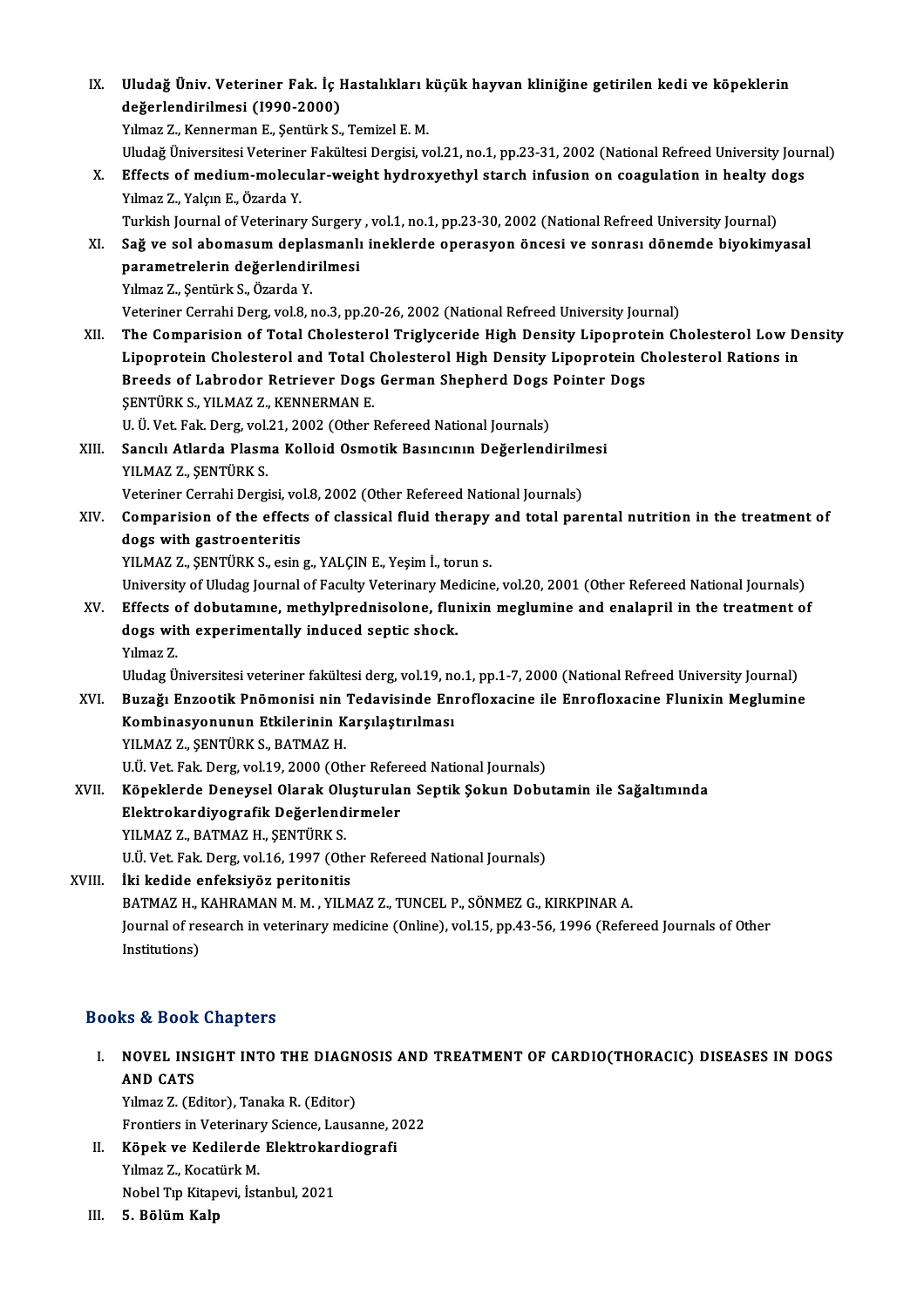YILMAZ Z., KİBAR M., KOCATÜRK M.<br>İni Küsük Hayyan Ultrasanasınd<sup>6</sup>i Atl in: Küçük Hayvan Ultrasonografi Atlası, Prof. Dr. Deniz Seyrek İntaş, Editor, Medipres Matbaacılık Yayıncılık LTD<br>STİ, Malatya, pp.151-216, 2013 YILMAZ Z., KİBAR M., KOCATÜR<br>in: Küçük Hayvan Ultrasonograf<br>ŞTİ, Malatya, pp.151-216, 2013<br>Könek ve Kadilerde Elektral in: Küçük Hayvan Ultrasonografi Atlası, Prof. I<br>ŞTİ, Malatya, pp.151-216, 2013<br>IV. Köpek ve Kedilerde Elektrokardiyografi<br>Vilmar 7. Kosatürk M

ŞTİ, Malatya, pp.151-2<br><mark>Köpek ve Kedilerde</mark><br>Yılmaz Z., Kocatürk M.<br>Özban Matbaasılık Buı Köpek ve Kedilerde Elektrok<br>Yılmaz Z., Kocatürk M.<br>Özhan Matbaacılık, Bursa, 2010

# Özhan Matbaacılık, Bursa, 2010<br>Refereed Congress / Symposium Publications in Proceedings

efereed Congress / Symposium Publications in Proceedings<br>I. EVALUATION OF LEFT VENTRICULAR FUNCTION INDEXES IN DRESSAGE HORSES BY B-MODE AND<br>ROPELER ECHOCARDIOCRAPHY - BU OT STUDY TOOR OORGTOOP TOJ INPODIAM TABROARDION<br>EVALUATION OF LEFT VENTRICULAR FUNCTION<br>DOPPLER ECHOCARDIOGRAPHY – PILOT STUDY EVALUATION OF LE<br>DOPPLER ECHOCAR<br>Kocatürk M., Yılmaz Z.<br>7th INTERNATIONAL 7

DOPPLER ECHOCARDIOGRAPHY – PILOT STUDY<br>Kocatürk M., Yılmaz Z.<br>7th INTERNATIONAL ZEUGMA CONFERENCE ON SCIENTIFIC RESEARCHES, Gaziantep, Turkey, 21 - 23 January<br>2022 -val.7, pp.42 Kocatürk M., Yılma<br>7th INTERNATION<br>2022, vol.7, pp.42<br>Relation Of Serv Th INTERNATIONAL ZEUGMA CONFERENCE ON SCIENTIFIC RESEARCHES, Gaziantep, Turkey, 21 - 23 January<br>2022, vol.7, pp.42<br>II. Relation Of Serum Lipid Profile and Acute Phase Proteins in Response to Endotoxin in Dogs Treated<br>with

2022, vol.7, pp.42<br>Relation Of Serum Lipid P<br>with Intravenous Choline<br>Kosatürk M. Eraln Inan O. Tu Relation Of Serum Lipid Profile and Acute Phase Proteins in Response<br>with Intravenous Choline<br>Kocatürk M., Eralp İnan O., Tvarijonaviciute A., Cansev M., Ceron J. J. M. , Yılmaz Z.<br>International Siint Conference On Scienti

with Intravenous Choline<br>Kocatürk M., Eralp İnan O., Tvarijonaviciute A., Cansev M., Ceron J. J. M. , Yılmaz Z.<br>International Siirt Conference On Scientific Research Siirt University, November 5-7, 2021, Siirt, Turkey, 05<br> Kocatürk M., Eralp İnan O.,<br>International Siirt Conferen<br>November 2021, pp.33-34<br>Hinertrofik Kardiyemiye International Siirt Conference On Scientific Research Siirt University, November 5-7, 2021, Siirt, Turkey, 05<br>November 2021, pp.33-34<br>III. Hipertrofik Kardiyomiyopatilili Kedilerin Acvım Kalsifikasyonuna Göre Popülasyon Öz

November 2021, pp.33-34<br>Hipertrofik Kardiyomiyopatilili Kedilerin Acvım Kalsifikasyo<br>RetrospektifOlarak Değerlendirilmesi (2016 – 2021 yılları)<br>Gürel N. Keçetürk M. Yılmaz 7 Hipertrofik Kardiyomiyopat<br>RetrospektifOlarak Değerlen<br>Gürel N., Kocatürk M., Yılmaz Z.<br>15. Kücük Hayyan Veteriner He

RetrospektifOlarak Değerlendirilmesi (2016 – 2021 yılları)<br>Gürel N., Kocatürk M., Yılmaz Z.<br>15 . Küçük Hayvan Veteriner Hekimleri Derneği Uluslararası Sürekli Eğitim Kongresi 15th International Continuing<br>Education Congres Gürel N., Kocatürk M., Yılmaz Z.<br>15 . Küçük Hayvan Veteriner Hekimleri Derneği Uluslararası Sürekli Eğitim Kongresi 15th International Cont<br>Education Congress Turkish Small Animal Veterinary Association, İstanbul, Turkey, 15 . Küçük H<br>Education Co<br>pp.259-260<br>Hinertrefik Education Congress Turkish Small Animal Veterinary Association, İstanbul, Turkey, 12 - 13 November 2021,<br>pp.259-260<br>IV. Hipertrofik Kardiyomiyopatilili Kedilerin Acvım Kalsifikasyonuna Göre Popülasyon Özelliklerinin<br>Petres

pp.259-260<br>Hipertrofik Kardiyomiyopatilili Kedilerin Acvım Kalsifikasyo<br>RetrospektifOlarak Değerlendirilmesi (2016 – 2021 yılları)<br>CÜLER N. KOCATÜRK M. YU MAZ 7 Hipertrofik Kardiyomiyopatilili l<br>RetrospektifOlarak Değerlendiri<br>GÜLER N., KOCATÜRK M., YILMAZ Z.<br>VÜCÜV HAYVAN VETERİNER HEVİM RetrospektifOlarak Değerlendirilmesi (2016 – 2021 yılları)<br>GÜLER N., KOCATÜRK M., YILMAZ Z.<br>KÜÇÜK HAYVAN VETERİNER HEKİMLER DERNEĞİ 15.ULUSLARARASI SÜREKLİ EĞİTİM KONGRESİ, İstanbul,<br>Turkay 12, 13 November 2021 GÜLER N., KOCATÜRK M., YILMAZ<br>KÜÇÜK HAYVAN VETERİNER HEI<br>Turkey, 12 - 13 November 2021<br>KONSÜL TASYON MASASI - KA

KÜÇÜK HAYVAN VETERİNER HEKİMLER DERNEĞİ 15.ULUSLARARASI SÜREKLİ EĞİTİM KONGRE<br>Turkey, 12 - 13 November 2021<br>V. KONSÜLTASYON MASASI - KARDİYOTORASİK HASTALIKLARA KLİNİSYEN YAKLAŞIMI<br>V. Yumaz 7 - Salay H Turkey, 12 - 13 N<br>KONSÜLTASYOI<br>Yılmaz Z., Salcı H.<br>15 Yuvun Uluele KONSÜLTASYON MASASI - KARDİYOTORASİK HASTALIKLARA KLİNİSYEN YAKLA<br>Yılmaz Z., Salcı H.<br>15.KHVHD Uluslararası Sürekli Eğitim Kongresi, İstanbul, Turkey, 12 - 13 November 2021<br>AROLIPORROTEIN G.UL EAM184A AND ROTASSUM GHANNEL Yılmaz Z., Salcı H.<br>15.KHVHD Uluslararası Sürekli Eğitim Kongresi, İstanbul, Turkey, 12 - 13 November 2021<br>VI. APOLIPOPROTEIN C-III, FAM184A AND POTASSIUM CHANNEL SUBFAMILY K ARE INCREASED IN

15.KHVHD Uluslararası Sürekli Eğitim Kongresi, İstanbul, Turkey, 1<br>APOLIPOPROTEIN C-III, FAM184A AND POTASSIUM CHANN<br>DOGS NATURALLY INFECTED WITH DIROFILARIA IMMITIS<br>France Martinez L. Carraton E. Yılmaz 7. Tyarijonaviciyt

Franco Martinez L., Carreton E., Yılmaz Z., Tvarijonaviciute A., Ceron J. J. M. , Sarıl A., Kocatürk M., Escribano D., Bruchmore R., Levent P., et al. **DOGS NATURALLY INFECT**<br>Franco Martinez L., Carreton I<br>Bruchmore R., Levent P., et al.<br>WSAVA EECAVA 2021 WAREZ

WSAVA-FECAVA2021,Warszawa,Poland,21 -24March 2021,pp.23

Bruchmore R., Levent P., et al.<br>WSAVA-FECAVA 2021, Warszawa, Poland, 21 - 24 March 2021, pp.23<br>VII. KUYRUK ISIRAN KÖPEKLERİN SERUM LEPTİN VE GHRELİN SEVİYELERİ VE SERUM KORTİZOL, TİROİD<br>HOPMONI ARL LİRİDI ER, HOMOSİSTE WSAVA-FECAVA 2021, Warszawa, Poland, 21 - 24 March 2021, pp.23<br>KUYRUK ISIRAN KÖPEKLERİN SERUM LEPTİN VE GHRELİN SEVİYELERİ<br>HORMONLARI, LİPİDLER, HOMOSİSTEİN VE FOLİK ASİT İLE İLİŞKİLERİ<br>YALCINE, YU MAZ Z. ÖZAPDA V HORMONLARI, LİPİDLER, HOMOSİSTEİN VE FOLİK ASİT İLE İLİŞKİLERİ YALÇINE., YILMAZ Z., ÖZARDA Y.

2.Uluslararası-13UlusalVeteriner İçHastalıklarıKongresi,Ankara,Turkey,11 -13November 2019

- VIII. Kanin Parvovirus ile Enfekte Köpeklerde Salya Proteomlarındaki Değişimler 2.Uluslararası-13 Ulusal Veteriner İç Hastalıkları Kongresi, Ankara, Turkey, 11 - 13 November 2019<br>**Kanin Parvovirus ile Enfekte Köpeklerde Salya Proteomlarındaki Değişimler**<br>Franco Martinez L., Tvarijonaviciute A., Horvat M., YILMAZ Z., Lamy E., et al.<br>2. uLUSLARARASI-13. ULUSAL VETERİNER İÇ HASTALIKLARI KONGRESİ, Ankara, Turkey, 11 - 13 October 2019 Franco Martinez L., Tvarijonaviciute A., Horvatic A., Guillemin N., Cerón J. J. , Escribano D., Eckersall D., KOCATÜRI<br>M., YILMAZ Z., Lamy E., et al.<br>2. uLUSLARARASI-13. ULUSAL VETERİNER İÇ HASTALIKLARI KONGRESİ, Ankara, T
	- IX. Platelet proteomic profile in dogs with heart failure
	- YILMAZ Z., Levent P., Sarıl A., KOCATÜRK M., BAYKAL A.T., Akgün E. 29th ECVIM-CA Congress Milano-Italy, Milan, Italy, 18 - 21 September 2019
	- X. Identification of serum proteins in dogs naturally infected with Anaplasma phagocytophilum and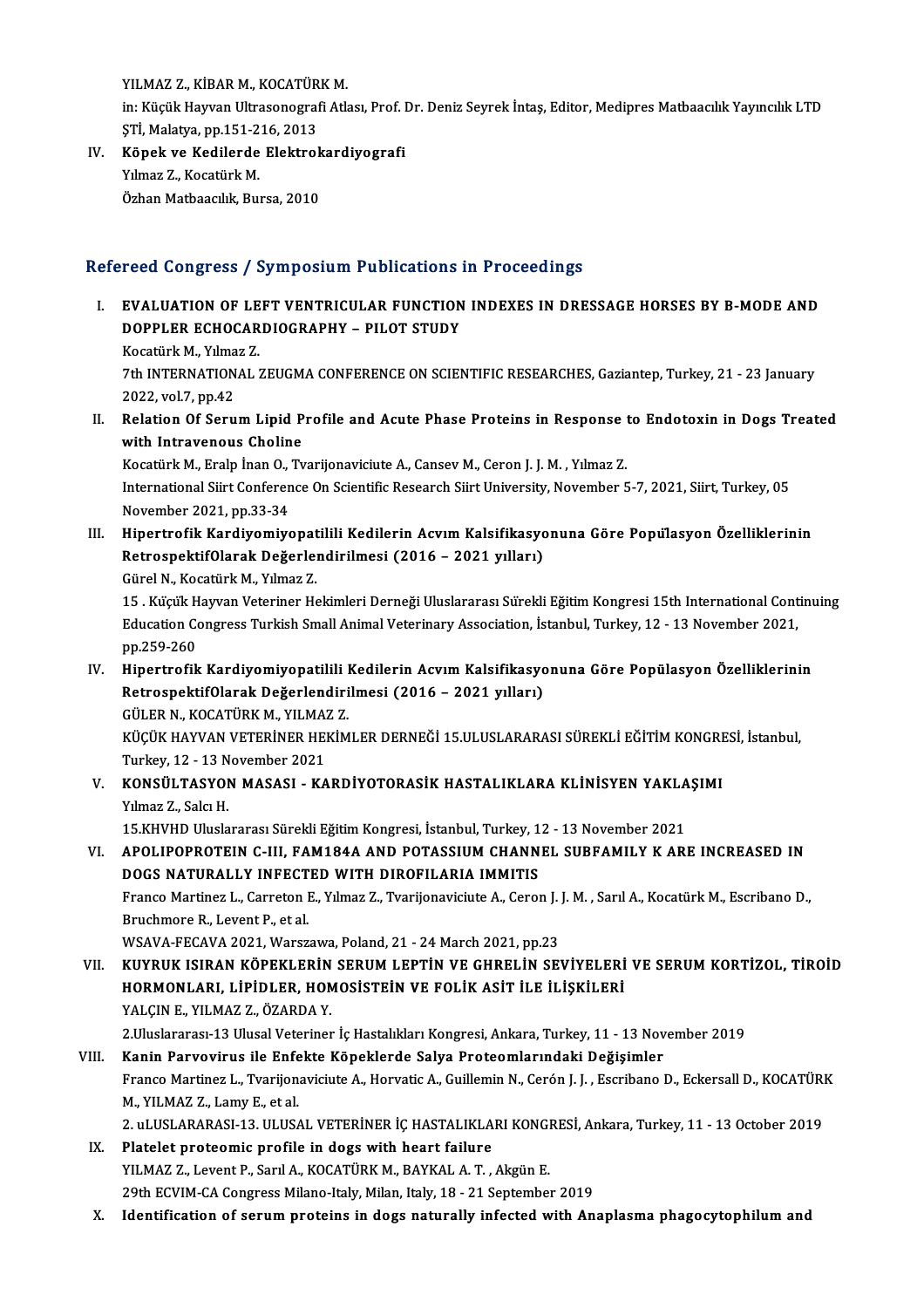### Borrelia burgdorferi

Borrelia burgdorferi<br>KOCATÜRK M., Franco Martinez L., Escribano D., Schanilec P., Levent P., Sarıl A., Martinez Subiela S.,<br>Tyarijanavisiyta A. CİHAN H. VALCIN E. et al. Borrelia burgdorferi<br>KOCATÜRK M., Franco Martinez L., Escribano<br>Tvarijonaviciute A., CİHAN H., YALÇIN E., et al.<br>20th ECVIM CA Congress Milane Italy Milan I KOCATÜRK M., Franco Martinez L., Escribano D., Schanilec P., Levent P., Sarıl<br>Tvarijonaviciute A., CİHAN H., YALÇIN E., et al.<br>29th ECVIM-CA Congress-Milano-Italy, Milan, Italy, 18 - 21 September 2019<br>Identification of Sen 29th ECVIM-CA Congress-Milano-Italy, Milan, Italy, 18 - 21 September 2019

# Tvarijonaviciute A., CİHAN H., YALÇIN E., et al.<br>29th ECVIM-CA Congress-Milano-Italy, Milan, Italy, 18 - 21 September 2019<br>XI. Identification of Serum Proteins in Dogs Naturally Infected with Anaplasma phagocytophilum and<br> Identification of Serum Proteins in Dogs Naturally Infected with Anaplasma phagocytoph<br>Borrelia burgdorferi<br>KOCATÜRK M., Franco Martinez L., Escribano D., Schanilec P., Levent P., SARIL A., Martinez Subiela S.,<br>Tyarlionavi

Borrelia burgdorferi<br>KOCATÜRK M., Franco Martinez L., Escribano<br>Tvarijonaviciute A., CİHAN H., YALÇIN E., et al.<br>20th ECVIM CA 2019 19 - 21 Sontamber 2019 KOCATÜRK M., Franco Martinez L., Escribano D., Schani<br>Tvarijonaviciute A., CİHAN H., YALÇIN E., et al.<br>29th ECVIM-CA 2019, 19 - 21 September 2019, pp.136<br>Changes in the Serebieshemisel Beremeters Befo

## Tvarijonaviciute A., CİHAN H., YALÇIN E., et al.<br>29th ECVIM-CA 2019, 19 - 21 September 2019, pp.136<br>XII. Changes in the Serobiochemical Parameters Before, During and After Ovariohysterectomy in Bitches.<br>ÖZDEMİR SALCLE 29th ECVIM-CA 2019, 19 - 21 Sep<br>Changes in the Serobiochemi<br>ÖZDEMİR SALCI E. S. , YILMAZ Z.<br>2nd International Conference on Changes in the Serobiochemical Parameters Before, During and After Ovariohysterectomy in Bitche<br>ÖZDEMİR SALCI E. S. , YILMAZ Z.<br>2nd International Conference on Agriculture, Forest, Food Sciences and Technologies, İzmir, Tu ÖZDEMİR SALCI E. S. , YILMAZ Z.<br>2nd International Conference on Agriculture, Forest, Food Sciences and Technologies, İzmir, Turkey, 2 - 05 April<br>2018

- 2nd International Conference on Agriculture, Forest, Food Sciences and Technolo<br>2018<br>XIII. Siddetli pulmoner kontüzyonlu köpeklerde kardiyolojik değerlendirme<br>2006 TÜRZM Cetin M SALCH VILMAZZ 2018<br>Şiddetli pulmoner kontüzyonlu köpekle<br>KOCATÜRK M., Çetin M., SALCI H., YILMAZ Z.<br>Küçük Hayyan Veteriner Hakimleri Derneği Küçük Hayvan Veteriner Hekimleri Derneği 13. Uluslararası Sürekli Eğitim Kongresi 02.04 Kasım 2018, İstanbul,<br>Turkey, 2 - 04 November 2018, pp.279-280 KOCATÜRK M., Çetin M., SALCI H., YILMAZ Z. Küçük Hayvan Veteriner Hekimleri Derneği 13. Uluslararası Sürekli Eğitim Kongresi 02.04 Kasım 20<br>Turkey, 2 - 04 November 2018, pp.279-280<br>XIV. Serum High Mobility Group Box-1 lEVEL- As an early predictor of endotoxemia in
- Turkey, 2 04 November 2018, pp.279-280<br>Serum High Mobility Group Box-1 IEVEL- As an early predictor of endotox<br>KOCATÜRK M., ERALP İNAN O., Tvarijonaviciute A., CANSEV M., Cerón J. J. , YILMAZ Z.<br>Seuthern European Veterin Serum High Mobility Group Box-1 lEVEL- As an early predictor of endotoxen<br>KOCATÜRK M., ERALP İNAN O., Tvarijonaviciute A., CANSEV M., Cerón J. J. , YILMAZ Z.<br>Southern European Veterinary Conference 2018, Madrid, Spain, 18 KOCATÜRK M., ERALP İNAN O., Tvarijonaviciute A., CANSEV M., Cerón J. J. , YILMAZ Z.<br>Southern European Veterinary Conference 2018, Madrid, Spain, 18 - 20 October 2018<br>XV. The salivary proteome in dogs with parvovirosis

### The salivary proteome in dogs with parvovirosis

Franco Martinez L., Lamy E., YILMAZ Z., Coelho A., Tvarijonaviciute A., Horvatic A., Guillemin N., Eckersall D.,<br>KOCATÜRK M., Escribano D., et al.

28th ECVIM-CA Congress 2018, Rotterdam, Netherlands, 6 - 09 September 2018

KOCATÜRK M., Escribano D., et al.<br>28th ECVIM-CA Congress 2018, Rotterdam, Netherlands, 6 - 09 September 2018<br>XVI. Hemoglobin, ovostatin, and albumin as possible salivary biomarkers of canine parvovirosis<br>France Martinez J. Franco Martinez L., Lamy E., YILMAZ Z., Coelho A., Martinez Subiela S., Horvatic A., Guillemin N., KOCATÜRK M.,<br>Escribano D.. Tecles F.. et al. Hemoglobin, ovostatin, a<br>Franco Martinez L., Lamy E.,<br>Escribano D., Tecles F., et al.<br>VILEUDA Congress 2019 Tre Franco Martinez L., Lamy E., YILMAZ Z., Coelho A., Martinez Subiela S., Horvatic A., Guillemin N., KOCATÜRK M.,<br>Escribano D., Tecles F., et al.<br>XII EUPA Congress 2018-Translating genomes into biological funcitons, Santiago

Escribano D., Tecle<br>XII EUPA Congress<br>2018, pp.160-161<br>kask kalpler sizi 2018, pp 160-161

## XVII. kaslı kalpler sizi korkutmasın - kedilerde hipertrofik kardiyomiyopat (HCM)<br>YILMAZ Z. kaslı kalpler sizi korkutmasın - kedilerde hipertrofik kardiyomiyopat (HCM)<br>YILMAZ Z.<br>Küçük hayvan veteriner hekimleri derneği 13. uluslararası sürekli eğitim kongresi, İstanbul, Turkey, 2 - 04 April<br>2018 yel 13 pp 343 345

YILMAZ Z.<br>Küçük hayvan veteriner h<br>2018, vol.13, pp.243-245<br>Keln vetmerliği tanısın Küçük hayvan veteriner hekimleri derneği 13. uluslararası sürekli eğitim kongres<br>2018, vol.13, pp.243-245<br>XVIII. Kalp yetmezliği tanısında son güncellemeler - tedavide çok ilaç iyimidir<br>VII.MAZ 7

## 2018, vol.1<br>Kalp yetm<br>YILMAZ Z.<br>Küçük bay Kalp yetmezliği tanısında son güncellemeler - tedavide çok ilaç iyimidir<br>YILMAZ Z.<br>Küçük hayvan veteriner hekimleri derneği 13. uluslararası sürekli eğitim kongresi, İstanbul, Turkey, 2 - 04 April

YILMAZ Z.<br>Küçük hayvan veteriner h<br>2018, vol.13, pp.236-239<br>Clinisal annraash ta et Küçük hayvan veteriner hekimleri derneği 13. uluslararası sürekli eğitim kongresi, İstanbul, Turkey, 2 - 0<br>2018, vol.13, pp.236-239<br>XIX. Clinical approach to etiology, diagnosis, and treatment in dogs with pericardial

## 2018, vol.13, pp.236-23<br>Clinical approach to<br>retrospective study<br>KOCATÜRK M. SALCLE Clinical approach to etiology, diagnosi:<br>retrospective study<br>KOCATÜRK M., SALCI H., İPEK V., YILMAZ Z.<br>1. International Turkish Veterinary Internal

retrospective study<br>1. International Turkish Veterinary Internal Medicine Congress, Antalya, Turkey, 10 - 13 October 2017, pp.92-93<br>1. International Turkish Veterinary Internal Medicine Congress, Antalya, Turkey, 10 - 13 O

- KOCATÜRK M., SALCI H., İPEK V., YILMAZ Z.<br>1. International Turkish Veterinary Internal Medicine Congress, Antalya, Turkey, 10 13 October 2017,<br>XX. Köpeklerde sepsisin tanısında yeni inflamatuar biyobelirteçlerin araş 1. International Turkish Veterinary Internal Medicine Cong<br>Köpeklerde sepsisin tanısında yeni inflamatuar biyo<br>butirilkolinesteraz, ferritin ve alfa-amilaz düzeyleri<br>VU MAZ Z. VALCIN E. CİHAN H. KOCATÜRK M. TURAL M Köpeklerde sepsisin tanısında yeni inflamatuar biyobelirteçlerin araşı<br>butirilkolinesteraz, ferritin ve alfa-amilaz düzeyleri<br>YILMAZ Z., YALÇIN E., CİHAN H., KOCATÜRK M., TURAL M., LEVENT P., SARIL A.<br>L. International Turk I. InternationalTurkishVeterinary InternalMedicineCongress,Antalya,Turkey,10 -13October 2017,pp.134-135 XXI. Türkiye'de köpeklerde Rickettsia rickettsii'ye maruz kalma ile ilgili serolojik kanıtlar CİHANH.,YILMAZ Z.,TEMİZEL E.M. ,YALÇINE.,AYTUĞN. Türkiye'de köpeklerde Rickettsia rickettsii'ye maruz kalma ile ilgili serolojik kanıtlar<br>CİHAN H., YILMAZ Z., TEMİZEL E. M. , YALÇIN E., AYTUĞ N.<br>1. Uluslararası Türkiye Veteriner İç Hastalıkları Kongresi, Antalya, Turkey,
	-
- CİHAN H., YILMAZ Z., TEMİZEL E. M. , YALÇIN E., AYTUĞ N.<br>1. Uluslararası Türkiye Veteriner İç Hastalıkları Kongresi, Antalya, Turkey, 10 13 October 2017, pp.72-73<br>1. XXII. Endotoksemili buzağılarda intravenöz kolin t 1. Uluslararası Türkiye Veteriner İç Hastalıkları Kongresi, Antalya, Tu<br>Endotoksemili buzağılarda intravenöz kolin tedavisinin serul<br>total oksidatif stres ve anti-oksidan kapasite üzerine etkileri<br>ERALP İNAN O. KOÇATÜRK M. Endotoksemili buzağılarda intravenöz kolin tedavisinin serum bütirilkolinesterazi paraoksanaz-1,<br>total oksidatif stres ve anti-oksidan kapasite üzerine etkileri<br>ERALP İNAN O., KOCATÜRK M., CANSEV M., Ceron J., YILMAZ Z.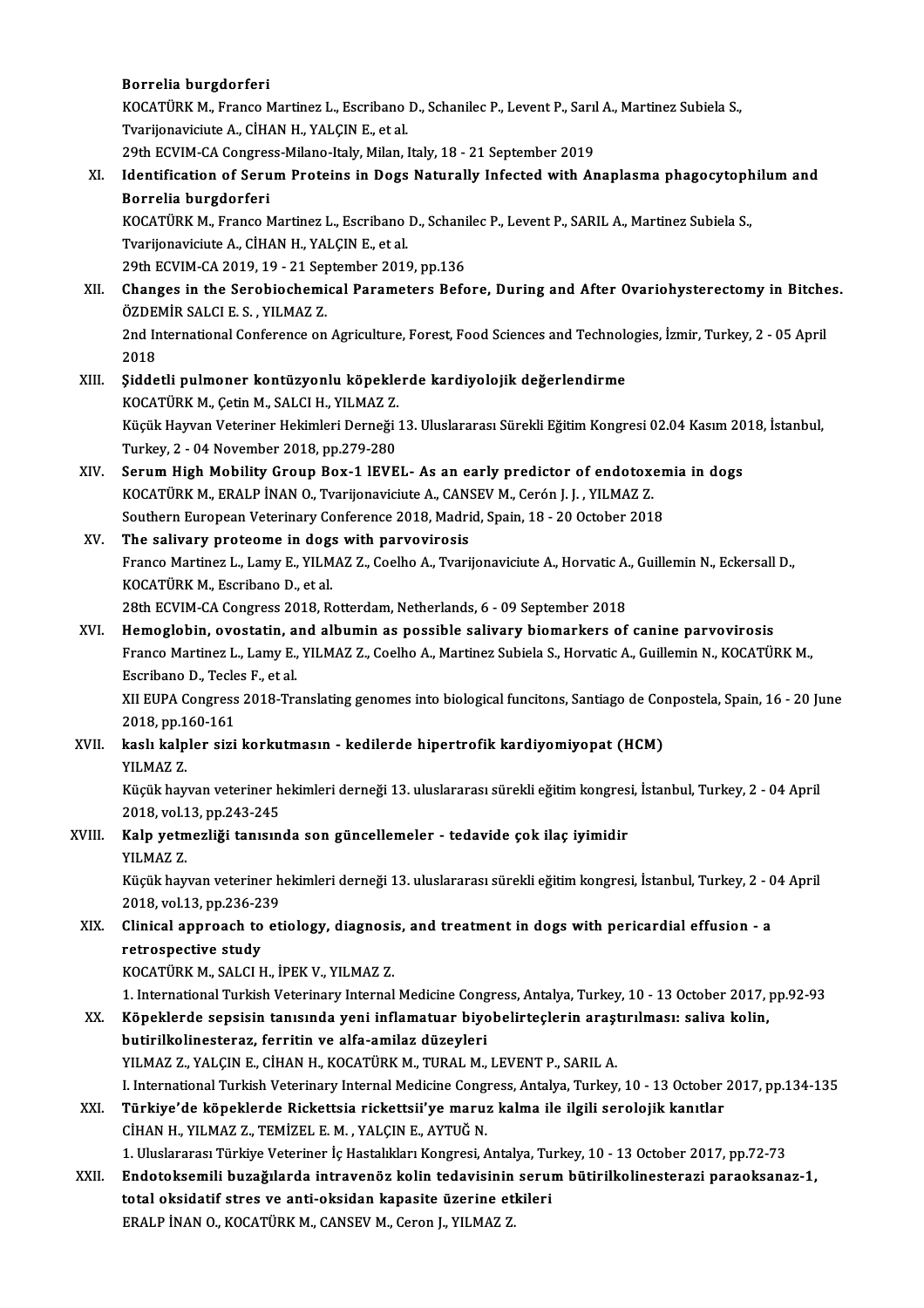- I. International Turkish Veterinary Internal Medicine Congress, Antalya, Turkey, 10 13 October 2017, pp.106-107<br>Chaline concentration as a new potential biomarker to distinguish played offusions from beart base. I. International Turkish Veterinary Internal Medicine Congress, Antalya, Turkey, 10 - 13 October 2017, pp.106-107<br>XXIII. Choline concentration as a new potential biomarker to distinguish pleural effusions from heart base I. International Turkish Veterinary Internal<br>Choline concentration as a new potent<br>tumours and cardiomyopathy in dogs<br>Lavont B, VILMAZZ, CANSEV M Choline concentration as a new potential biomarker to distinguish pleural effusions from heart base<br>tumours and cardiomyopathy in dogs<br>Levent P., YILMAZ Z., CANSEV M. tumours and cardiomyopathy in dogs<br>Levent P., YILMAZ Z., CANSEV M.<br>27th ECVIM-Ca Congress, Malta, 14 - 16 September 2017, pp.61<br>IDENTIEICATION OF SERIJM PIOMARKERS IN DOCS NATI Levent P., YILMAZ Z., CANSEV M.<br>27th ECVIM-Ca Congress, Malta, 14 - 16 September 2017, pp.61<br>XXIV. IDENTIFICATION OF SERUM BIOMARKERS IN DOGS NATURALLY INFECTED WITH ANAPLASMA<br>PHACOCY, TOBHILIUM AND BORRELIA RIIRCDORERNI 27th ECVIM-Ca Congress, Malta, 14 - 16 September 2017, pp.<br>IDENTIFICATION OF SERUM BIOMARKERS IN DOGS NA<br>PHAGOCY- TOPHILUM AND BORRELIA BURGDORFERI.<br>VILMAZZ, La E. Eccribano D. Schanilos B. Lovent B. Martine IDENTIFICATION OF SERUM BIOMARKERS IN DOGS NATURALLY INFECTED WITH ANAPLASMA<br>PHAGOCY- TOPHILUM AND BORRELIA BURGDORFERI.<br>YILMAZ Z., La F., Escribano D., Schanilec P., Levent P., Martinez Subiela S., Tvarijonaviciute A., Sa PHAGOCY- TOPHILUM AND BORRELIA BURGDORFERI.<br>YILMAZ Z., La F., Escribano D., Schanilec P., Levent P., Martinez Subiela S., Tvarijonaviciute A., Sarıl A., AYTUĞ N.,<br>Ceron I. YILMAZ Z., La F., Escribano D., Schanilec P., Levent P., Mar<br>Ceron J.<br>27th ECVIM-Ca Congress, Malta, 14 - 16 September 2017<br>COMBARISON OF DEMOCRARHIC AND CLINICAL CH XXV. COMPARISON OF DEMOGRAPHIC AND CLINICAL CHARACTERISTICS OF SUBCLINICALAND CLINICAL<br>FORM IN DOGS WITH LEISHMANIOSIS 27th ECVIM-Ca Congress, Malta, 14 - 16 Sep<br>COMPARISON OF DEMOGRAPHIC AND<br>FORM IN DOGS WITH LEISHMANIOSIS<br>VU MAZ Z. VALCIN E. CHAN H. KOCATÜPE YILMAZ Z., YALÇIN E., CİHAN H., KOCATÜRK M., Levent P., Tural M., Sarıl A., AYTUĞ N. FORM IN DOGS WITH LEISHMANIOSIS<br>YILMAZ Z., YALÇIN E., CİHAN H., KOCATÜRK M., Levent P., Tural M., Sarıl A., AY<br>6th World Congress On Leishmaniosis, Toledo, Philippines, 16 - 20 May 2017<br>Hae of high resolution quanttative p XXVI. Use of high-resolution quanttative proteomic analyses to identify new potential biomarkers for the treatment monitoring of canine leihsmaniosis 6th World Congress On Leishmaniosis, Toledo, Philip<br>Use of high-resolution quanttative proteomic<br>treatment monitoring of canine leihsmaniosis<br>Martines Subjele S. Howetia A. Feeribane D. Parde Use of high-resolution quanttative proteomic analyses to identify new potential biomarkers for t<br>treatment monitoring of canine leihsmaniosis<br>Martinez Subiela S., Horvatic A., Escribano D., Pardo Marin L., KOCATÜRK M., Mrl treatment<br>Martinez S<br>YILMAZ Z.<br>Eth Wold C Martinez Subiela S., Horvatic A., Escribano D., Pardo Marin L., KOCATÜRK M.,<br>YILMAZ Z.<br>6th Wold Congress on Leishmaniasis, Toledo, Philippines, 16 - 20 May 2017<br>Thromboclastographic qualuation of thrombus generation and fi YILMAZ Z.<br>6th Wold Congress on Leishmaniasis, Toledo, Philippines, 16 - 20 May 2017<br>XXVII. Thromboelastographic evaluation of thrombus generation and fibrinolysis in dogs with parvoviral 6th Wold<br>Thrombo<br>enteritis.<br>KOCATÜPI Thromboelastographic evaluation of thrombus generati<br>enteritis.<br>KOCATÜRK M., YILMAZ Z., ERALP İNAN O., LEVENT P., SARIL A.<br>50th European Veterinary Conference Veerisarsdagen 2017. T enteritis.<br>KOCATÜRK M., YILMAZ Z., ERALP İNAN O., LEVENT P., SARIL A.<br>50th European Veterinary Conference Voorjaarsdagen 2017, The Hague, Netherlands, 19 - 21 April 2017<br>EVALUATION OE SALIVARY ENZYME ACTIVITIESAS RIOMARKER KOCATÜRK M., YILMAZ Z., ERALP İNAN O., LEVENT P., SARIL A.<br>50th European Veterinary Conference Voorjaarsdagen 2017, The Hague, Netherlands, 19 - 21 Apri<br>XXVIII. EVALUATION OF SALIVARY ENZYME ACTIVITIESAS BIOMARKERS FOR DIA 50th European Veterinary Conference Voorjaarsdag<br>EVALUATION OF SALIVARY ENZYME ACTIVITI<br>THERAPYMONITORING IN DOGS WITH SEPSIS<br>VILMAZZ, VALCINE, CUANH, KOCATÜPK M. Ture EVALUATION OF SALIVARY ENZYME ACTIVITIESAS BIOMARKERS FOR DIAGNOSIS AND<br>THERAPYMONITORING IN DOGS WITH SEPSIS<br>YILMAZ Z., YALÇIN E., CİHAN H., KOCATÜRK M., Tural M., Levent P., Sarıl A. EuropeanVeterinaryConference-Voorjaarsdagen2017,DenHaag,19 -21April2017 XXIX. PROTECTIVE EFFECTS OF S-ADENOSYLMETHIONINE AND SILYBIN ON HEPATORENAL AND European Veterinary Conference- Voorjaarsdagen 2017, Den Haag, 19 - 21 April 2<br>PROTECTIVE EFFECTS OF S-ADENOSYLMETHIONINE AND SILYBIN ON HE<br>HEMOSTATIC FUNCTIONS IN DOG WITH EXPERIMENTAL ENDOTOXEMIA<br>ERALP INAN O-KOCATÜRK M-PROTECTIVE EFFECTS OF S-ADENOSYLMETHIOI<br>HEMOSTATIC FUNCTIONS IN DOG WITH EXPERI<br>ERALP İNAN O., KOCATÜRK M., LEVENT P., YILMAZ Z.<br>E<sup>0th European Veterinary Conference VOOBIAABSDA</sup> ERALP İNAN O., KOCATÜRK M., LEVENT P., YILMAZ Z.<br>50th European Veterinary Conference VOORJAARSDAGEN 2017, The Hague, Netherlands, 19 - 21 April 2017 ERALP İNAN O., KOCATÜRK M., LEVENT P., YILMAZ Z.<br>50th European Veterinary Conference VOORJAARSDAGEN 2017, The Hague, Netherlands, 19 - 21 April 2017<br>XXX. Deneysel endotoksemili köpeklerde S-adenodilmrtionin ve Silibinn Hep fonksiyonlar üzerine koruyucu etkisi Deneysel endotoksemili köpeklerde S-adeno<br>fonksiyonlar üzerine koruyucu etkisi<br>Eralp İnan O., KOCATÜRK M., Levent P., YILMAZ Z.<br>2017 Uluelarenes Veteriner Hekimliği Babar Kone fonksiyonlar üzerine koruyucu etkisi<br>Eralp İnan O., KOCATÜRK M., Levent P., YILMAZ Z.<br>2017 Uluslararası Veteriner Hekimliği Bahar Kongresi, Antalya, Turkey, 27 - 30 March 2017, pp.299<br>Könek ve kadilanda tupaydat ve akaydat XXXI. Köpek ve kedilerde trnsudat ve eksudatın ayrımında total protein ve dansitenin tanısal değeri 2017 Uluslararası Veteriner Hekimliği Bahaı<br>Köpek ve kedilerde trnsudat ve eksuda<br>YILMAZ Z., KOCATÜRK M., Levent P., Sarıl A.<br>2017 Uluslararası Veteriner Hekimliği Bahaı Köpek ve kedilerde trnsudat ve eksudatın ayrımında total protein ve dansitenin tanısal o<br>2017 Uluslararası Veteriner Hekimliği Bahar kongresi, Antalya, Turkey, 27 - 30 March 2017, pp.311<br>Sensisli Köneklerde Tanı ve Tedavis XXXII. Sepsisli Köpeklerde Tanı ve Tedavisinin Monitorizasyonunda Biyobelirteç olarak Tükürük Enzim<br>Aktivitelerinin değerlendirilmesi 2017 Uluslararası Veteriner Hekimliğ<br>Sepsisli Köpeklerde Tanı ve Teda<br>Aktivitelerinin değerlendirilmesi<br>VII MAZ Z. YALCIN E. CİHAN H. KOC YILMAZ Z., YALÇIN E., CİHAN H., KOCATÜRK M., Tural M., Levent P., Sarıl A. Aktivitelerinin değerlendirilmesi<br>YILMAZ Z., YALÇIN E., CİHAN H., KOCATÜRK M., Tural M., Levent P., Sarıl A.<br>2017 Uluslararası Veteriner Hekimliği Bahar Kongresi, Antalya, Turkey, 27 - 30 March 2017, pp.298<br>Köneklerde Ehrl YILMAZ Z., YALÇIN E., CİHAN H., KOCATÜRK M., Tural M., Levent P., Sarıl A.<br>2017 Uluslararası Veteriner Hekimliği Bahar Kongresi, Antalya, Turkey, 27 - 30 March<br>XXXIII. Köpeklerde Ehrlichiozis e yeni tanısal yaklaşım: Serum 2017 Uluslararası Veteriner Hekimliği Bahar Kongresi, Antalya, Turkey, 27 - 30 March 2017, pp.298<br><mark>Köpeklerde Ehrlichiozis e yeni tanısal yaklaşım: Serum proteomik inceleme</mark><br>YILMAZ Z., Escribano D., Martinez Subiela S., Tv K<mark>öpeklerde Ehrlid</mark><br>YILMAZ Z., Escriban<br>Levent P., JJ C., et al.<br>Uluelarare: Veterine YILMAZ Z., Escribano D., Martinez Subiela S., Tvarijonaviciute A., Torrecillas A., YALÇIN E., C.<br>Levent P., JJ C., et al.<br>Uluslararsı Veteriner Hekimliği Bahar Kongresi 2017, Antalya, Turkey, 27 - 30 March 2017<br>Serum Lonti Levent P., JJ C., et al.<br>Uluslararsı Veteriner Hekimliği Bahar Kongresi 2017, Antalya, Turkey, 27 - 30 March 2017<br>XXXIV. Serum Leptin and Ghrelin Levels and their Relationship with Serum Cortisol,Thyroid Hormones, Uluslararsı Veteriner Hekimliği Bahar Kongresi 2017, Antalya, Turkey, 27 - 30 March 2017<br>Serum Leptin and Ghrelin Levels and their Relationship with Serum Cortisol,Thy<br>Lipids, Homocysteine and Folic Acid in Dogs with Compu Lipids, Homocysteine and Folic Acid in Dogs with Compulsive Tail Chasing Lipids, Homocysteine and Folic Acid in Dogs with Compulsive Tail Chasing<br>YALÇIN E., YILMAZ Z., ÖZARDA Y.<br>11th International Veterinary Behaviour Meeting (IVBM), Samorin, Slovakia, 14 - 16 September 2017, pp.180-181<br>Kedilar
- YALÇIN E., YILMAZ Z., ÖZARDA Y.<br>11th International Veterinary Behaviour Meeting (IVBM), Samorin, Slov<br>XXXV. Kedilerdeki kardiyomiyopatilerin teşhisi ve tedavi prosedürleri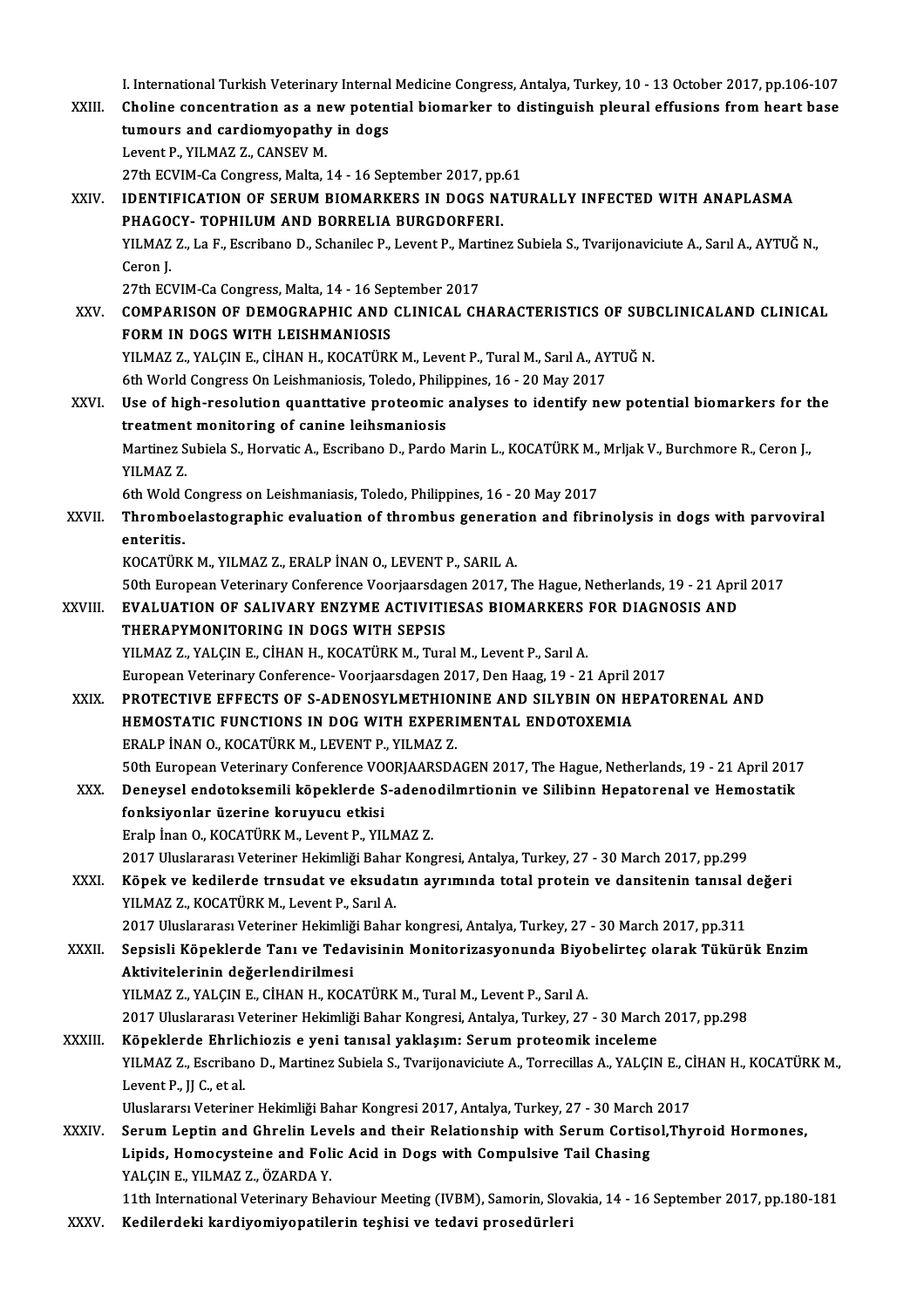YILMAZ Z.

YILMAZ Z.<br>Küçük Hayvan Veteriner Hekimleri Derneği 2016, İstanbul, Turkey, 4 - 05 November 2016<br>Tricuenidal annular plane eveteliş eveynejan TABSE messuremente in dess netu

YILMAZ Z.<br>Küçük Hayvan Veteriner Hekimleri Derneği 2016, İstanbul, Turkey, 4 - 05 November 2016<br>XXXVI. Tricuspidal annular plane systolic excursion TAPSE measurements in dogs naturally infected with E Küçük<br><mark>Tricu:</mark><br>canis<br>vu MA Tricuspidal annular plane systo<br>canis<br>YILMAZ Z., KOCATÜRK M., Levent P.<br>Yth SOUTHEPN EUROPEAN VETERIN

canis<br>XILMAZ Z., KOCATÜRK M., Levent P.<br>Xth SOUTHERN EUROPEAN VETERINARY CONFERENCE 2016, Granada, Nicaragua, 20 - 22 October 2016

YILMAZ Z., KOCATÜRK M., Levent P.<br>Xth SOUTHERN EUROPEAN VETERINARY CONFERENCE 2016, Granada, Nicaragua, 20 - 22 October 2016<br>XXXVII. Serum choline concentration a potential biomarker for myocardial ischemia in dogs and cat Xth SOUTHERN EUROPEAN VETERINARY CONFERENCE 2016, C<br>Serum choline concentration a potential biomarker for<br>KOCATÜRK M., YILMAZ Z., CANSEV M., Levent P., Türkyılmaz M.<br>26th ECVIM CA Congress Cöteberg Sueden 8, 10 September Serum choline concentration a potential biomarker for myoc:<br>KOCATÜRK M., YILMAZ Z., CANSEV M., Levent P., Türkyılmaz M.<br>26th ECVIM-CA Congress, Göteborg, Sweden, 8 - 10 September 2016<br>Serum Choline Consentration A Petentia

- KOCATÜRK M., YILMAZ Z., CANSEV M., Levent P., Türkyılmaz M.<br>26th ECVIM-CA Congress, Göteborg, Sweden, 8 10 September 2016<br>XXXVIII. Serum Choline Concentration A Potential Biomarker for Myocardial İschemia in Dogs and Cat 26th ECVIM-CA Congress, Göteborg, Sweden, 8 - 10 September 201<br>Serum Choline Concentration A Potential Biomarker for My<br>KOCATÜRK M., YILMAZ Z., CANSEV M., LEVENT P., TÜRKYILMAZ M.<br>26th ECVIM CA Congress, 8 - 10 September 2 Serum Choline Concentration A Potential Biology<br>26th ECVIM-CA Congress, 8 - 10 September 2016<br>26th ECVIM-CA Congress, 8 - 10 September 2016 KOCATÜRK M., YILMAZ Z., CANSEV M., LEVENT P., TÜRKYILMAZ M.<br>26th ECVIM-CA Congress, 8 - 10 September 2016<br>XXXIX. Serum proteomic changes in dogs with ehrlichiosis
- 26th ECVIM-CA Congress, 8 10 September 2016<br>Serum proteomic changes in dogs with ehrlichiosis<br>KOCATÜRK M., Escribano D., Martinez Subiela S., Tvarijonaviciute A., Torrecillas A., Levent P., CİHAN H., YALÇIN E.,<br>AYTUĞ N., Serum proteomic chai<br>KOCATÜRK M., Escribano<br>AYTUĞ N., Ceron J., et al.<br>The <sup>2</sup>rd Conference on <sup>1</sup> KOCATÜRK M., Escribano D., Martinez Subiela S., Tvarijonaviciute A., Torrecillas A., Levent P., CİHAN H., YAL<br>AYTUĞ N., Ceron J., et al.<br>The 3rd Conference on Neglected Vectors and Vector-Borne Diseases(EURNEGVEC) COST Act AYTUĞ N., Ceron J., et al.<br>The 3rd Conference on Neglected Vectors and Vector-Borne Diseases(EURNEGVEC) COST Action TD 1303,<br>Zaragoza, Spain, 23 - 26 May 2016

XL. Serumacute phase proteins in dogs with sub clinical and clinical ehrlichiosis Zaragoza, Spain, 23 - 26 May 2016<br>Serum acute phase proteins in dogs with sub clinical and clinical ehrlichiosis<br>KOCATÜRK M., ESCRİBANO D., Martinez Subiela S., Tvarijonaviciute A., Levent P., CİHAN H., YALÇIN E., Ceron J. Serum ac<br>KOCATÜRI<br>YILMAZ Z.<br>The <sup>2nd Co</sup> KOCATÜRK M., ESCRİBANO D., Martinez Subiela S., Tvarijonaviciute A., Levent P., CİHAN H., YALÇIN E., Ceron J.,<br>YILMAZ Z.<br>The 3rd Conference on Neglected Vectors and Vector-Borne Diseases (EURNEGVEC) with Management Committ

YILMAZ Z.<br>The 3rd Conference on Neglected Vectors and Vector-Borne Diseases (EURNEGVEC) with Management Committee<br>and Working Group Meetings of the COST Action TD1303, Zaragoza, Spain, 24 - 26 May 2016 The 3rd Conference on Neglected Vectors and Vector-Bor<br>and Working Group Meetings of the COST Action TD1303,<br>XLI. Serum Protemic Changes in Dogs with Ehrlichiosis<br>VOCATÜPV M. ESCRIPANO D. MARTINEZ SURIELA S. TV.

and Working Group Meetings of the COST Action TD1303, Zaragoza, Spain, 24 - 26 May 2016<br>Serum Protemic Changes in Dogs with Ehrlichiosis<br>KOCATÜRK M., ESCRİBANO D., MARTİNEZ SUBİELA S., TVARİJONAVİCUİTE A., ALEJANDRO T., LE Serum Protemic Changes in Dog<br>KOCATÜRK M., ESCRİBANO D., MART<br>YALÇIN E., AYTUĞ N., CERON J., et al.<br>THE 2rd CONEEPENCE ON NECLECT KOCATÜRK M., ESCRİBANO D., MARTİNEZ SUBİELA S., TVARİJONAVİCUİTE A., ALEJANDRO T., LEVENT P<br>YALÇIN E., AYTUĞ N., CERON J., et al.<br>THE 3rd CONFERENCE ON NEGLECTED VECTORSAND VECTOR-BORNE DISEASES (EURNEGVEC)WITH<br>MANACEMENT

YALÇIN E., AYTUĞ N., CERON J., et al.<br>THE 3rd CONFERENCE ON NEGLECTED VECTORSAND VECTOR-BORNE DISEASES (EURNEGVEC)WITH<br>MANAGEMENT COMMITTEE ANDWORKING GROUP MEETINGS OF THECOST ACTION TD1303, 24 - 26 May 2016,<br>nn 105 106 THE 3rd COM<br>MANAGEME<br>pp.105-106<br>Pir Kodide MANAGEMENT COMMITTEE ANDWORKING GROUP MEETINGS OF THE<br>pp.105-106<br>XLII. Bir Kedide İliak Arterde Thromboembolism Saddle Thrombus<br>SALCH YOCATÜRY M İREY V. CETİN M YAHRAMAN M M YUMAĞ

- pp.105-106<br>Bir Kedide İliak Arterde Thromboembolism Saddle Thrombus<br>SALCI H., KOCATÜRK M., İPEK V., ÇETİN M., KAHRAMAN M. M. , YILMAZ Z.<br>1st International Turkey Veterinew: Surgery Congrees 11 14 Mey 2016 Bir Kedide İliak Arterde Thromboembolism Saddle Thrombus<br>SALCI H., KOCATÜRK M., İPEK V., ÇETİN M., KAHRAMAN M. M. , YILMAZ Z.<br>1st International Turkey Veterinary Surgery Congress, 11 - 14 May 2016<br>Illiac atarial thromboemb SALCI H., KOCATÜRK M., İPEK V., ÇETİN M., KAHRAMAN M. M. , YILMAZ Z.<br>1st International Turkey Veterinary Surgery Congress, 11 - 14 May 2016<br>XLIII. Illiac aterial thromboembolism Saddle Thrombus in a cat
- SALCI H., KOCATÜRK M., İPEK V., Çetin M., KAHRAMAN M. M., YILMAZ Z. Illiac aterial thromboembolism Saddle Thrombus in a cat<br>SALCI H., KOCATÜRK M., İPEK V., Çetin M., KAHRAMAN M. M. , YILMAZ Z.<br>Ist International Veterinary Surgery Congress-IV. ULUSAL VETERİNER CERRAHİ KONGRESİ, Erzurum, Tur SALCI H., KOC.<br>Ist Internation<br>14 May 2016<br>Pin Käneltte Ist International Veterinary Surgery Congress-IV. ULUSAL VETERINER CERRAHI KO<br>14 May 2016<br>XLIV. Bir Köpekte Pulmoner Kondrosarkom Nedenli Hipertrofik Osteoartropati<br>SALCLH *VOCATURY M* JREV V. CESME H J EVENT R VAHRAMAN M
- 14 May 2016<br>Bir Köpekte Pulmoner Kondrosarkom Nedenli Hipertrofik Osteoartropati<br>SALCI H., KOCATÜRK M., İPEK V., ÇEŞME H., LEVENT P., KAHRAMAN M. M. , YILMAZ Z. Bir Köpekte Pulmoner Kondrosarkom Nedenli Hipertrofik Osteoartropati<br>SALCI H., KOCATÜRK M., İPEK V., ÇEŞME H., LEVENT P., KAHRAMAN M. M. , YILMAZ Z<br>1st İNTERNATİONAL TURKEY VETERİNARY SURGERY CONGRESS, 11 - 14 May 2016<br>Hun SALCI H., KOCATÜRK M., İPEK V., ÇEŞME H., LEVENT P., KAHRAMAN M. M., YILMAZ Z.<br>1st İNTERNATİONAL TURKEY VETERİNARY SURGERY CONGRESS, 11 - 14 May 2016<br>XLV. Hypertrophic osteoarthropathy caused by pulmonary chondrosarcoma in

1st İNTERNATİONAL TURKEY VETERİNARY SURGERY CONGRESS, 11 - 14 May 2016<br>Hypertrophic osteoarthropathy caused by pulmonary chondrosarcoma in<br>SALCI H., KOCATÜRK M., İPEK V., Çeşme H., Levent P., KAHRAMAN M. M. , YILMAZ Z.<br>Ist Hypertrophic osteoarthropathy caused by pulmonary chondrosarcoma in a dog<br>SALCI H., KOCATÜRK M., İPEK V., Çeşme H., Levent P., KAHRAMAN M. M. , YILMAZ Z.<br>Ist International Veterinary Surgery Congress-IV. ULUSAL VETERİNER C SALCI H., KOC.<br>Ist Internation<br>14 May 2016<br>Pir kodida il Ist International Veterinary Surgery Congress-IV. ULUSAL VETERI<br>14 May 2016<br>XLVI. Bir kedide iliak arteryal tromboembolizm saddle trombus<br>SALCLH KOCATÜRK M İREK V. Cetin M KAHRAMAN M M YUN

14 May 2016<br>Bir kedide iliak arteryal tromboembolizm saddle trombus<br>SALCI H., KOCATÜRK M., İPEK V., Çetin M., KAHRAMAN M. M. , YILMAZ Z. 1st InternationalTurkeyVeterinary SurgeryCongress,11 -14May2016,pp.255-256

### SALCI H., KOCATÜRK M., İPEK V., Çetin M., KAHRAMAN M. M. , YILMAZ Z.<br>1st International Turkey Veterinary Surgery Congress, 11 - 14 May 2016, pp.255-256<br>XLVII. Tricuspid annular plane systolic excursion TAPSE and its as level in dogs with sepsis Tricuspid annular plane systol<br>level in dogs with sepsis<br>KOCATÜRK M., Pınar L., YILMAZ Z.<br>21th EECAVA EURO CORTESSE IV S KOCATÜRK M., Pınar L., YILMAZ Z.

21th FECAVA EURO Congress, IX. Southern European Veterinary Conference, Barcelona, Spain, 15 - 17 October 2015, vol.1, pp.5-8

XLVIII. Serum leptin and ghrelin levels and their relationship with serum thyroid hormones in dogs with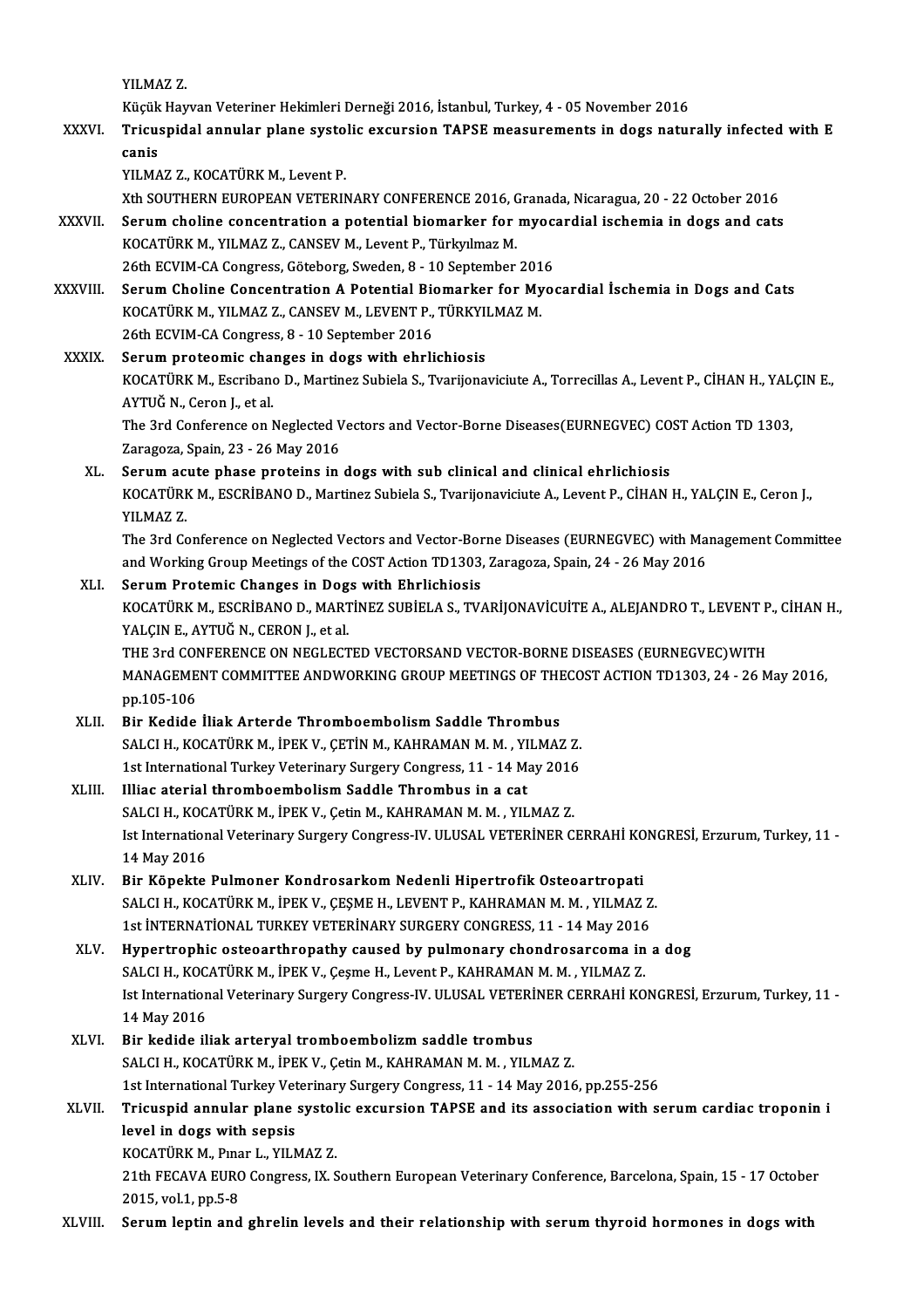compulsive tail chasing YALÇINE.,YILMAZ Z.,ÖZARDAY. 21stFECAVAEuroCongress SEVC-2015,BARSELONA,Spain,15 -17October 2015,vol.1,pp.1 YALÇIN E., YILMAZ Z., ÖZARDA Y.<br>21st FECAVA EuroCongress SEVC-2015, BARSELONA, Spain, 15 - 17 October 2015, vol.1, pp.1<br>XLIX. Endotoksemili köpeklerde intravenöz kolin tedavisinin serum akut faz proteinleri ve high mob 21st FECAVA EuroCongress SEVC-2015, BARSELON<br>Endotoksemili köpeklerde intravenöz kolin te<br>group box-1 (HMGB-1) DÜZEYLERİNE ETKİSİ<br>KOCATÜPK M. ERALBİNAN O. CANSEV M. YU MAZ group box-1 (HMGB-1) DÜZEYLERİNE ETKİSİ<br>KOCATÜRK M., ERALP İNAN O., CANSEV M., YILMAZ Z. group box-1 (HMGB-1) DÜZEYLERİNE ETKİSİ<br>KOCATÜRK M., ERALP İNAN O., CANSEV M., YILMAZ Z.<br>11. VETERİNER iÇ HASTALIKLARI KONGRESİ, Samsun, Turkey, 21 - 24 May 2015<br>E.canis ile dağal anfakta Könaklarda Elektrokardiagrafik Değ L. E canis ile doğal enfekte Köpeklerde Elektrokardiografik Değerlendirmeler 11. VETERİNER iÇ HASTALIKLARI K<br>E canis ile doğal enfekte Köpekl<br>YILMAZ Z., KOCATÜRK M., Levent P.<br>11. veteriner iş Hastalıkları Kongres 11. veteriner İç Hastalıkları Kongresi- Uluslararası Katılımlı, Samsun, Turkey, 21 - 24 May 2015, vol.1 YILMAZ Z., KOCATÜRK M., Levent P.<br>11. veteriner İç Hastalıkları Kongresi- Uluslararası Katılımlı, Samsun, Turkey, 21 - 24 May 2015, vol.1<br>1. Endotoksemili köepklerde intravenöz kolin tedavisinin koagülasyona etkisinin trom olarak değerlendirilmesi<br>ERALP İNAN O., KOCATÜRK M., CANSEV M., YILMAZ Z. Endotoksemili köepklerde intravenöz kolin teda<br>olarak değerlendirilmesi<br>ERALP İNAN O., KOCATÜRK M., CANSEV M., YILMAZ Z.<br>11. Veteriner is Hestalıları Konsresi Uluslararesı Katı olarak değerlendirilmesi<br>ERALP İNAN O., KOCATÜRK M., CANSEV M., YILMAZ Z.<br>11. Veteriner İç Hastalıkları Kongresi-Uluslararası Katılımlı, Samsun, Turkey, 21 - 24 May 2015, vol.1, pp.74-75<br>Endeteksemili Köneklerde Intrevenöz ERALP İNAN 0., KOCATÜRK M., CANSEV M., YILMAZ Z.<br>11. Veteriner İç Hastalıkları Kongresi-Uluslararası Katılımlı, Samsun, Turkey, 21 - 24 May 2015, vol.1, pp.74-75<br>11. Endotoksemili Köpeklerde Intravenöz Kolin Tedavisinn 11. Veteriner İç Hastalıkları Kong<br>Endotoksemili Köpeklerde In<br>Doku İnhibitörlerine Etkileri<br>KOCATÜPK M. ERALP İNAN O. G Endotoksemili Köpeklerde Intravenöz Kolin Tedavisinn M<br>Doku İnhibitörlerine Etkileri<br>KOCATÜRK M., ERALP İNAN O., CANSEV M., Levent P., YILMAZ Z.<br>11 Veteriner is Hestalilları Konspesi Uluslaransa Katılımlı Same Doku İnhibitörlerine Etkileri<br>KOCATÜRK M., ERALP İNAN O., CANSEV M., Levent P., YILMAZ Z.<br>11. Veteriner İç Hastalıkları Kongresi-Uluslararası Katılımlı, Samsun, Turkey, 21 - 24 May 2015, vol.1, pp.54-55 KOCATÜRK M., ERALP İNAN O., CANSEV M., Levent P., YILMAZ Z.<br>11. Veteriner İç Hastalıkları Kongresi-Uluslararası Katılımlı, Samsun, Turkey, 21 - 24 May 2015, vol.1, pp.54<br>11. Feline Chylothorax diagnostic and therapeutic ap 11. Veterin<br>Feline Ch<sub>!</sub><br>yaklaşımı<br><sup>VII MA7 7</sup> Feline Ch<br>yaklaşımı<br>YILMAZ Z.<br>Kedi Hekin yaklaşımı<br>YILMAZ Z.<br>Kedi Hekimliği Kongresi, Bafra, Cyprus (Kktc), 23 - 26 April 2015, vol.1, pp.116-121 YILMAZ Z.<br>Kedi Hekimliği Kongresi, Bafra, Cyprus (Kktc), 23 - 26 April 2015, vol.1, pp.116-121<br>LIV. Thromboelastographic evaluation of coagulation profile in dogs with ehrlichiosis<br>VILMAZ Z. VALCIN E. CHAN H. KOCATÜRK Kedi Hekimliği Kongresi, Bafra, Cyprus (Kktc), 23 - 26 April 2015, vo<br>Thromboelastographic evaluation of coagulation profile in (YILMAZ Z., YALÇIN E., CİHAN H., KOCATÜRK M., Levent P., AYTUĞ N.<br>Sesend Conference on Neglest Thromboelastographic evaluation of coagulation profile in dogs with ehrlichiosis<br>YILMAZ Z., YALÇIN E., CİHAN H., KOCATÜRK M., Levent P., AYTUĞ N.<br>Second Conference on Neglected vectors and vector borne disaeses (EURNEGVEC) YILMAZ Z., YALÇIN E., CİHAN H., K.<br>Second Conference on Neglected v.<br>Turkey, 31 March - 02 April 2015<br>Thromboelestographic evalusi Second Conference on Neglected vectors and vector borne disaeses (EURNEGVEC) COST ACTION TD 1303, İzmir,<br>Turkey, 31 March - 02 April 2015<br>LV. Thromboelastographic evaluation of coagulation in cats with hypertrophic cardiom Turkey, 31 March - 02 April 2015<br><mark>Thromboelastographic evaluation of coa</mark><br>Levent P., KOCATÜRK M., SALCI H., YILMAZ Z.<br>International Scientific Conference Veterinery Thromboelastographic evaluation of coagulation in cats with hypertrophic cardiomyopathy: 3 ca<br>Levent P., KOCATÜRK M., SALCI H., YILMAZ Z.<br>International Scientific Conference Veterinary Medicine-Science, Practice, Business, Levent P., KOCATÜRK M., SALCI<br>International Scientific Conferer<br>October 2014, vol.17, pp.27-28 International Scientific Conference Veterinary Medicine-Science, Practice, Business, S<br>October 2014, vol.17, pp.27-28<br>LVI. Chylothorax associated with Ebstein's anomaly in a Golden Retriever dog<br>VII MAZZ, Levent B, VOCATUR October 2014, vol.17, pp.27-28<br>Chylothorax associated with Ebstein's anomaly in a Go<br>YILMAZ Z., Levent P., KOCATÜRK M., CİHAN H., Pars E., SAĞ S.<br>International Scientific Conference Veterinary Medicine Scien Chylothorax associated with Ebstein's anomaly in a Golden Retriever dog<br>
YILMAZ Z., Levent P., KOCATÜRK M., CİHAN H., Pars E., SAĞ S.<br>
Internaitonal Scientific Conference Veterinary Medicine-Science, Practice, Business, St YILMAZ Z., Levent P., KOCATÜR<br>Internaitonal Scientific Conferer<br>October 2014, vol.17, pp.19-20<br>CHVLOTHOBAY IN A CAT WI Internaitonal Scientific Conference Veterinary Medicine-Science, Practice, B<br>October 2014, vol.17, pp.19-20<br>LVII. CHYLOTHORAX IN A CAT WITH HYPERTROFIC CARDIOMYOPATHY<br>VOCATUREM MECITOČELEZ CÔVHANÔNDER K CARLOS A VILMAZ Z October 2014, vol.17, pp.19-20<br>CHYLOTHORAX IN A CAT WITH HYPERTROFIC CARDIOMYOPATH)<br>KOCATÜRK M., MECİTOĞLU Z., GÖKHAN ÖNDER K., CARLOS A., YILMAZ Z.<br>21th Warld Veterinary Cangress, Praz. Czech Banyblis, 17, -20 Santambal CHYLOTHORAX IN A CAT WITH HYPERTROFIC CARDIOMYOPATHY<br>KOCATÜRK M., MECİTOĞLU Z., GÖKHAN ÖNDER K., CARLOS A., YILMAZ Z.<br>31th World Veterinary Congress, Prag, Czech Republic, 17 - 20 September 2013<br>Pilatekardiyamiyanatili kön KOCATÜRK M., MECİTOĞLU Z., GÖKHAN ÖNDER K., CARLOS A., YILMAZ Z.<br>31th World Veterinary Congress, Prag, Czech Republic, 17 - 20 September 2013<br>LVIII. Dilatekardiyomiyopatili köpeklerde yeni bir dyagnostik yaklaşım: seru 31th World Veterinary Congress, Prag, Czech Republic, 17 - 2<br>Dilatekardiyomiyopatili köpeklerde yeni bir dyagnosti<br>KOCATÜRK M., BAYKAL A.T. , Şeyma T., Acıoğlu Ç., YILMAZ Z.<br>10 Ulucal Veterinar İs Hastalıkları Kongresi Nav Dilatekardiyomiyopatili köpeklerde yeni bir dyagnostik yaklaşım: serum<br>KOCATÜRK M., BAYKAL A. T. , Şeyma T., Acıoğlu Ç., YILMAZ Z.<br>10. Ulusal Veteriner İç Hastalıkları Kongresi, Nevşehir, Turkey, 27 - 30 June 2013<br>New appr KOCATÜRK M., BAYKAL A. T. , Şeyma T., Acıoğlu Ç., YILMAZ Z.<br>10. Ulusal Veteriner İç Hastalıkları Kongresi, Nevşehir, Turkey, 27 - 30 June 2013<br>LIX. New approaches in the diagnosis and treatment of endotoxemia in calves pro 10. Ulusal Veteriner İç Hastalıkları Kongresi, Nevşehir, Tu<br>New approaches in the diagnosis and treatment of<br>and effects of intravenous choline administration<br>POCATÜREM, CANSEV M, PAVEAL A.T., Hasarız O. HA. New approaches in the diagnosis and treatment of endotoxemia in calves proteomic investige<br>and effects of intravenous choline administration<br>KOCATÜRK M., CANSEV M., BAYKAL A. T. , Haçarız O., HATİPOĞLU İ., ERALP İNAN O., Y and effects of intravenous choline administration<br>KOCATÜRK M., CANSEV M., BAYKAL A. T. , Haçarız O., HATİPOĞLU İ., ERALP İNAN O., YILMAZ Z., ULUS İ. H.<br>Farm Animal Proteomics 2013- COST Meeting- Proceedings of the Manageme KOCATÜRK M., CANSEV M., BAYKAL A. T. , Haçarız O., HATİPOĞLU İ., ERALP İNAN O., YILMAZ Z., ULUS İ. H.<br>Farm Animal Proteomics 2013- COST Meeting- Proceedings of the Managemenet Commitee Meeting and 3r<br>Meeting of Working Gro Farm Animal Proteomics 2013- COST Meeting- Proceedings of the Managemenet Commitee Meeting and 3rd<br>Meeting of Working Groups 1,2 and 3 Action FA1002, 25 - 26 April 2013<br>LX. EFFECTS OF INTRAVENOUS CHOLINE TREATMENT ON ACUTE FUNTION IN DOGS WITH ENDOTOXEMIA KOCATÜRKM.,ERALPİNANO.,CANSEVM., JOSEMADRIGAL C.,YILMAZ Z. 4thANNUAL INTERNATIONAL SYMPOSIUMONAGRICULTURE,ATİNA,Greece,18 -21 July2011 KOCATÜRK M., ERALP İNAN O., CANSEV M., JOSE MADRIGAL C., YILMAZ Z.<br>4th ANNUAL INTERNATIONAL SYMPOSIUM ON AGRICULTURE, ATİNA, Greece, 18 - 21 July 2011<br>LXI. Evaluation of some serum parameters related with energy homeos 4th ANNUAL IN<br><mark>Evaluation of</mark><br>active season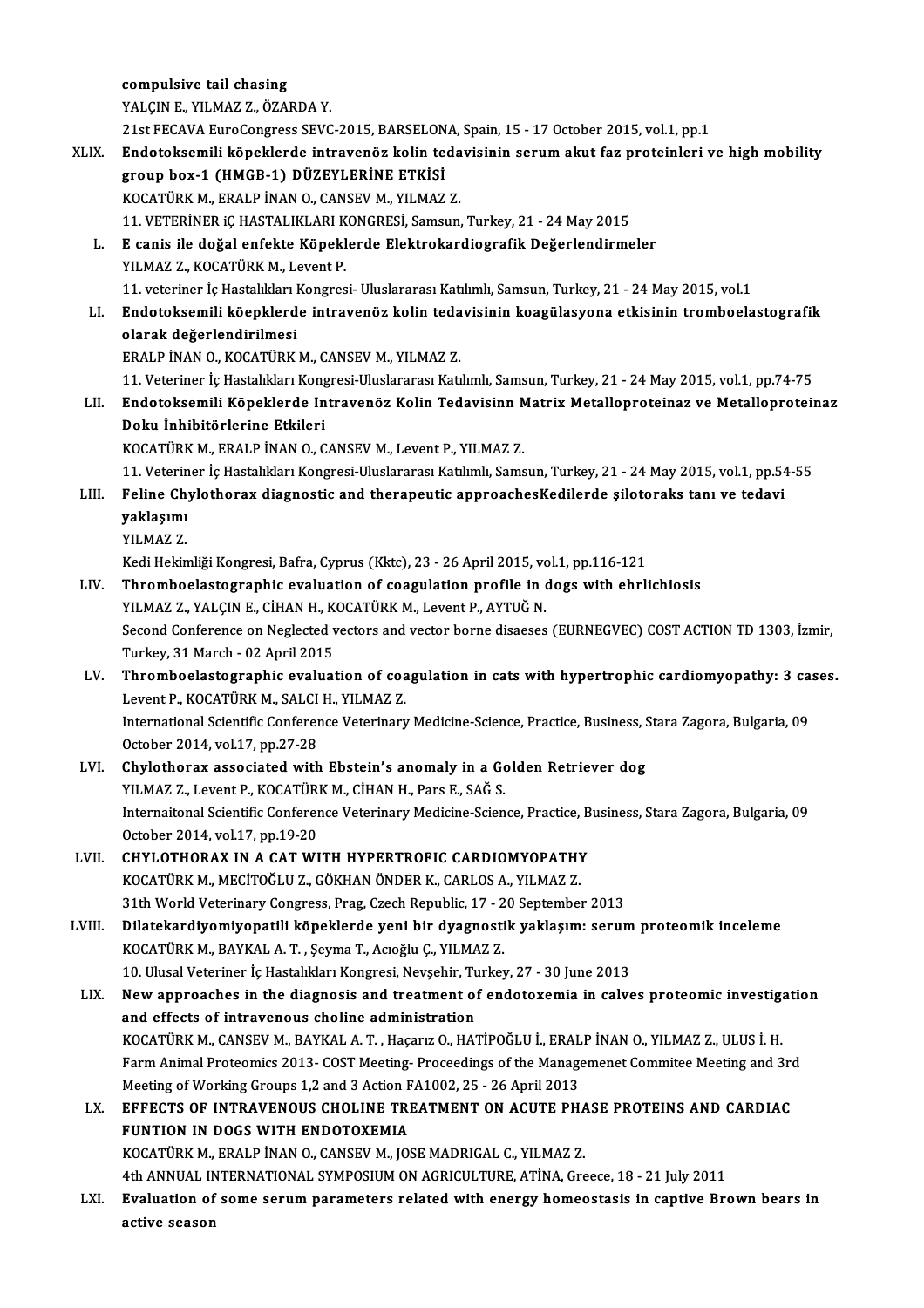|             | CİHAN H., AYTUĞ N., YILMAZ Z.                                                                                   |
|-------------|-----------------------------------------------------------------------------------------------------------------|
|             | International Conference on Diseases of Zoo and Wild Animals, LİZBON, Portugal, 1 - 04 June 2011                |
| LXII.       | Bir kedide Mycoplasma sp. bağlı piyotoraks (torasik empiyem) olgusu                                             |
|             | KOCATÜRK M., ÖNAT K., İNAN S., ÇELİMLİ N., ÖZYİĞİT M. Ö., YILMAZ Z.                                             |
|             | V. VETERINER PATOLOJI KONGRESI, Bursa, Turkey, 14 - 18 September 2010, pp.146-147                               |
| LXIII.      | Parvoviral enteritli köpeklerde kardiyak değerlendirmeler                                                       |
|             | KOCATÜRK M., ERALP İNAN O., YILMAZ Z.                                                                           |
|             | VIII. Ulusal Veteriner İç Hastalıkları Kongresi, İzmir, Turkey, 1 - 04 July 2009, pp.22-23                      |
| LXIV.       | Parviviral enteritli köpeklerde hemostatik durumun tromboelastografik (TEG) değerlendirilmesi                   |
|             | ERALP İNAN O., KOCATÜRK M., YILMAZ Z.                                                                           |
|             | VIII. Ulusal Veteriner İç Hastalıkları Kongresi, İzmir, Turkey, 1 - 04 July 2009, pp.18-19                      |
| LXV.        | Parvoviral enteritli köpeklerde eritrosit ve trombosit indekslerinin değerlendirilmesi                          |
|             | ERALP İNAN O., KOCATÜRK M., YILMAZ Z.                                                                           |
|             | Anadolum Sürekli Eğitim Kongresi -Küçük Hayvan veteriner Hekimleri Derneği, İstanbul, Turkey, 10 - 11 October   |
|             | 2008, pp.140                                                                                                    |
| LXVI.       | Perikardiyal efüzyonlu köpeklerin kardiyolojikdeğerlendirilmesi: 9 olgu                                         |
|             | KOCATÜRK M., YILMAZ Z., KOCH J.                                                                                 |
|             | 4. ULUSAL KÜÇÜK HAYVAN HEKİMLİĞİ KONGRESİ -ULUSLARARASI KATILIMLI, Bursa, Turkey, 24 - 27 April 2008            |
| LXVII.      | Prevalance of heart diseases in dogs in BURSA                                                                   |
|             | YILMAZ Z., CİHAN H., KOCATÜRK M.                                                                                |
|             | 3rd Veterinary Days of Justus-Liebig and Uludag Universities, Bursa, Turkey, 14 - 15 April 2008                 |
| LXVIII.     | The prevalance of Heart diseases in dogs in Bursa                                                               |
|             | YILMAZ Z., CİHAN H., KOCATÜRK M.                                                                                |
|             | III. Veterinary Days of Justus Liebig and Uludag Universities, Bursa, Turkey, 14 - 15 April 2008                |
| <b>LXIX</b> | Bir köpekte metastatik hemangiosarkoma olgusu                                                                   |
|             | ALASONYALILAR DEMİRER A., YILMAZ R., YILMAZ Z., ÇELİMLİ N., CANGÜL İ. T. , ÖZYİĞİT M. Ö.                        |
|             | 3. Ulusal Küçük Hayvan Hekimliği Kongresi, Uluslararası Katılımlı. Bursa, 18-21 Mayıs 2006, Turkey, 18 - 21 May |
|             | 2006                                                                                                            |
| LXX.        | Current status of Bovine Leukemia Virus (BLV) infection in Turkey                                               |
|             | Batmaz H., Carli K. T., Kennerman E., Sen A., Yilmaz Z.                                                         |
|             | XIX World Buiatrics Congress, Edinburgh, Saint Helena, 8 - 12 July 1996, pp.626-628                             |

### **Expert Reports**

Xpert Reports<br>I. Yedi Aylık Erkek Bir Kedide İatrojenik Üretra Perforasyonu Olgusu bilir kişi hakemlik<br>XII MAZ Z YE KEPER<br>Yedi Aylıl<br>YILMAZ Z. Yedi Aylık E<br>YILMAZ Z.<br>Konya, 2015

# Konya, 2015<br>Supported Projects

Supported Projects<br>Yılmaz Z., Kocatürk M., Project Supported by Higher Education Institutions, Kalp yetmezlikli köpeklerde serum proteomik<br>Prefili ile veni bivebelirteclerin identifikasyonu. 2018–2022 profili ile yenibiyoorda<br>1999-Yulmaz Z., Kocatürk M., Project Supported by Higher Educatio<br>1998-Yul MAZ Z., Project Supported by Higher Education Institution<br>1998-Yul MAZ Z., Project Supported by Higher Education Instituti Yılmaz Z., Kocatürk M., Project Supported by Higher Education Institutions, Kalp yetmezlikli köpeklerde se<br>profili ile yeni biyobelirteçlerin identifikasyonu, 2018 - 2022<br>YILMAZ Z., Project Supported by Higher Education In

profili ile yeni biyobelirteçlerin identifikasyonu, 2018 - 2022<br>YILMAZ Z., Project Supported by Higher Education Institutions, Kalp yetmezlik<br>değerlendirilmesine yeni bir yaklaşım: Platelet proteomik profili, 2017 - 2019<br>Y

YILMAZ Z., Project Supported by Higher Education Institutions, Kalp yetmezlikli köpeklerde hemostazisin<br>değerlendirilmesine yeni bir yaklaşım: Platelet proteomik profili, 2017 - 2019<br>Yılmaz Z., Cansev M., Yalçın E., Cihan değerlendirilmesine yeni bir yaklaşım: Platelet proteomik p<br>1987 - Yılmaz Z., Cansev M., Yalçın E., Cihan H., Kocatürk M., TUBI<br>1987 - Talqın E. Cihan H. Kosatürk M. TüpitAK., AB CO Yılmaz Z., Cansev M., Yalçın E., Cihan H., Kocatürk M., TUBITAK Project, Parvoviral enteritisli köpeklerin salyaların<br>inflamatuar biyobelirtiçlerin identifikasyonu, 2015 - 2017<br>Yılmaz Z., Yalçın E., Cihan H., Kocatürk M.,

inflamatuar biyobelirtiçlerin identifikasyonu, 2015 - 2017<br>Yılmaz Z., Yalçın E., Cihan H., Kocatürk M., TÜBİTAK - AB COST Project, Köpeklerde vektör aracılı enfeksiyonların<br>Anaplazmosis Dirofilariazis Ehrlichiozis Leishman Yılmaz Z., Yalçın E., Cihan<br>Anaplazmosis Dirofilariaz<br>validasyonu, 2014 - 2017